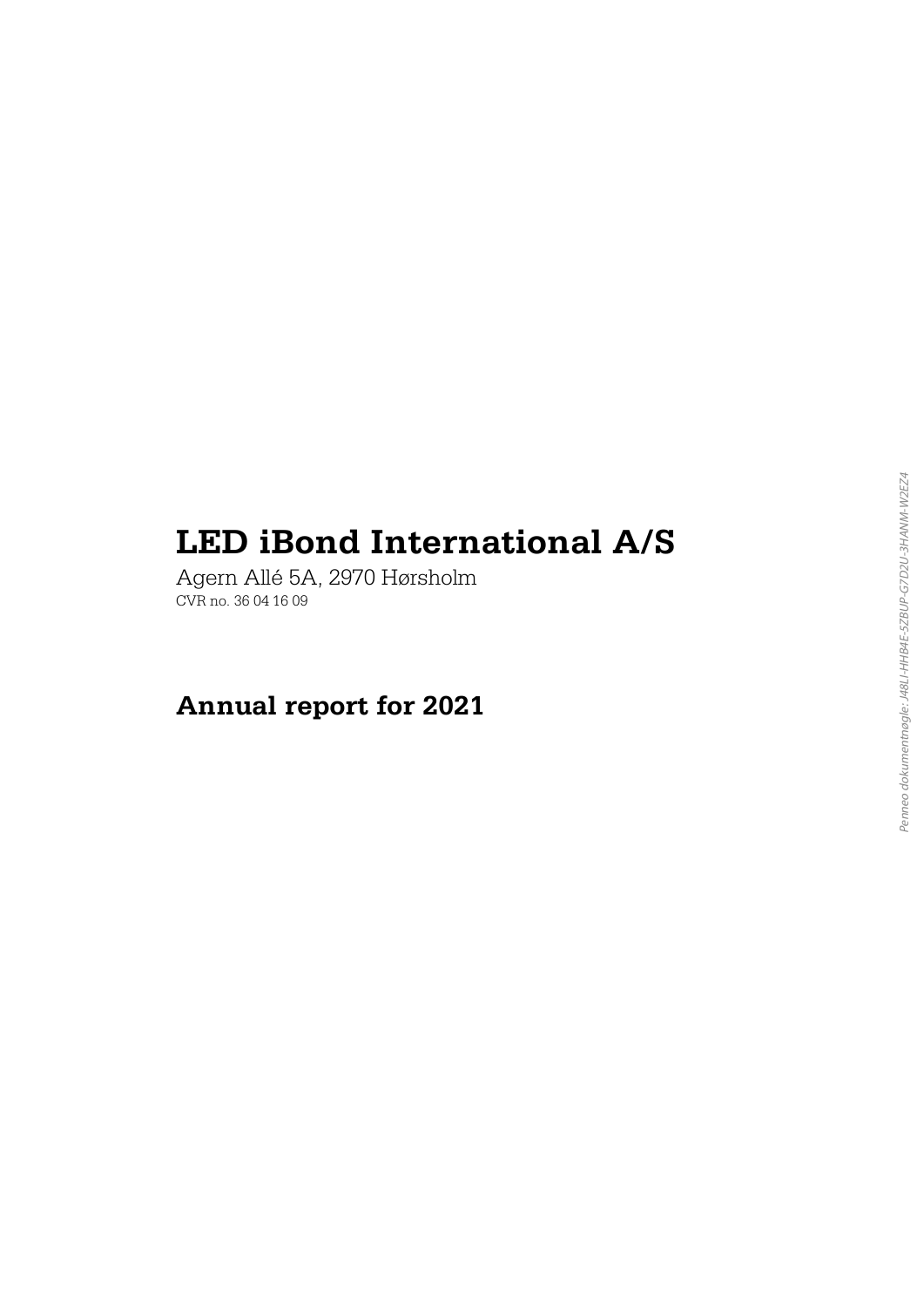| Group information etc.                                                       | $3 - 4$   |
|------------------------------------------------------------------------------|-----------|
| Statement by the Executive Board and Board of Directors on the annual report | 5         |
| Independent auditor's report                                                 | $6 - 9$   |
| Management's review                                                          | $10 - 17$ |
| Income statement                                                             | 18        |
| Balance sheet                                                                | $19 - 20$ |
| Statement of changes in equity                                               | $21 - 22$ |
| Consolidated cash flow statement                                             | 23        |
| <b>Notes</b>                                                                 | $24 - 43$ |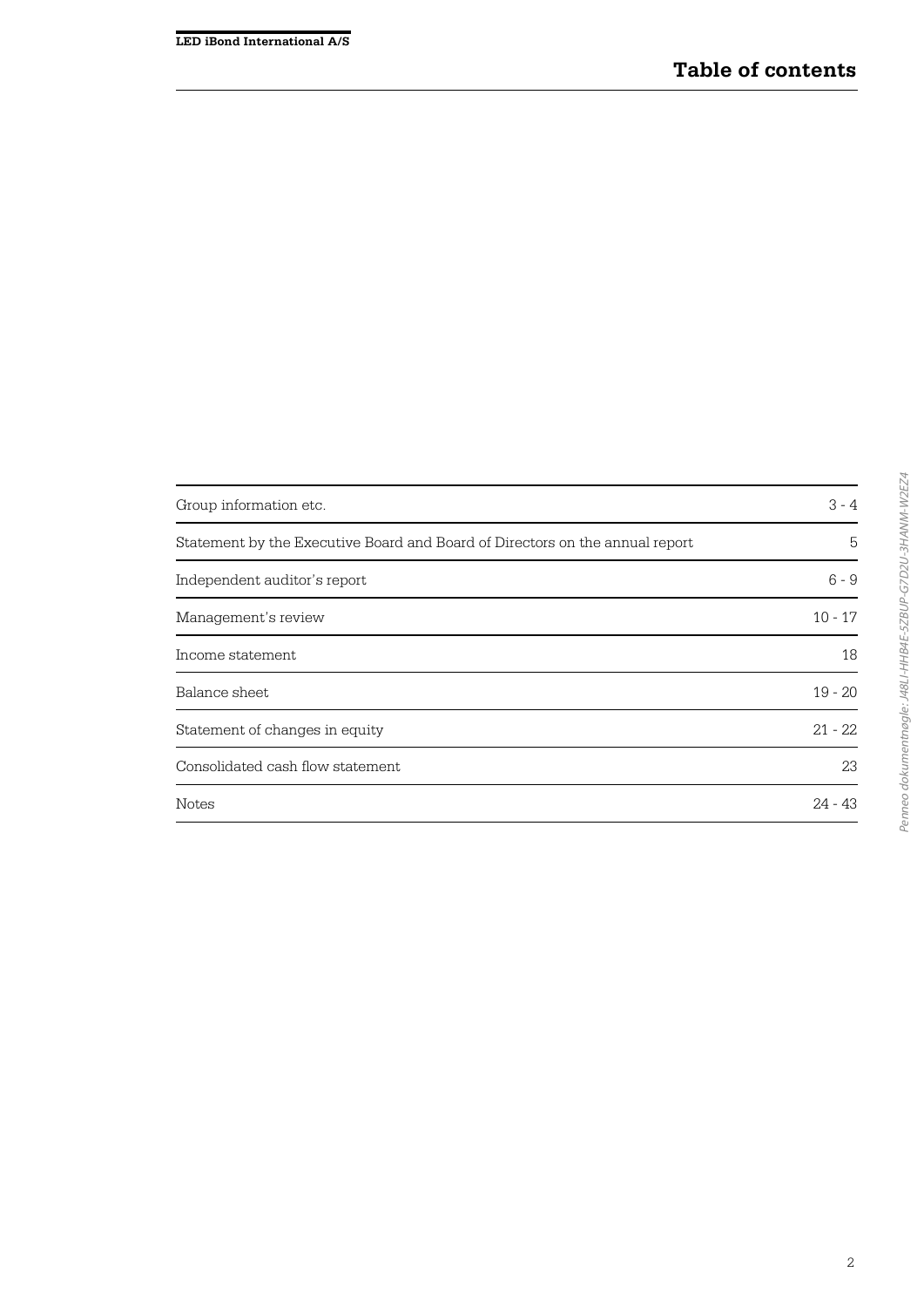#### **The company**

LED iBond International A/S Agern Allé 5A 2970 Hørsholm Registered office: Hørsholm CVR no.: 36 04 16 09 Financial year: 01.01 - 31.12

#### **Executive Board**

Pia Stangerup

#### **Board of Directors**

Michael Brag Frederik Bruhn-Petersen Lars Frederiksen Stig Poulsen Jan Dall Christensen Martin Kjær Hansen

### **Auditors**

PKF Munkebo Vindelev State Authorised Public Accountants

#### **Bank**

Nykredit Bank A/S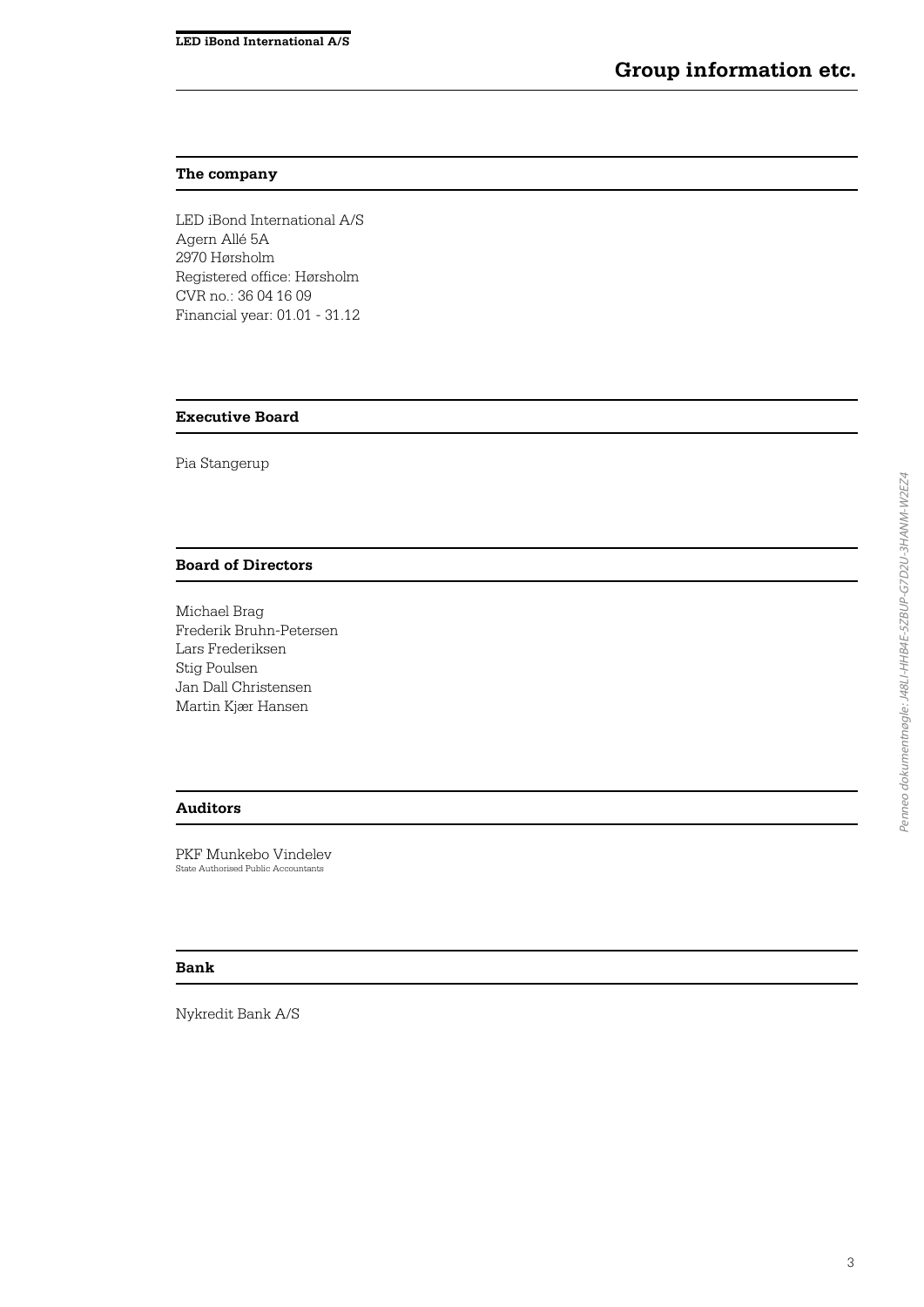#### **Subsidiaries**

LED iBond A/S, Hørsholm LED iBond Spain SL, Spanien LED VirusKill A/S, Hørsholm

#### **Associates**

LED Livestock ApS, Odense LED Aviation A/S, Roskilde Baldr Light ApS, Hørsholm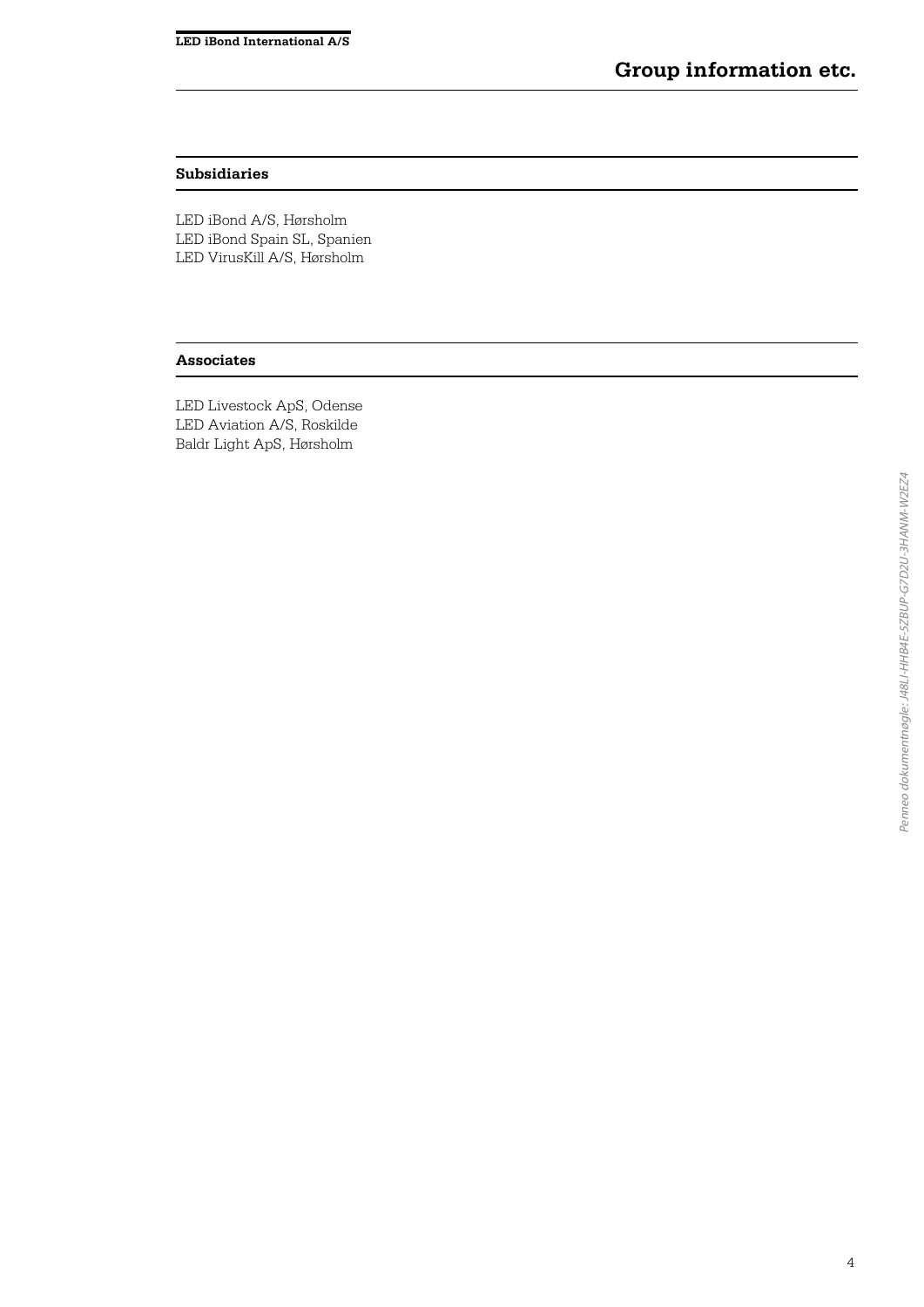#### **LED iBond International A/S**

# **Statement by the Executive Board and Board of Directors on the annual report**

We have on this day presented the annual report for the financial year 01.01.21 - 31.12.21 for LED iBond International A/S.

The annual report is presented in accordance with the Danish Financial Statements Act (Årsregnskabsloven).

In our opinion, the consolidated financial statements and financial statements give a true and fair view of the group's and the parent's assets, liabilities and financial position as at 31.12.21 and of the results of the group's and parent's activities and of the group's cash flows for the financial year 01.01.21 - 31.12.21.

We believe that the management's review includes a fair review of the matters dealt with in the management's review.

The annual report is submitted for adoption by the general meeting.

Hørsholm, April 1, 2022

#### **Executive Board**

Pia Stangerup

#### **Board of Directors**

Michael Brag Chairman

Frederik Bruhn-Petersen Lars Frederiksen

Stig Poulsen Jan Dall Christensen Martin Kjær Hansen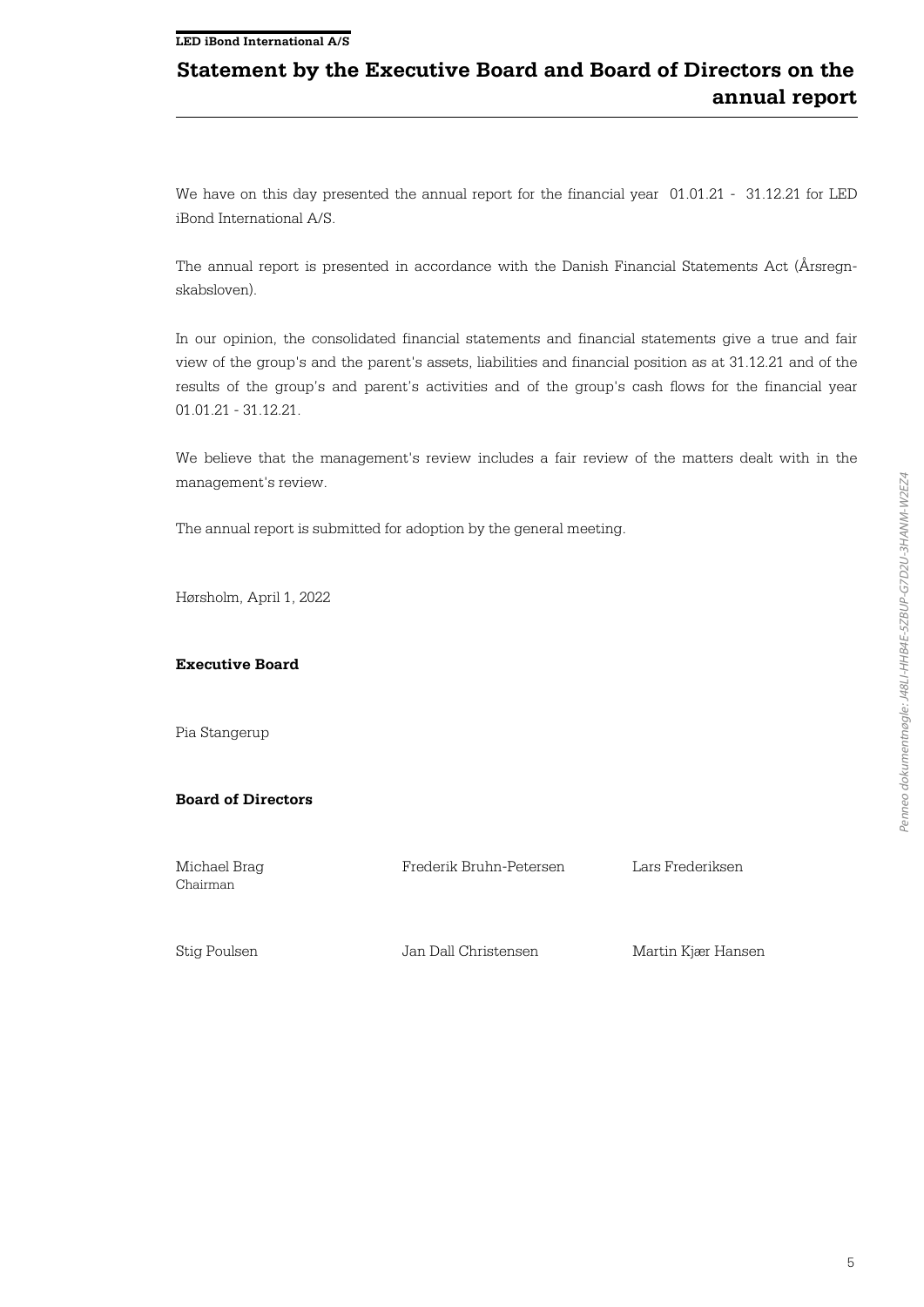#### **To the Shareholders of LED iBond International A/S**

#### **Opinion**

We have audited the consolidated financial statements and parent company financial statements of LED iBond International A/S for the financial year 01.01.21 - 31.12.21, which comprise the income statement, balance sheet, statement of changes in equity and notes to the financial statements, including a summary of significant accounting policies for the group as well as for the parent company as well as the consolidated cash flow statement. The consolidated financial statements and parent company financial statements are prepared in accordance with the Danish Financial Statements Act (Årsregnskabsloven).

In our opinion the consolidated financial statements and parent company financial statements give a true and fair view of the group's and the parent company's assets, liabilities and financial position at 31.12.21 and of the results of the group's and the parent company's operations and the consolidated cash flows for the financial year 01.01.21 - 31.12.21 in accordance with the the Danish Financial Statements Act (Årsregnskabsloven).

#### **Basis for Opinion**

We conducted our audit in accordance with International Standards on Auditing and the additional requirements applicable in Denmark. Our responsibilities under those standards and requirements are further described in the "Auditor's responsibilities for the audit of the consolidated financial statements and parent company financial statements" section of our report. We are independent of the group and the company in accordance with the International Ethics Standards Board for Accountants' International Code of Ethics for Professional Accountants (IESBA Code) and the additional ethical requirements applicable in Denmark, and we have fulfilled our other ethical responsibilities in accordance with these requirements and the IESBA Code. We believe that the audit evidence we have obtained is sufficient and appropriate to provide a basis for our opinion.

### **Management's responsibility for the consolidated financial statements and parent company financial statements**

The Management is responsible for the preparation of consolidated financial statements and parent company financial statements that give a true and fair view in accordance with the Danish Financial Statements Act. Furthermore the Management is responsible for the internal control as the Management determines is necessary to enable the preparation of consolidated financial statements and parent company financial statements that are free from material misstatement, whether due to fraud or error.

In preparing the consolidated financial statements and parent company financial statements, management is responsible for assessing the group's and the parent company's ability to continue as a going concern, disclosing, as applicable, matters related to going concern and using the going concern basis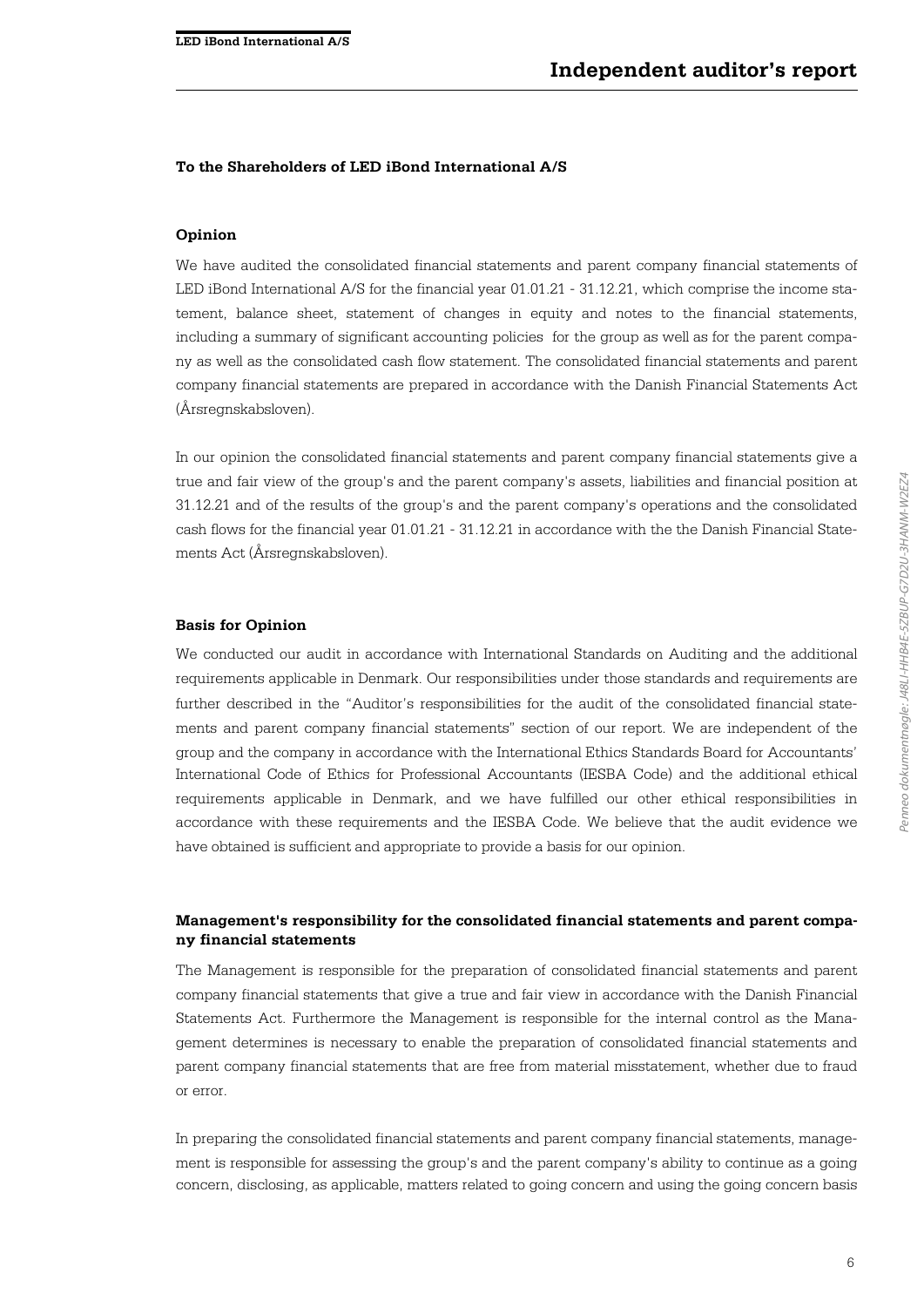of accounting in preparing the consolidated financial statements and parent company financial statements unless management either intends to liquidate the group and the company or to cease operations, or has no realistic alternative but to do so.

# **Auditor's responsibilities for the audit of the consolidated financial statements and parent company financial statements**

Our objectives are to obtain reasonable assurance about whether the consolidated financial statements and parent company financial statements as a whole are free from material misstatement, whether due to fraud or error, and to issue an auditor's report that includes our opinion. Reasonable assurance is a high level of assurance, but is not a guarantee that an audit conducted in accordance with International Standards on Auditing and the additional requirements applicable in Denmark will always detect a material misstatement when it exists. Misstatements can arise from fraud or error and are considered material if, individually or in the aggregate, they could reasonably be expected to influence the economic decisions of users taken on the basis of these consolidated financial statements and parent company financial statements.

As part of an audit conducted in accordance with International Standards on Auditing and the additional requirements applicable in Denmark, we exercise professional judgment and maintain professional skepticism throughout the audit. We also:

 Identify and assess the risks of material misstatement of the consolidated financial statements and parent company financial statements, whether due to fraud or error, design and perform audit procedures responsive to those risks, and obtain audit evidence that is sufficient and appropriate to provide a basis for our opinion. The risk of not detecting a material misstatement resulting from fraud is higher than for one resulting from error as fraud may involve collusion, forgery, intentional omissions, misrepresentations, or the override of internal control.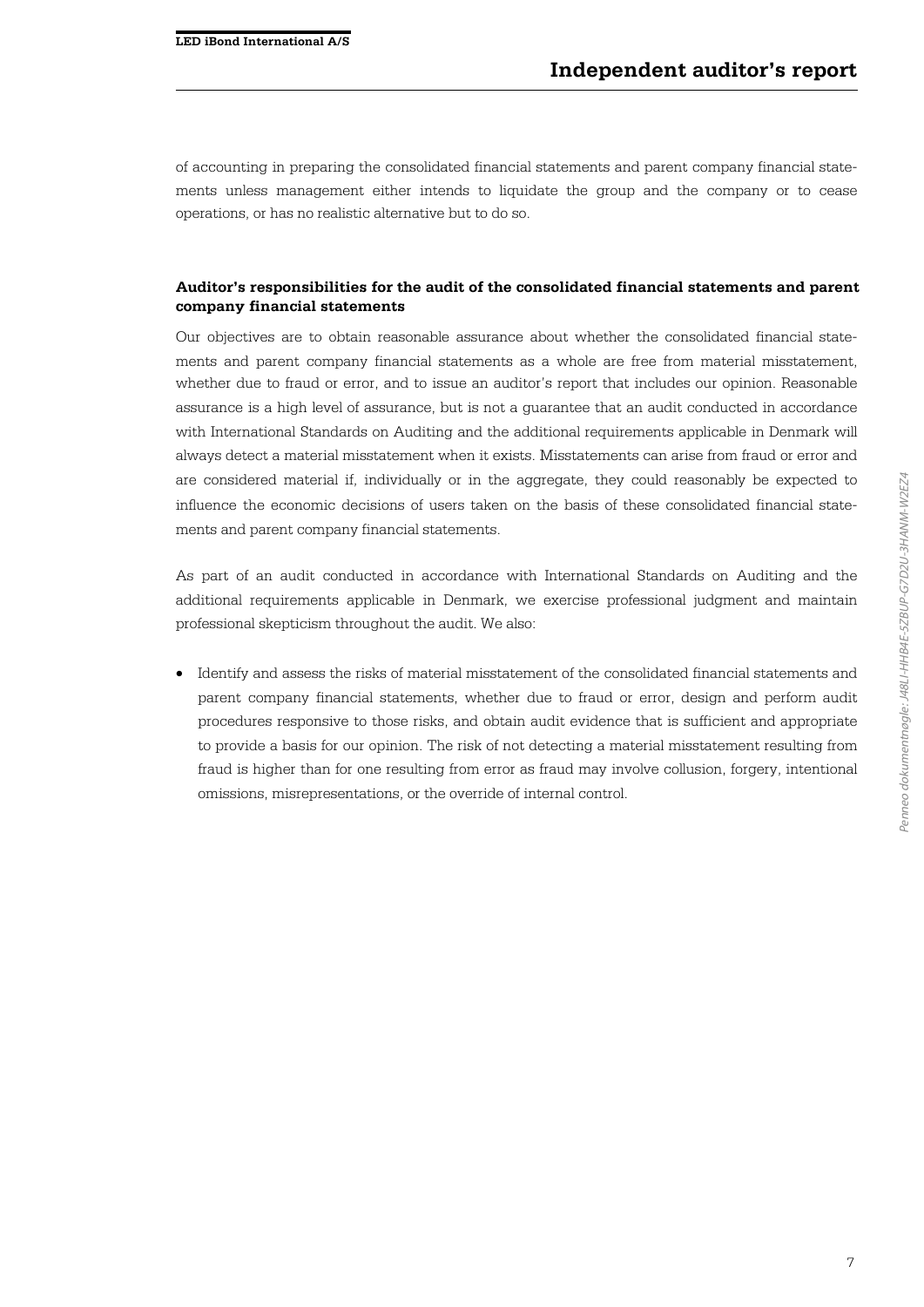- Obtain an understanding of internal control relevant to the audit in order to design audit procedures that are appropriate in the circumstances, but not for the purpose of expressing an opinion on the effectiveness of the group's and the parent company's internal control.
- Evaluate the appropriateness of accounting policies used and the reasonableness of accounting estimates and related disclosures made by management.
- Conclude on the appropriateness of management's use of the going concern basis of accounting in preparing the consolidated financial statements and parent company financial statements and, based on the audit evidence obtained, whether a material uncertainty exists related to events or conditions that may cast significant doubt on the group's and the parent company's ability to continue as a going concern. If we conclude that a material uncertainty exists, we are required to draw attention in our auditor's report to the related disclosures in the consolidated financial statements and parent company financial statements or, if such disclosures are inadequate, to modify our opinion. Our conclusions are based on the audit evidence obtained up to the date of our auditor's report. However, future events or conditions may cause the group and the company to cease to continue as a going concern.
- Evaluate the overall presentation, structure and contents of the consolidated financial statements and parent company financial statements, including the disclosures, and whether the consolidated financial statements and parent company financial statements represent the underlying transactions and events in a manner that gives a true and fair view.
- Obtain sufficient appropriate audit evidence regarding the financial information of the entities or business activities within the group to express an opinion on the consolidated financial statements. We are responsible for the direction, supervision and per-formance of the group audit. We remain solely responsible for our audit opinion.

We communicate with those charged with governance regarding, among other matters, the planned scope and timing of the audit and significant audit findings, including any significant deficiencies in internal control that we identify during our audit.

#### **Statement regarding the management's review**

Management is responsible for management's review.

Our opinion on the consolidated financial statements and parent company financial statements does not cover management's review, and we do not express any form of assurance conclusion thereon.

In connection with our audit of the consolidated financial statements and parent company financial statements, our responsibility is to read management's review and, in doing so, consider whether management's review is materially inconsistent with the consolidated financial statements or parent company financial statements or our knowledge obtained during the audit, or otherwise appears to be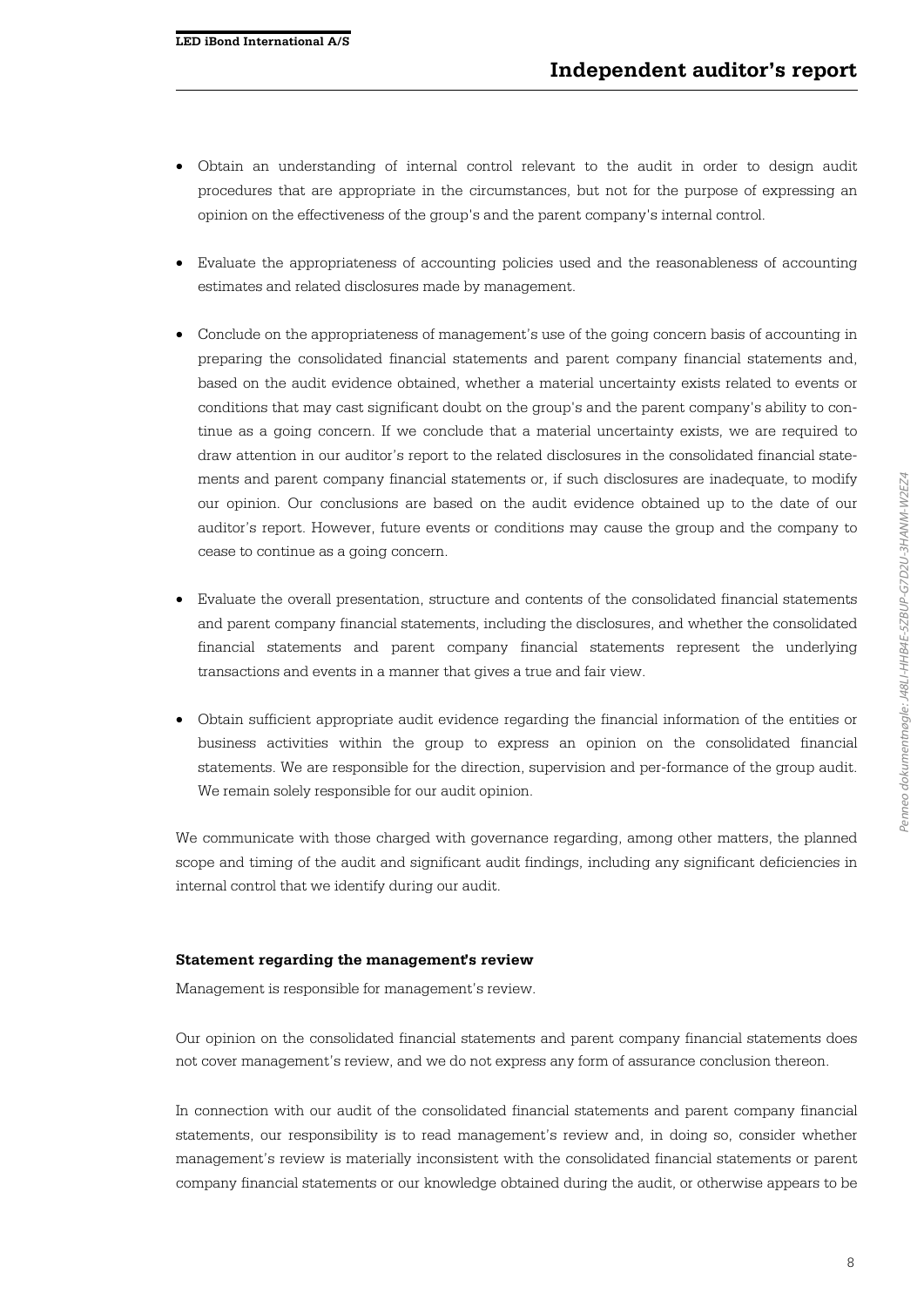materially misstated.

Moreover, it is our responsibility to consider whether management's review provides the information required under the Danish Financial Statements Act.

Based on the work we have performed, we conclude that management's review is in accordance with the consolidated financial statements and parent company financial statements and has been prepared in accordance with the requirements of the Danish Financial Statements Acts. We did not identify any material misstatement of management's review.

Glostrup, April 1, 2022

#### **PKF Munkebo Vindelev**

State Authorised Public Accountants CVR no. 14 11 92 99

Hans Munkebo Christiansen

State Authorized Public Accountant MNE-no. mne3644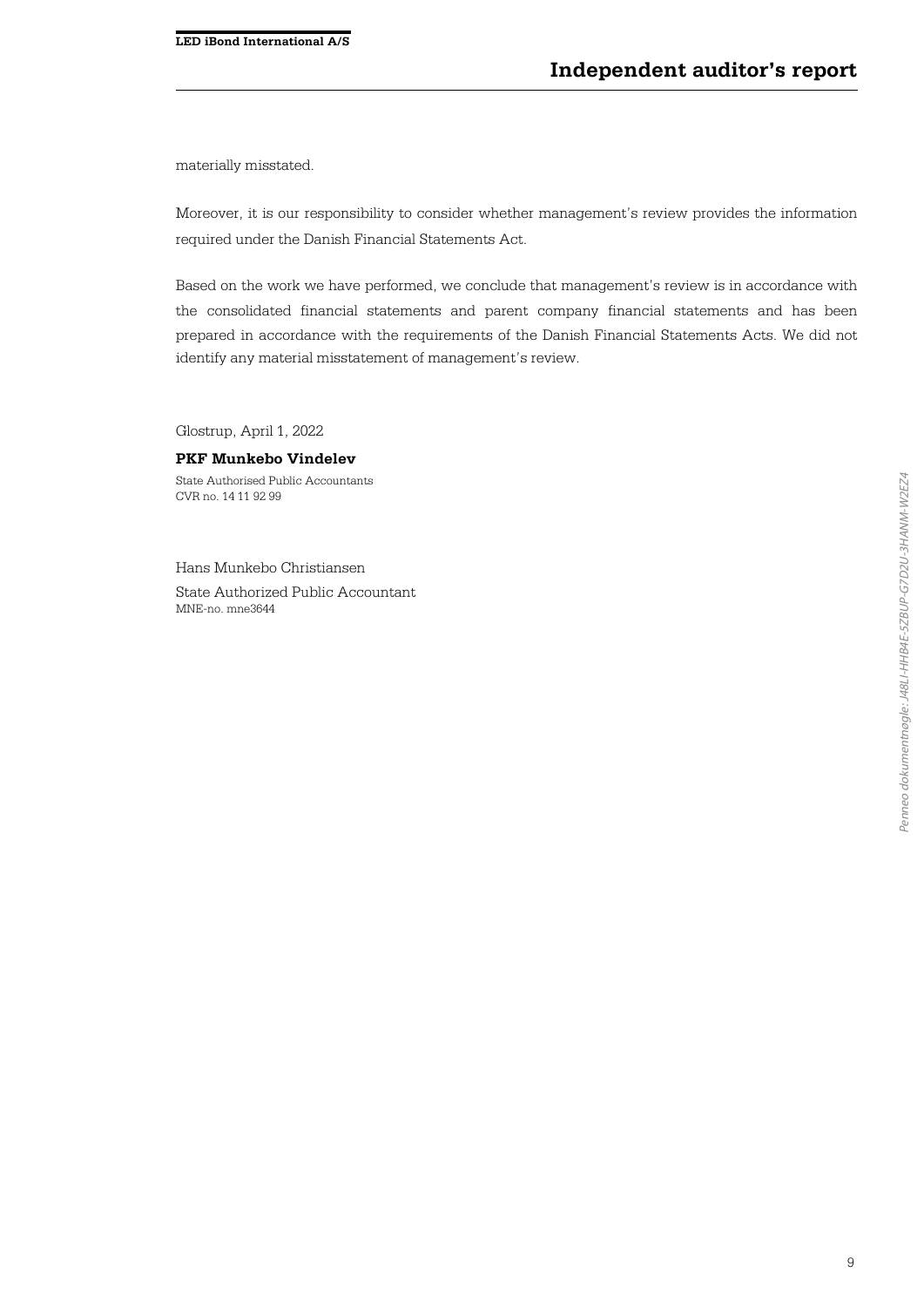# **GROUPS FINANCIAL HIGHLIGHTS**

| <b>Key figures</b>                                                                     |                                  |                                 |                              |                                  |
|----------------------------------------------------------------------------------------|----------------------------------|---------------------------------|------------------------------|----------------------------------|
| Figures in DKK '000                                                                    | 2021                             | 2020                            | 2019                         | 2018                             |
| Profit/loss                                                                            |                                  |                                 |                              |                                  |
| Revenue                                                                                | 5,380                            | 7,362                           | 11,788                       | 6,549                            |
| <b>EBITDA</b>                                                                          | $-14,189$                        | $-8,110$                        | $-6,952$                     | $-9,258$                         |
| Operating loss                                                                         | $-26,094$                        | $-18,834$                       | $-19,264$                    | $-16,056$                        |
| Loss for the year                                                                      | $-21,066$                        | $-17,430$                       | $-18,241$                    | $-14,757$                        |
| Balance                                                                                |                                  |                                 |                              |                                  |
| Total assets                                                                           | 94,927                           | 67,742                          | 58,023                       | 66,480                           |
| Equity                                                                                 | 71,090                           | 43,486                          | 58,073                       | 66,480                           |
| Cashflow                                                                               |                                  |                                 |                              |                                  |
| Net cash flow:<br>Operating activities<br>Investing activities<br>Financing activities | $-12,670$<br>$-14,448$<br>42,992 | $-9,409$<br>$-11,154$<br>24,068 | $-363$<br>$-10,280$<br>4,000 | $-11,221$<br>$-18,340$<br>21,718 |
| Cash flows for the year                                                                | 15,874                           | 3,505                           | $-6,643$                     | $-7,843$                         |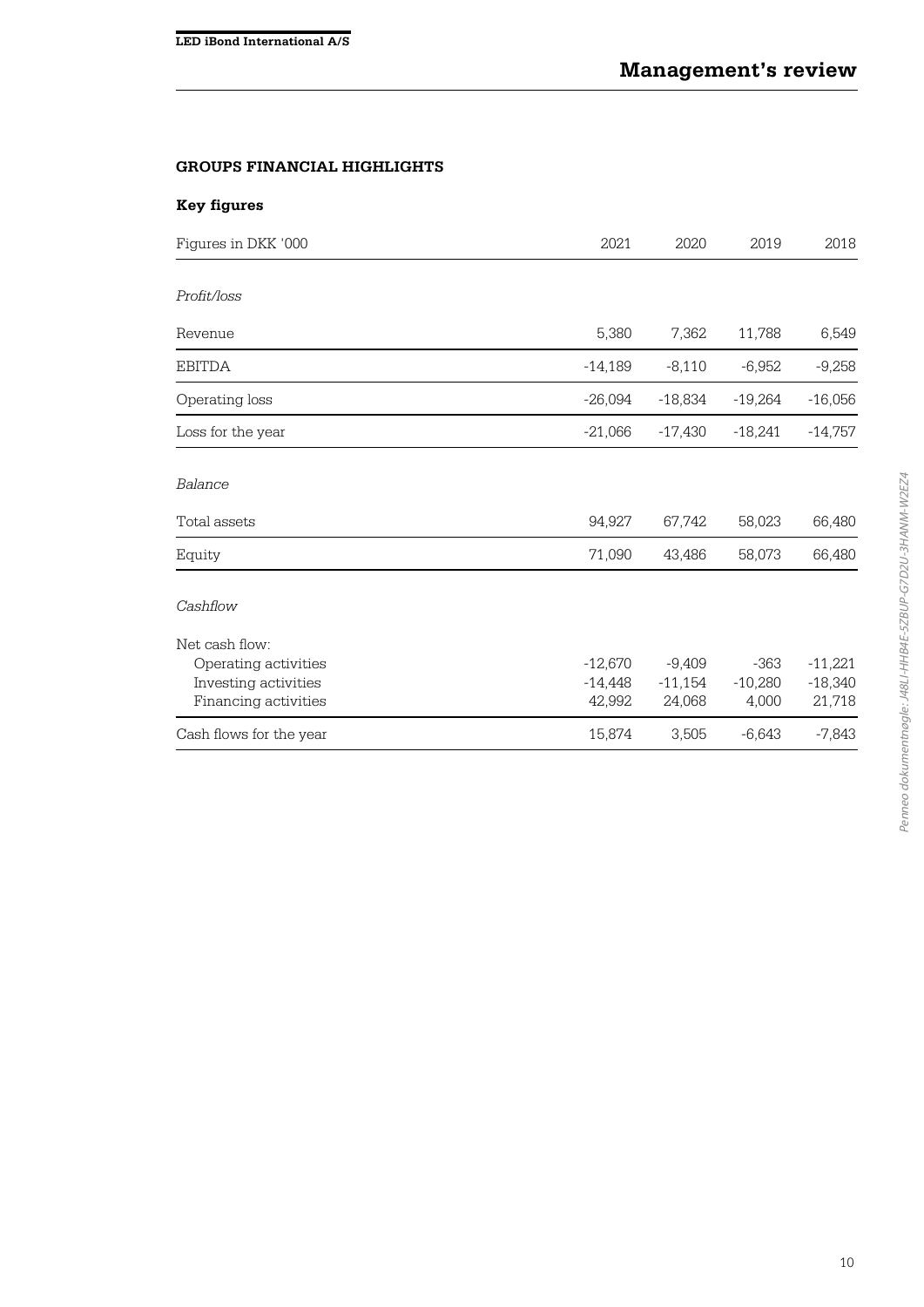# **Ratios**

|                            | 2021                                      | 2020      | 2019      | 2018      |
|----------------------------|-------------------------------------------|-----------|-----------|-----------|
|                            |                                           |           |           |           |
| Profitability              |                                           |           |           |           |
| Retained profit            | $-21,066$                                 | $-18,148$ | $-16,861$ | $-14,757$ |
| Result per share           | $-1.42$                                   | $-1.73$   | $-2.53$   | $-2.73$   |
| Diluted earnings per share | $-1.42$                                   | $-1.73$   | $-2.53$   | $-2.73$   |
| Average amount of shares   | 14,807,170 10,467,781 6,656,700 5,397,040 |           |           |           |

| Ratios definitions        |                                                   |  |  |  |
|---------------------------|---------------------------------------------------|--|--|--|
| Earnings per share:       | Net profit/loss for the year - prefered dividends |  |  |  |
|                           | Average amount of outstanding common shares       |  |  |  |
| Gross margin:             | Gross result x 100                                |  |  |  |
|                           | Revenue                                           |  |  |  |
|                           |                                                   |  |  |  |
|                           | Net profit/loss for the year - prefered dividends |  |  |  |
| Diluted result per share: | Average amount of outstanding common shares +     |  |  |  |
|                           | average number of diluted shares                  |  |  |  |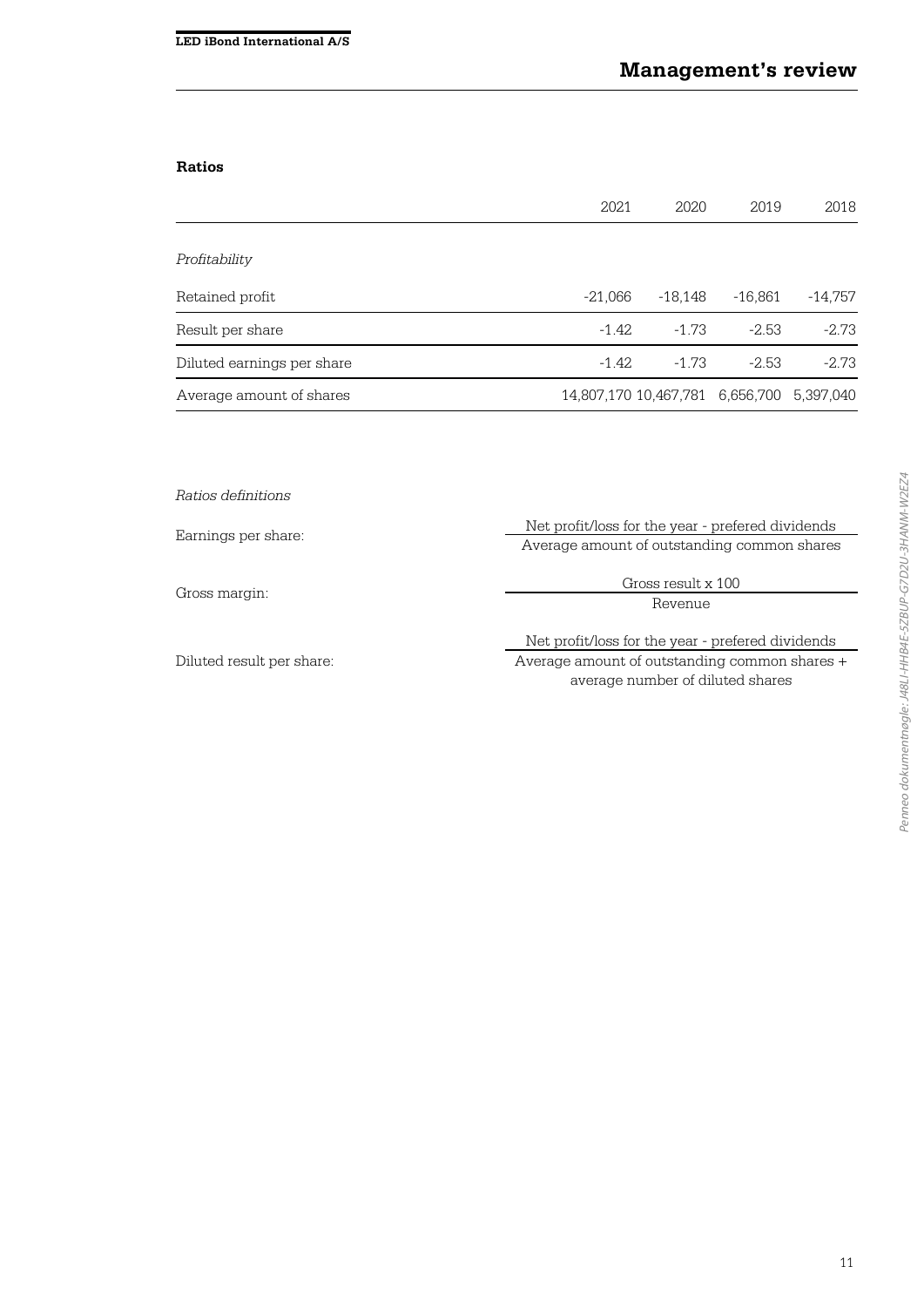#### **Company overview**

Market interest for LED iBond's products and innovative solutions is still growing even though the COVID19 pandemic has had greater and more farreaching consequences than originally anticipated. Consequently, restrained by extensive lockdowns and rigorous travel restrictions, LED iBond did not achieve its ambitions for growth and business development in 2021. Instead, 2021 was characterized by important product development initiatives and substantial changes of the organisation and management to further strengthen the competencies and execution power of the company.

#### **Technology and market focus**

LED iBond's patented technology enables innovative LED lighting solutions with strong emphasis on sustainability, recyclable components, and minimal power consumption while still providing total design flexibility. All of LED iBond's products are designed, developed, and manufactured in Denmark.

LED iBond focuses on three distinct business lines:

- The **Smart Building** market A huge market in transition as changing building codes and regulatory mandates gradually eliminate inefficient lighting. Sustainability and recyclability are strong growth drivers in this market along with IoT enabled energy saving features and other "smart" digital functionality. Many of LED iBond's products include options for embedding sensors and other devices and controls for integration in digital lighting networks. LED iBond is currently focussing on smart lighting for kitchens and living spaces, for offices, and for special applications such as elevator ceilings, gas stations, carports, garages and more.
- The **Vertical Farming** market the emerging market for equipment for indoor crop production in vertically stacked layers is expected to deliver strong growth in the years to come. LED iBond is offering several mobile and stationary grow light solutions, providing significant competitive advantages due to its minimalistic formfactor and long service life.
- The **UV Disinfection** market a market that saw a major upswing in 2020 due to the COVID19 pandemic. The sudden market interest, however, has not resulted in a breakthrough for UV disinfection technology as anticipated since antivirus measures have generally concentrated on vaccination and testing. LED iBond is currently exploring new niche market opportunities for the company's highly efficient disinfection technology.
- LED iBond is currently exploring new and more nichefocussed application areas for the handheld disinfection tool PuriZap. As part of this exploration, the company took over full ownership of LED VirusKill in 2021.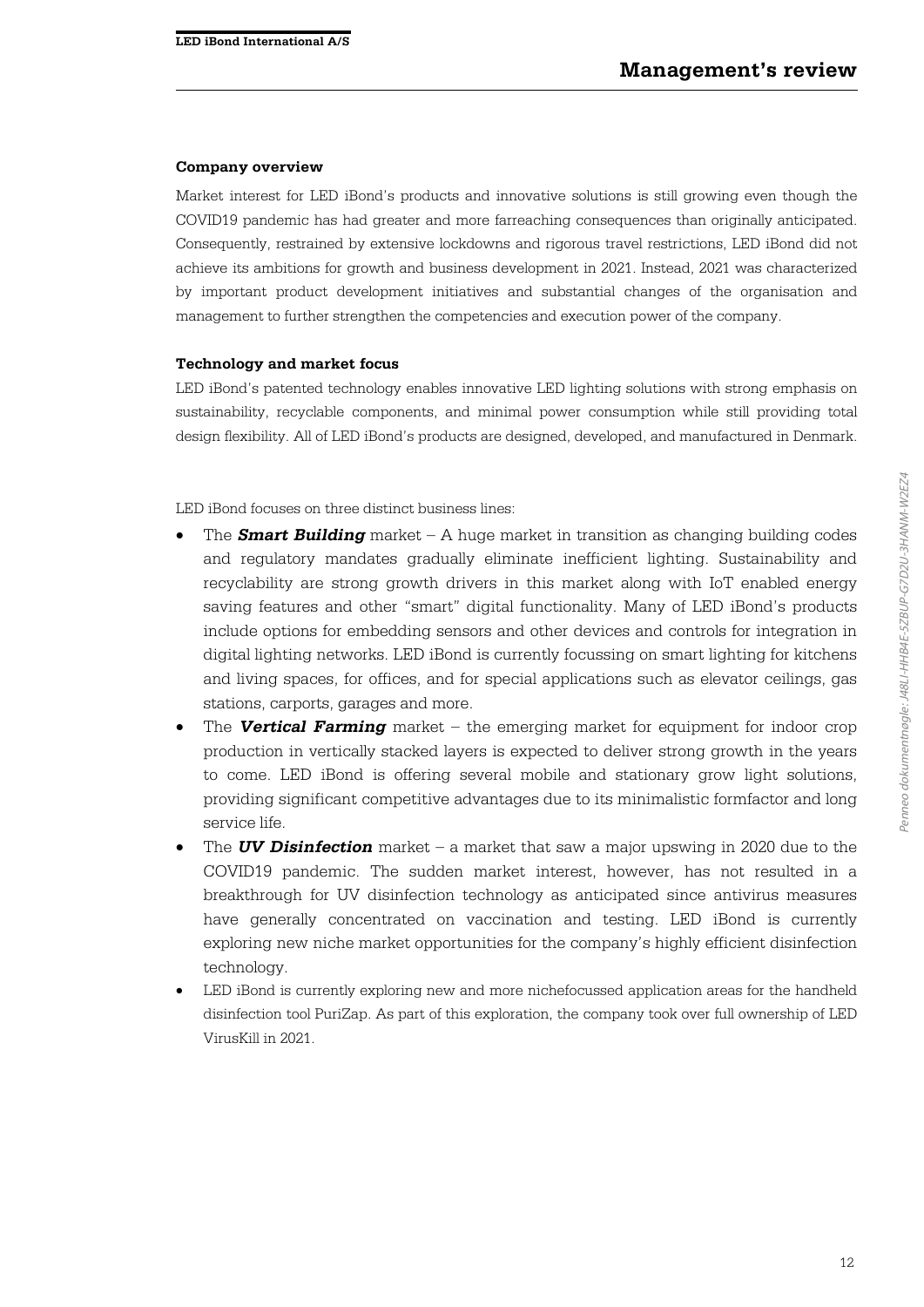#### **Spinoffs**

To leverage the use of LED iBond´s technology and patent portfolio, the company has made a strategic decision to address certain highgrowth market niches in collaboration with carefully selected partners. Based on coownership and license agreements for the use of LED iBond's technology, the company is currently cooperating with three such spinoffs:

- LED Aviation A/S, UVC LED systems for disinfection in the aviation industry.
- LED Livestock ApS, lighting equipment to improve productivity and animal health in parts of the farming industry, including coloured light for improved growth and health of poultry.
- Baldr Light ApS, researching and developing a new kind of lighting technology and owner of an international patent application for this technology.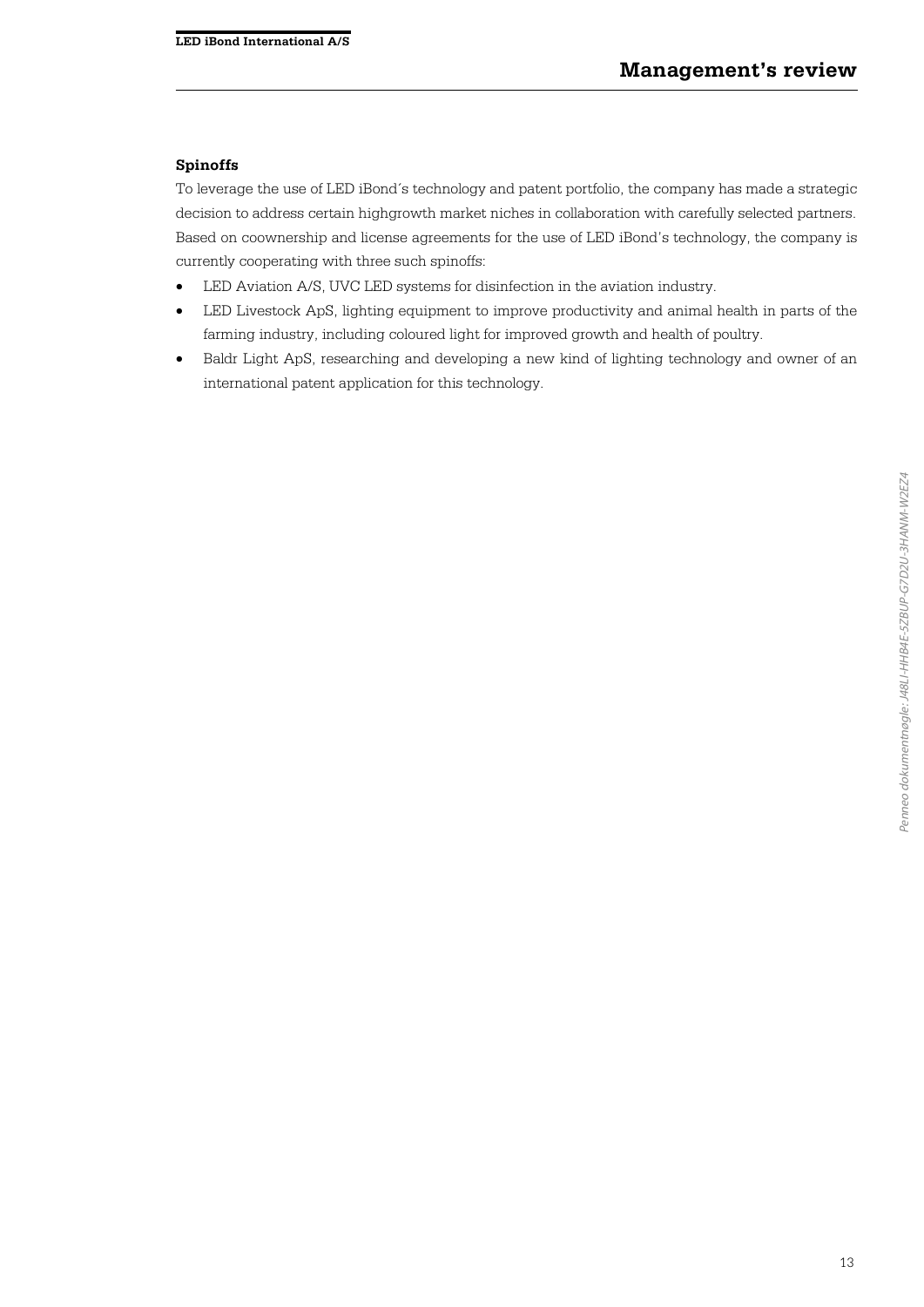#### **Operational Overview 2021**

#### **Smart building market**

Lockdown restrictions related to the COVID19 pandemic, supply chain bottlenecks and general uncertainties among customers and sales leads dominated the smart building segment in 2021. This resulted in delays in ongoing smart building projects and deferment of new orders.

However, sales of LED panels to Nobia continued throughout the year. Sales of upgrade panels for gas stations lighting renovation projects are gradually improving up as well even if the widespread lack of thirdparty installers is slowing down completion of orders. In partnership with Bluetop Solar Parking ApS, LED iBond received orders for lighting equipment for several charging stations for Gridserve's "Electric Highway" in Britain. The company expects to expand all of these sales activities in the coming years.

Even with the severe travelling restrictions in 2021, LED iBond managed to onboard new distribution partners in Europe and Asia, including B2, a leading Korean lighting management and architectural lighting company. Using Tracy and The Plane, B2 has developed a range of innovative lighting solutions which are now being introduced to the Korean market.

LED iBond will continue signing up leading distribution partners all over the world to increase the company's commercial reach for smart building lighting projects as well as smart architectural lighting solutions.

#### **Vertical farming market**

To accommodate the growing interest for LED iBond's vertical farming solutions, the company finalised the design, development, and production setup for four different vertical farming solutions during 2021, featuring different combinations of grow lights and a mobility option. In Q3, LED iBond demonstrated that its vertical farming solution provides bestinclass lighting coverage of lettuce and other microgreen cultures, securing consistent production yields and optimal growth control

The company has sold four pilots projects, i.e., smallscale vertical farming setups, to various customers in Denmark and North America, testing the four different product variations on offer. Based on these pilot installations, LED iBond foresees significant sales in the vertical farming market – via the already established cooperation regarding the Unitroll trolley with onboard light as well as via individual contracts for stationary vertical farming projects in Europe and North America.

#### **UV disinfection market**

In 2021, the Institute of Clinical Research at the University of Southern Denmark confirmed that puriZAP, LED iBond's handheld disinfection unit inactivates coronavirus (SARSCoV2) with an effectiveness of up to 99.97 %, making it a powerful tool for disinfection of objects and surfaces.

However, rather than focussing on disinfection, the fight against COVID19 in general has concentrated on vaccination and testing. Therefore – despite early customer commitments LED iBond did not receive the expected orders for UV disinfection equipment in 2021, neither directly, nor via its spinoff companies LED VirusKill and LED Aviation. The company is currently exploring new and more nichefocussed application areas for PuriZap. As part of this exploration, the company took over full ownership of LED VirusKill in 2021.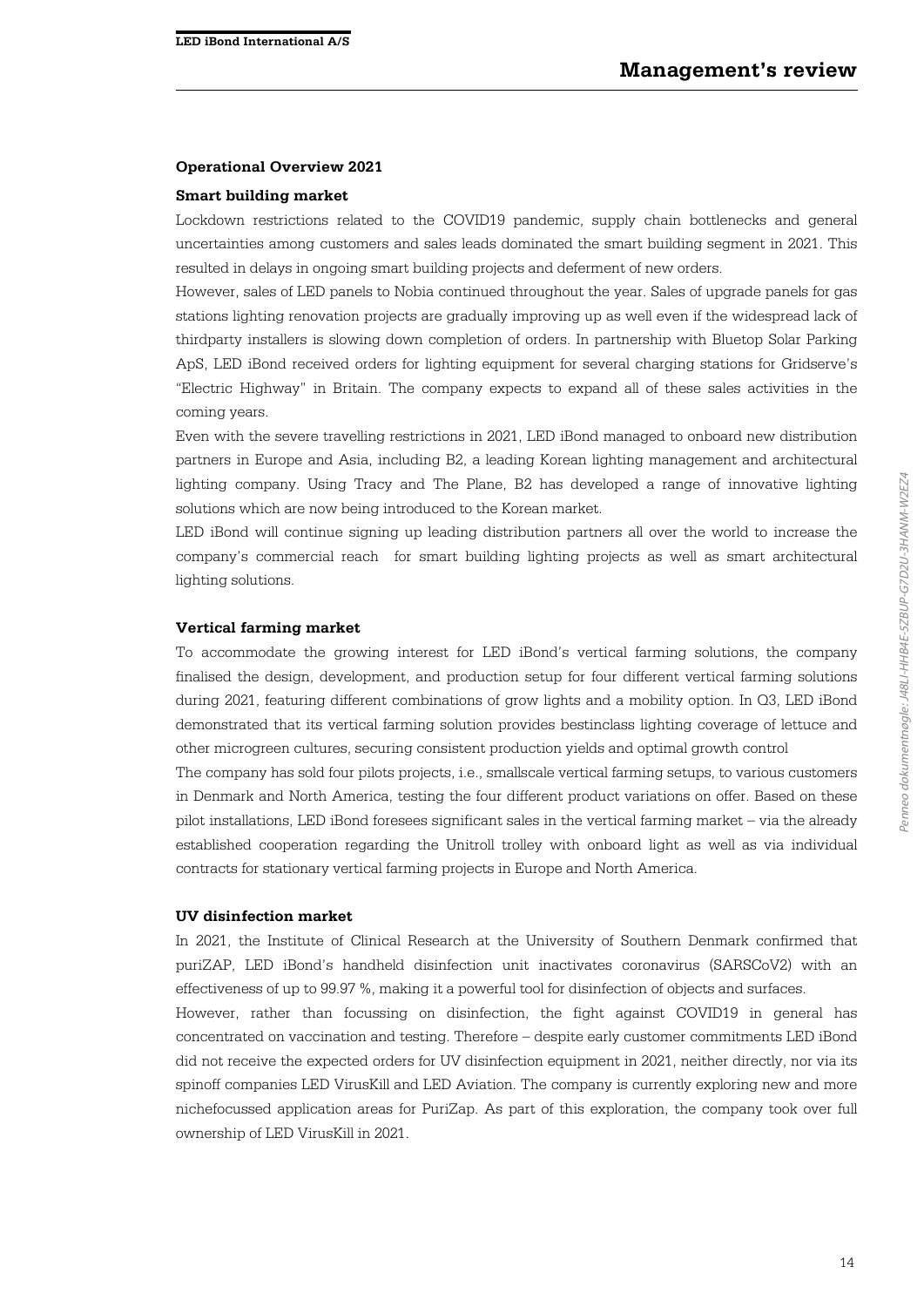#### **Technology and product development**

During 2021, most of LED iBond's R&D resources were allocated to finalising the company's vertical farming product portfolio, which now includes 4 different types of shelve panels with builtin smart lighting. LED iBond's vertical farming offering is based on the company's signature 6 mm ACP panel and the proprietary Tracy concept. The vertical farming solutions offer two colours of grow light and a special mobility option for vertical farming during transportation. All vertical farming products are prepared for integration with a thirdparty control system.

The R&D activities in 2021 also comprised several product improvements, including new versions of the patented replaceable LED plug, the canopy solution for EV charging stations and "the Plane" from LED iBond's architectural lighting portfolio.

For LED iBond, the EUDP development project for intelligent infrastructure solutions progressed as planned in 2021. Managed by the Danish Energy Agency, the project is centred around the Tracy product line with integration of various sensors. The combined solution will serve as the base for energy and environments optimisation in green and smart buildings of the future. The demonstration project will serve as proof of concept for both smart buildings and vertical farming solutions. During the year, the company decided to take over full project responsibility, while the projects partners agreed to continue as sub suppliers to the project.

#### **Patents**

During 2021, LED iBond has maintained its extensive patent portfolio to secure continued broad international coverage of its intellectual property rights. The company has secured and publicly announced additional patent approvals on a regular basis throughout the year.

#### **Organisation**

In 2021, LED iBond implemented an organisational change to refocus commercial activities on sales and sales lead generation, resulting in several staff replacements with specialists who are now concentrating on expanding the company's international network of resellers and distributors. The company also strengthened the marketing department with additional staff

In addition, the company implemented several substitutions and additions to the executive management team and board of directors during the year, including creating and filling the CTO position from January 2022.

#### **Revision of the financial outlook**

As already publicly announced, following a strategic review in March 2022, the board of directors and the executive management decided to revise the financial outlook of LED iBond as follows:

- Revenue of DKK 10-30 million for 2022 (reduced from DKK 70 million)
- Positive cash flow from operations in 2023 (a oneyear delay relative to the previous outlook),
- Longterm EBITDAmargin above 30 % (unchanged)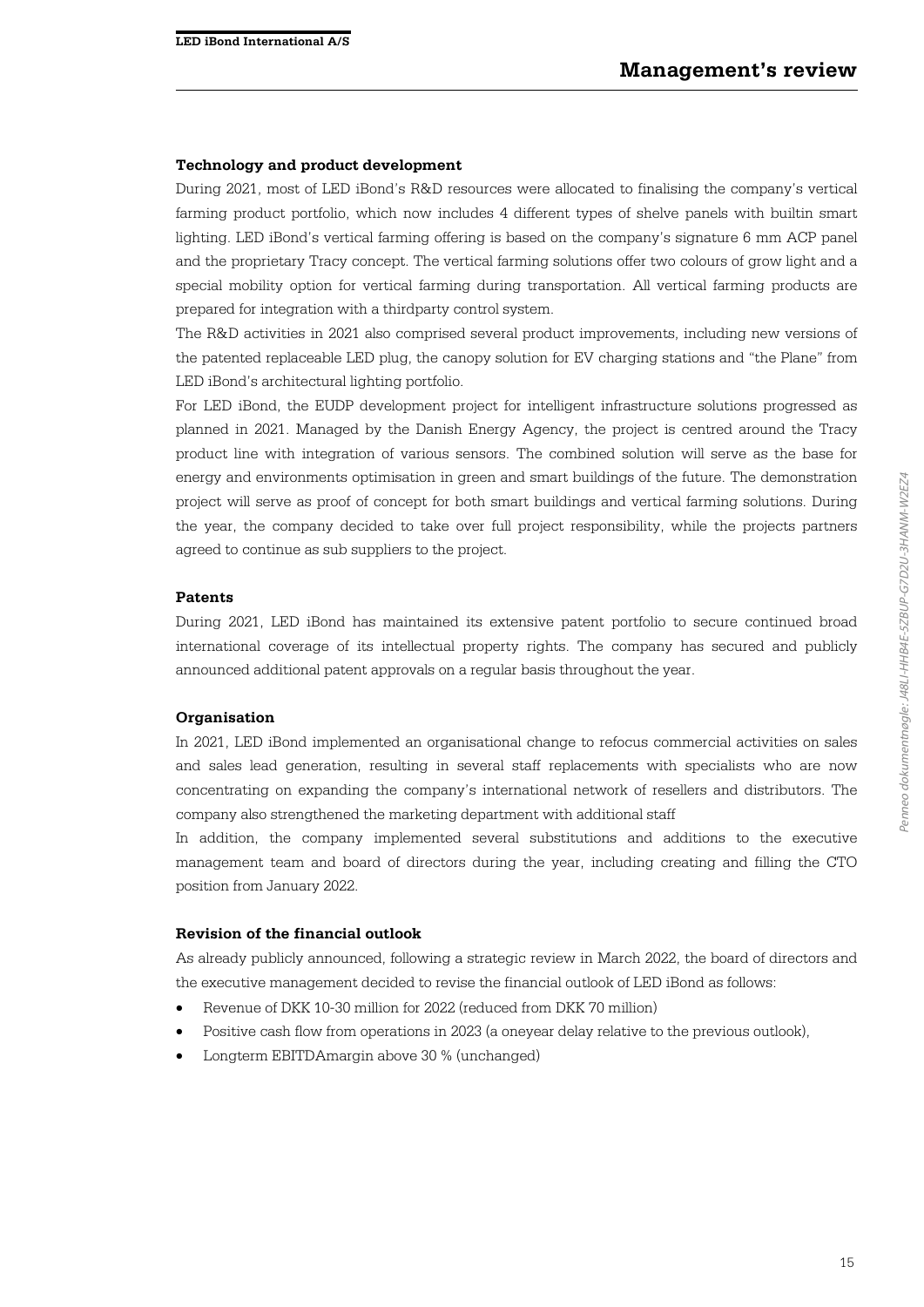#### **Development in activities and financial affairs**

#### **Revenue**

Total 2021 revenue amounted to TDKK 5,380, compared to TDKK 7,362 in 2020, a decrease of TDKK 1,983 or 27 %.

#### **Expenses**

Total expenses amounted to TDKK 6,424 in 2021, an decrease of TDKK 123 or 2 % relative to 2020.

#### **Profit & loss**

2021 operating loss came to TDKK 26,094 against TDKK 18,834 in 2020.

Total financial expenses amounted to TDKK 2,144 in 2021 against TDKK 4,819 in the year earlier.

For 2021, the result before tax is a loss of TDKK 27,909 against a loss of TDKK 23,227 in 2020.

#### **Cash flow and investments**

The total cash flow for 2021 showed an inflow of TDKK 15,873 due to the proceeds from the emmission in April 2021, against an inflow of TDKK 3,506 in 2020.

In 2021, cash flow from operations amounted to an outflow of TDKK 12,670 against an outflow of TDKK 9,408 in 2020. The increase in the cash outflow is mainly due to the operating result.

Cash flow from investments in 2021 was an outflow of TDKK 14,448 against an outflow of TDKK 11,154 in 2020.

Cash flow from financing in 2021 show an inflow of TDKK 42,992, which is mainly due to capitalincrease. The cash flow from financing in 2020 was TDKK 24,068, which was also impacted from capitalincrease.

#### **Equity and net cash**

As of December 31, 2021, the company equity amounted to TDKK 70,090 against TDKK 43,486 on December 31, 2020. This mainly relates to the proceeds from the emmission of shares in April 2021. On December 31, 2021, net cash amounted to TDKK 25,734, compared to TDKK 9,862 on December 31, 2020.

#### **Numbers of Shares**

On December 31, 2021, the number of outstanding shares in LED iBond International A/S was 15,864,825, against 12,691,860 on December 31, 2020.

Financial calendar

- Annual General Meeting 25 April 2022
- Interim report Q1 2022 25 May 2022
- Interim report H1 2022 25 August 2022
- Interim report Q3 2022 29 November 2022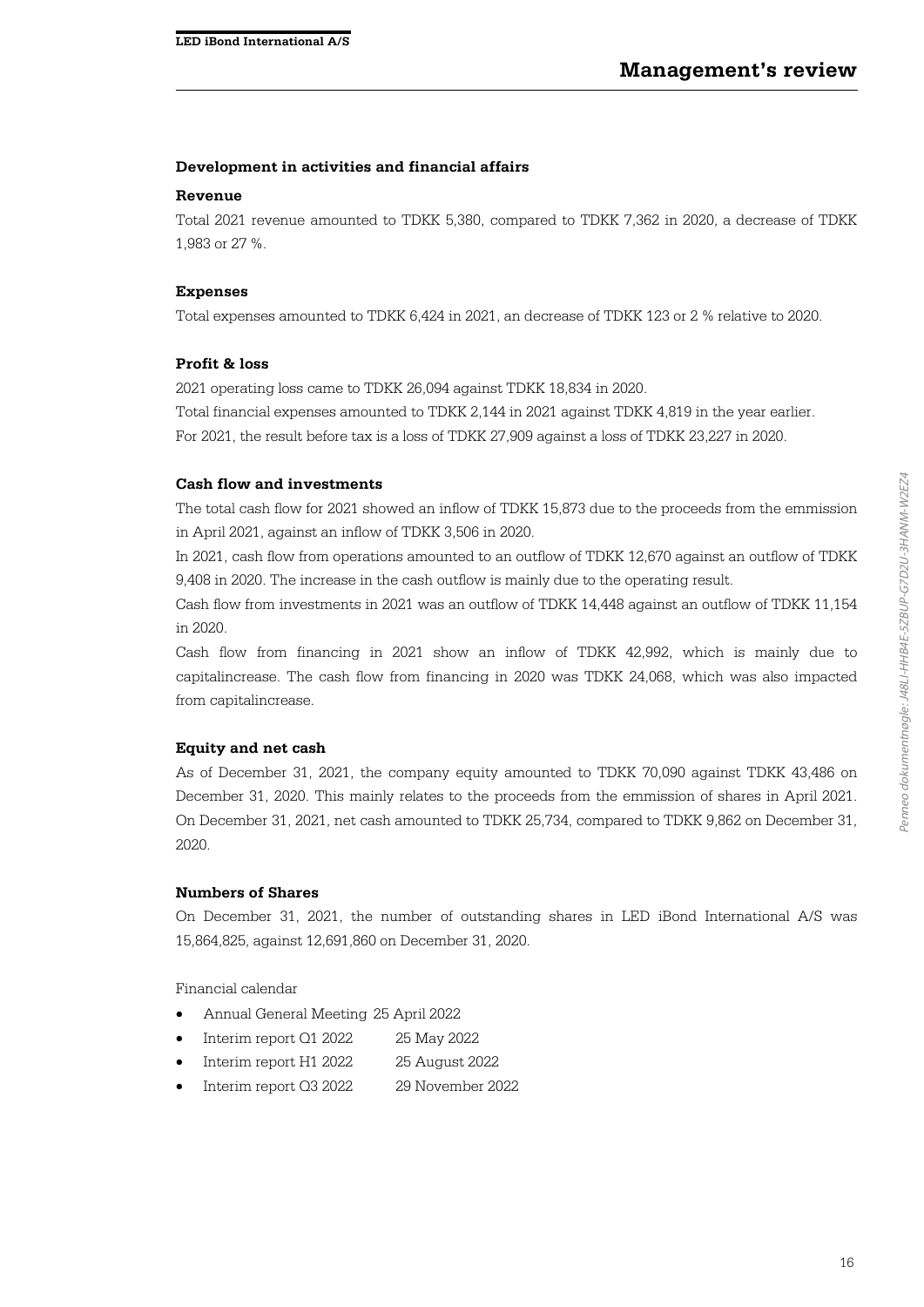#### **Related parties**

The following parties have controlling influence on LED iBond International A/S: NLR Invest ApS, Hørsholm on basis of parent company, 21,28% ownership. Laromini ApS, Hørsholm on basis of parent company, 17,39% ownership. Green Technology Investment, Hørsholm on basis of parent company, 12,5% ownership.

Market interest for LED iBond's products and innovative solutions is still growing even though the COVID19 pandemic has had greater and more farreaching consequences than originally anticipated. Consequently, restrained by extensive lockdowns and rigorous travel restrictions, LED iBond did not achieve its ambitions for growth and business development in 2021. Instead, 2021 was characterized by important product development initiatives and substantial changes of the organisation and management to further strengthen the competencies and execution power of the company.

Under the circumstances the management of the company considers the net profit of the year to be satisfactory.

#### **Subsequent events**

As communicated on 28th Febuary 2022 in announcement number 48 the CEO of the company has resigned. The company has iniciated a search for a new CEO.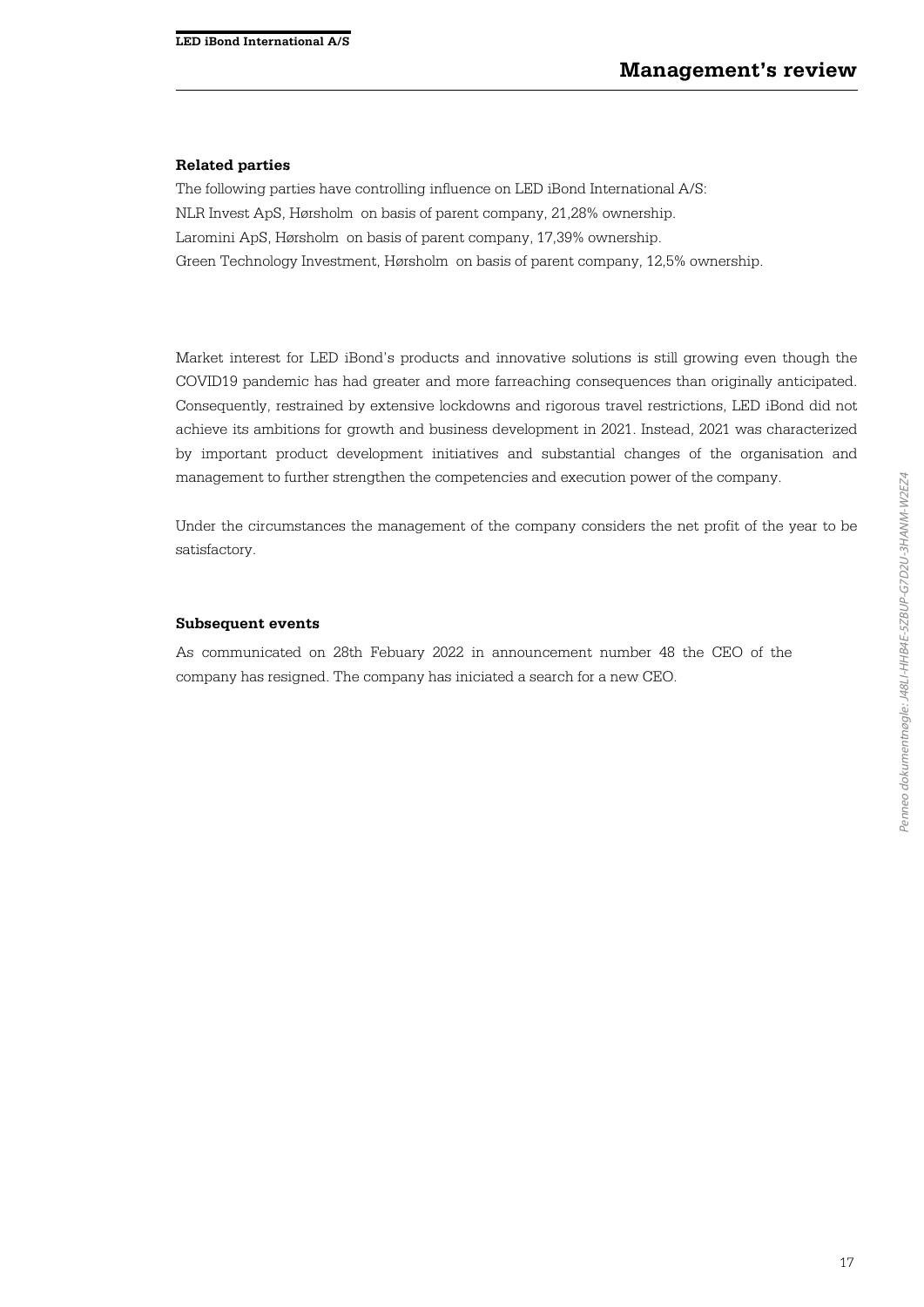|      |                                                                                                                                                           | Group               |               | Parent                      |               |  |
|------|-----------------------------------------------------------------------------------------------------------------------------------------------------------|---------------------|---------------|-----------------------------|---------------|--|
| Note |                                                                                                                                                           | 2021<br><b>DKK</b>  | 2020<br>DKK   | 2021<br>DKK                 | 2020<br>DKK   |  |
|      | Revenue                                                                                                                                                   | 5,379,562           | 7,362,257     | 440,637                     | 1,109,459     |  |
|      | Change in inventories of finished goods and<br>work in progress                                                                                           | $-1,012,354$        | 0             | 0                           | 0             |  |
|      | Work performed for own account and                                                                                                                        |                     |               |                             |               |  |
|      | capitalised                                                                                                                                               | 8,156,000           | 5,434,163     | 1,260,000                   | 1,484,663     |  |
|      | Other operating income                                                                                                                                    | 187,976             | 1,664,000     | 840,000                     | 840,000       |  |
|      | Costs of raw materials and consumables                                                                                                                    | $-3,888,474$        | $-4,327,153$  | 0                           | 0             |  |
|      | Cost of sales                                                                                                                                             | $-343,588$          | $\Omega$      | 0                           | 0             |  |
|      | Other external expenses                                                                                                                                   | $-6,423,746$        | $-6,546,513$  | $-1,107,036$                | $-903,296$    |  |
|      | Gross profit                                                                                                                                              | 2,055,376           | 3,586,754     | 1,433,601                   | 2,530,826     |  |
| 3    | Staff costs                                                                                                                                               | $-16,244,075$       | $-11,696,825$ | $-3,917,791$                | $-2,549,199$  |  |
|      | Loss before depreciation,<br>amortisation, write-downs and<br>impairment losses                                                                           | $-14,188,699$       | $-8,110,071$  | $-2,484,190$                | $-18,373$     |  |
|      | Depreciation, amortisation and<br>impairments losses of intangible assets<br>and property, plant and equipment<br>Write-downs of current assets exceeding | $-11,905,578$       | $-10,699,017$ | $-1,868,406$                | $-1,688,392$  |  |
|      | normal write-downs                                                                                                                                        | $\mathbf 0$         | $-25,000$     | 0                           | $-25,000$     |  |
|      | <b>Operating loss</b>                                                                                                                                     | $-26,094,277$       | $-18,834,088$ | $-4,352,596$                | $-1,731,765$  |  |
| 4    | Income from equity investments in group                                                                                                                   |                     |               |                             |               |  |
|      | enterprises                                                                                                                                               | $\mathsf{O}\xspace$ | $\mathbf 0$   | $-18,738,883$               | $-17,352,267$ |  |
| 5    | Income from equity investments in                                                                                                                         |                     |               |                             |               |  |
|      | associates                                                                                                                                                | 328,742             | 426,992       | 328,742                     | 426,992       |  |
| 6    | Financial income                                                                                                                                          | 0                   | 0             | 2,323,714                   | 2,556,357     |  |
|      | Financial expenses                                                                                                                                        | $-2,143,467$        | $-4,819,385$  | $-1,299,310$                | $-1,238,808$  |  |
|      | Loss before tax                                                                                                                                           | -27,909,002         |               | $-23,226,481$ $-21,738,333$ | $-17,339,491$ |  |
|      | Tax on loss for the year                                                                                                                                  | 6,842,646           | 5,796,075     | 671,997                     | $-90,915$     |  |
|      | Loss for the year                                                                                                                                         | $-21,066,356$       | $-17,430,406$ | $-21,066,336$               | $-17,430,406$ |  |

# **Proposed appropriation account**

| Total                                        |         | $-21,066,356$ $-17,430,406$ $-21,066,356$ $-17,430,406$ |         |         |
|----------------------------------------------|---------|---------------------------------------------------------|---------|---------|
| Retained earnings                            |         | $-21.395.098$ $-17.857.398$ $-21.395.098$ $-17.857.398$ |         |         |
| equity method                                | 328.742 | 426.992                                                 | 328.742 | 426.992 |
| Reserve for net revaluation according to the |         |                                                         |         |         |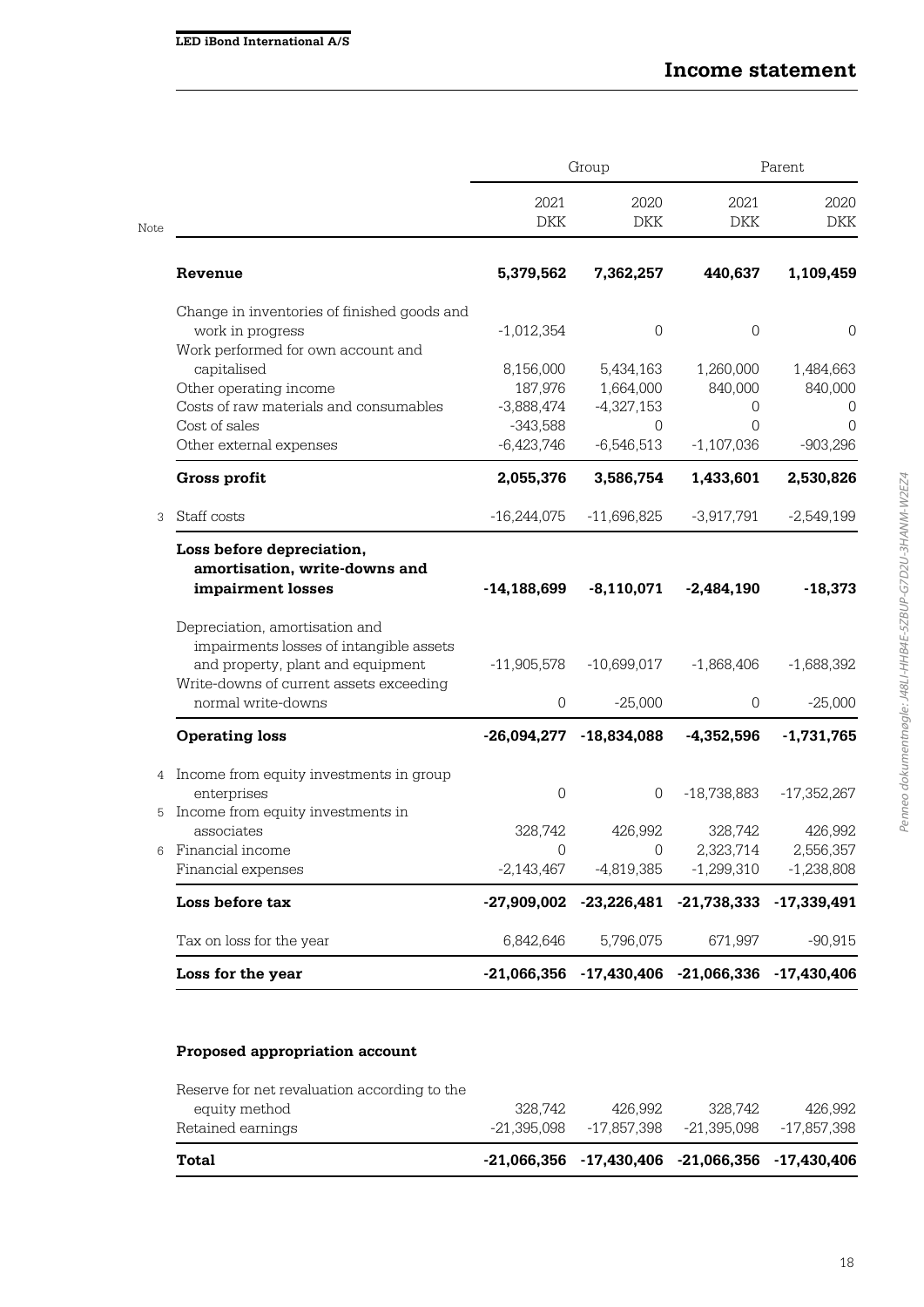# **ASSETS**

| <b>Total assets</b>                                                                |  | 94,927,283              | 67,741,635              | 78,292,728               | 49,765,354               |  |
|------------------------------------------------------------------------------------|--|-------------------------|-------------------------|--------------------------|--------------------------|--|
| <b>Total current assets</b>                                                        |  | 53,139,316              | 29,508,740              | 29,498,482               | 15,558,762               |  |
| Cash                                                                               |  | 25,738,270              | 9,861,339               | 24,515,045               | 9,818,988                |  |
| <b>Total receivables</b>                                                           |  | 23,498,684              | 15,563,377              | 4,983,437                | 5,739,774                |  |
| Prepayments                                                                        |  | 978,073                 | 654,794                 | 562,232                  | 318,993                  |  |
| Other receivables                                                                  |  | 3,002,399               | 547,741                 | 2,741,830                | 2,058,306                |  |
| Income tax receivable                                                              |  | 2,475,395               | 2,060,669               | 277,200                  | 2,060,669                |  |
| Deferred tax asset                                                                 |  | 14,487,994              | 10,306,425              | 1,201,084                | 806,307                  |  |
| Receivables from group enterprises<br>Receivables from associates                  |  | O<br>70,506             | 0<br>70,506             | 130,585<br>70,506        | 424,993<br>70,506        |  |
| Trade receivables                                                                  |  | 2,484,317               | 1,923,242               | $\Omega$                 | $\Omega$                 |  |
| <b>Total inventories</b>                                                           |  | 3,902,362               | 4,084,024               | 0                        | $\pmb{0}$                |  |
| Prepayments for goods                                                              |  | $\Omega$                | 14,557                  | 0                        | 0                        |  |
| Raw materials and consumables<br>Manufactured goods and goods for resale           |  | 3,331,477<br>570,885    | 1,979,771<br>2,089,696  | 0<br>0                   | 0<br>0                   |  |
| <b>Total non-current assets</b>                                                    |  | 41,787,967              | 38,232,895              | 48,794,246               | 34,206,592               |  |
| <b>Total investments</b>                                                           |  | 3,990,150               | 2,075,552               | 43,013,351               | 28,378,011               |  |
| companies<br>Deposits                                                              |  | 3,518,912<br>459,547    | 1,781,171<br>267,690    | 3,518,912<br>0           | 1,781,171<br>O           |  |
| Equity investments in associated<br>9                                              |  |                         |                         |                          |                          |  |
| Equity investments in group enterprises<br>9<br>Receivables from group enterprises |  | 11,691<br>$\Omega$      | 26,691<br>0             | 13,137,240<br>26,357,199 | 10,591,049<br>16,005,791 |  |
| Total property, plant and equipment                                                |  | 4,033,994               | 5,841,333               | $\bf{0}$                 | 0                        |  |
| equipment<br>8                                                                     |  | 18,482                  | 7,780                   | $\mathsf{O}\xspace$      | 0                        |  |
| Other fixtures and fittings, tools and                                             |  |                         |                         |                          |                          |  |
| Leasehold improvements<br>Plant and machinery                                      |  | 35,539<br>3,979,973     | 12,760<br>5,820,793     | 0<br>0                   | 0<br>0                   |  |
| <b>Total intangible assets</b>                                                     |  | 33,763,823              | 30,316,010              | 5,780,895                | 5,828,581                |  |
| Software                                                                           |  | 40,875                  | 5,701                   | 0                        | 0                        |  |
| Patents<br>Development projects in progress                                        |  | 1,943,528<br>19,370,269 | 1,184,882<br>10,540,690 | 1,485,196<br>0           | 1,184,882<br>0           |  |
| Acquired rights                                                                    |  | 2,009,479               | 2,511,059               | 0                        | 0                        |  |
| Completed development projects                                                     |  | 10,399,672              | 16,073,678              | 4,295,699                | 4,643,699                |  |
|                                                                                    |  | <b>DKK</b>              | DKK                     | DKK                      | <b>DKK</b>               |  |
|                                                                                    |  | 31.12.21                | 31.12.20                | 31.12.21                 | 31.12.20                 |  |
|                                                                                    |  | Group                   |                         | Parent                   |                          |  |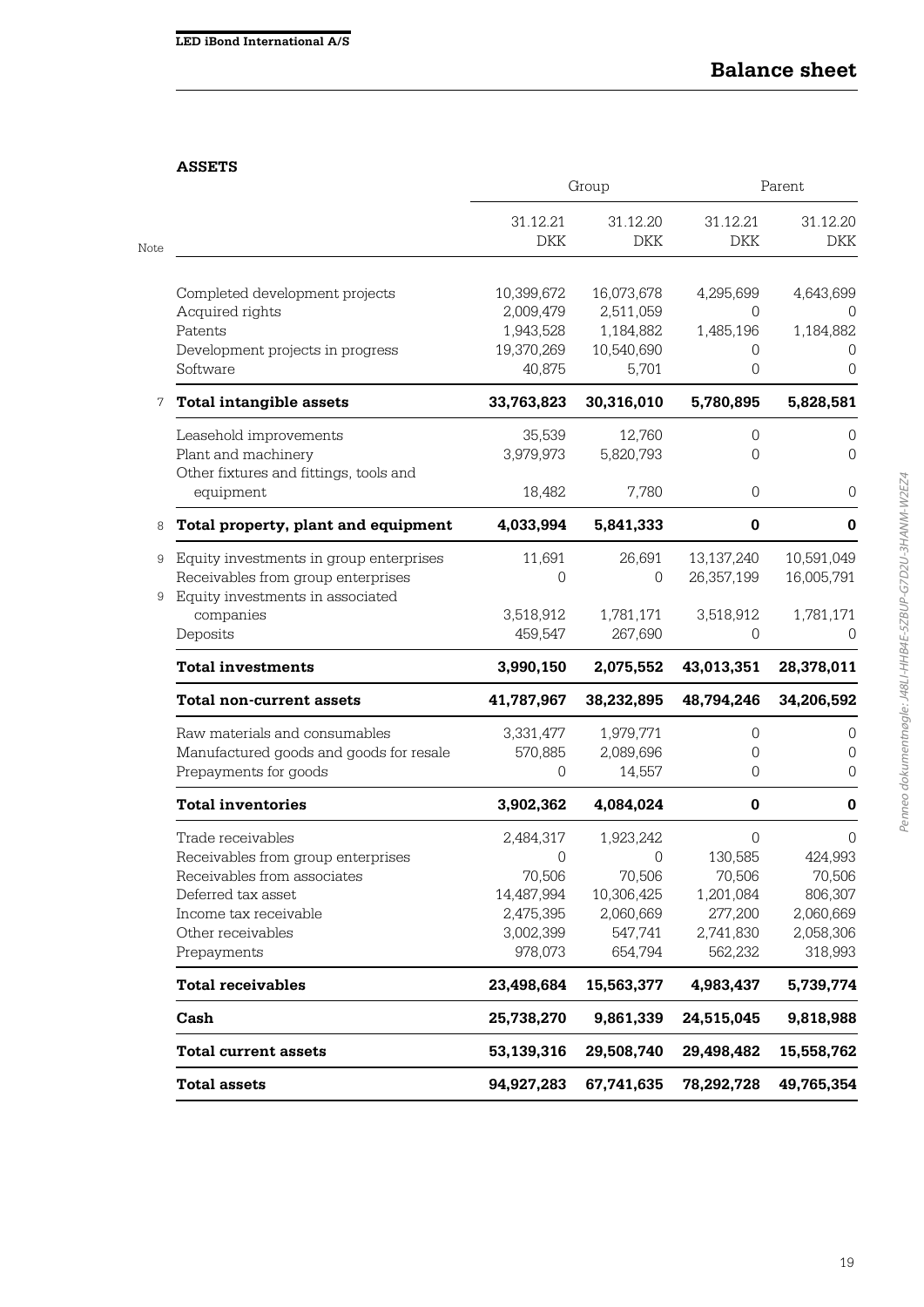# **EQUITY AND LIABILITIES**

|      |                                              |                        | Group                  | Parent                 |                        |  |
|------|----------------------------------------------|------------------------|------------------------|------------------------|------------------------|--|
| Note |                                              | 31.12.21<br><b>DKK</b> | 31.12.20<br><b>DKK</b> | 31.12.21<br><b>DKK</b> | 31.12.20<br><b>DKK</b> |  |
|      |                                              |                        |                        |                        |                        |  |
|      | Share capital                                | 793,241                | 634,593                | 793,241                | 634,593                |  |
|      | Reserve for net revaluation according to the |                        |                        |                        |                        |  |
|      | equity method                                | 1,246,910              | 918,168                | 1,246,910              | 918,168                |  |
|      | Reserve for development costs                | 23,220,533             | 20,759,207             | 3,350,625              | 3,622,065              |  |
|      | Retained earnings                            | 45,829,586             | 21,174,192             | 65,699,494             | 38,311,334             |  |
|      | <b>Total equity</b>                          | 71,090,270             | 43,486,160             | 71,090,270             | 43,486,160             |  |
| 10   | Payables to participating interests          | 4,521,979              | 7,427,013              | 2,302,576              | 2,295,193              |  |
| 10   | Other payables                               | 2,858,755              | 2,484,710              | 2,184,873              | 1,737,457              |  |
|      | Total long-term payables                     | 7,380,734              | 9,911,723              | 4,487,449              | 4,032,650              |  |
| 10   | Short-term part of long-term payables        | 1,818,180              | 4,518,180              | $\Omega$               | $\Omega$               |  |
|      | Payables to other credit institutions        | 3,970                  | 2,335                  | 3,970                  | 1,480                  |  |
|      | Trade payables                               | 3,984,698              | 3,696,356              | 1,613,069              | 1,787,739              |  |
|      | Other payables                               | 5,493,494              | 4,043,881              | 1,097,970              | 457,325                |  |
|      | Deferred income                              | 5,155,937              | 2,083,000              | 0                      | 0                      |  |
|      | Total short-term payables                    | 16,456,279             | 14,343,752             | 2,715,009              | 2,246,544              |  |
|      | <b>Total payables</b>                        | 23,837,013             | 24,255,475             | 7,202,458              | 6,279,194              |  |
|      | <b>Total equity and liabilities</b>          | 94,927,283             | 67,741,635             | 78,292,728             | 49,765,354             |  |

11 Contingent liabilities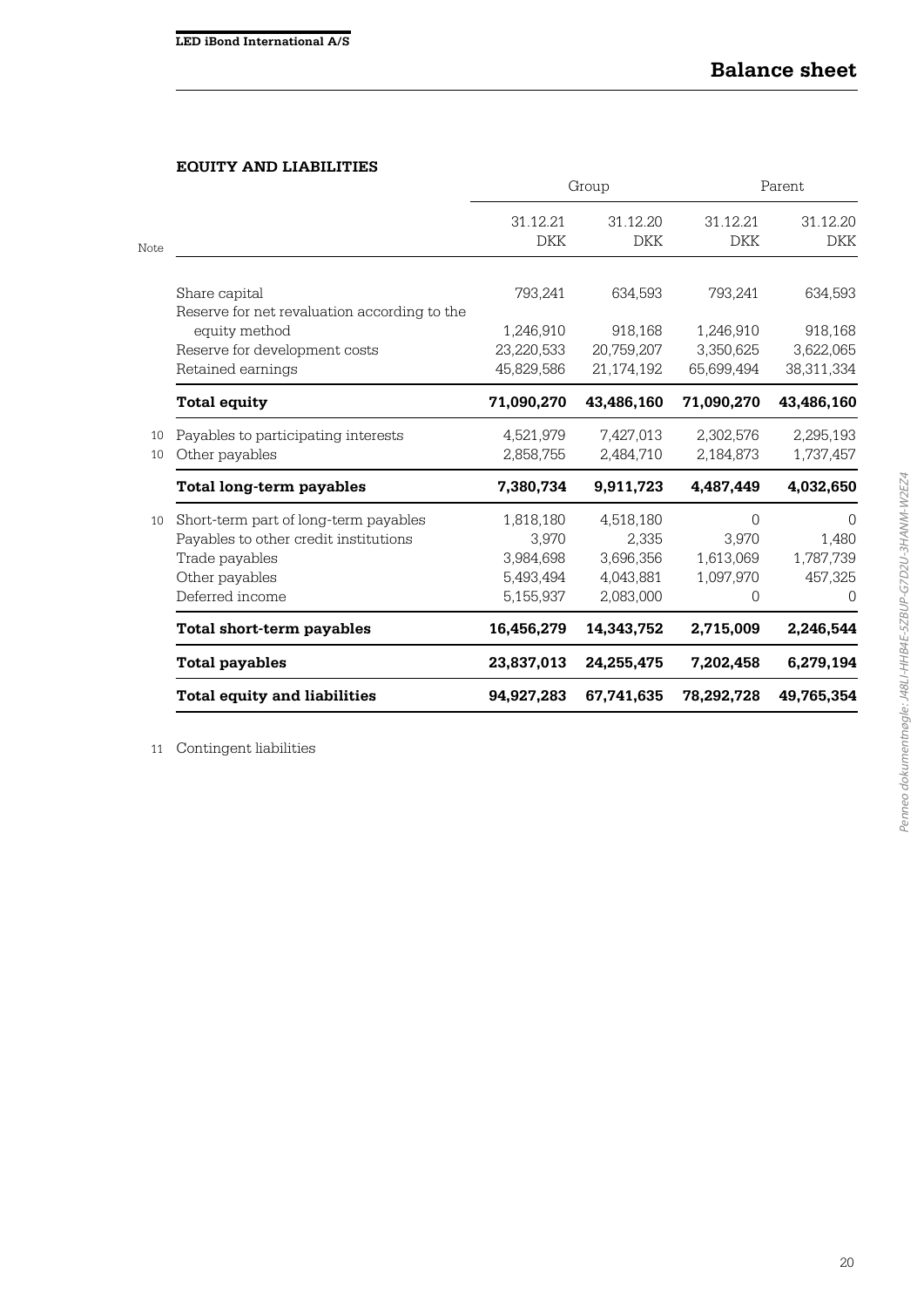| Figures in DKK                                                                                                                                                     | Share<br>capital                  | Share<br>premium                              | Reserve for<br>net.<br>revaluation<br>according to<br>method | Reserve for<br>the equity development<br>costs         | Retained<br>earnings                                     | Total equity                                           |
|--------------------------------------------------------------------------------------------------------------------------------------------------------------------|-----------------------------------|-----------------------------------------------|--------------------------------------------------------------|--------------------------------------------------------|----------------------------------------------------------|--------------------------------------------------------|
| Group:                                                                                                                                                             |                                   |                                               |                                                              |                                                        |                                                          |                                                        |
| Statement of changes in equity for<br>01.01.20 - 31.12.20                                                                                                          |                                   |                                               |                                                              |                                                        |                                                          |                                                        |
| Balance as at 01.01.20<br>Net effect of changed accounting policies                                                                                                | 332.835<br>0                      | 0<br>$\Omega$                                 | $\mathbf 0$<br>491,176                                       | 17,293,798<br>$\Omega$                                 | 15,029,232<br>$-1,389,960$                               | 32,655,865<br>-898,784                                 |
| Adjusted balance as at 01.01.20<br>Capital increase<br>Debt conversion<br>Cost of changes in capital                                                               | 332,835<br>135,175<br>99,418<br>0 | 0<br>18,600,073<br>13,580,506<br>$-3,255,687$ | 491,176<br>0<br>0<br>$\Omega$                                | 17,293,798<br>0<br>0<br>$\Omega$                       | 13,639,272<br>0<br>0<br>$\Omega$                         | 31,757,081<br>18,735,248<br>13,679,924<br>$-3,255,687$ |
| Changes in reserves according to the<br>uniting-of-interests method<br>Other changes in equity<br>Transfers to/from other reserves<br>Net profit/loss for the year | 0<br>67,165<br>0<br>$\Omega$      | 0<br>$\Omega$<br>$-28,924,892$<br>$\Omega$    | 0<br>$\Omega$<br>$\Omega$<br>426,992                         | 3,465,409<br>$\mathbf 0$<br>$\overline{0}$<br>$\Omega$ | $-3,465,409$<br>$-67,165$<br>28,924,892<br>$-17,857,398$ | 0<br>$\mathbf 0$<br>$\Omega$<br>$-17,430,406$          |
| Balance as at 31.12.20                                                                                                                                             | 634,593                           | 0                                             | 918,168                                                      | 20,759,207                                             | 21,174,192                                               | 43,486,160                                             |
| Statement of changes in equity for<br>$01.01.21 - 31.12.21$                                                                                                        |                                   |                                               |                                                              |                                                        |                                                          |                                                        |
| Balance as at 01.01.21<br>Capital increase<br>Cost of changes in capital<br>Changes in reserves according to the                                                   | 634,593<br>158,648<br>0           | 0<br>57,113,370<br>$-8,890,622$               | 918,168<br>0<br>0                                            | 20,759,207<br>$\mathbf 0$<br>$\overline{0}$            | 21,174,192<br>$\Omega$<br>$\Omega$                       | 43,486,160<br>57,272,018<br>$-8,890,622$               |
| uniting-of-interests method<br>Other changes in equity<br>Transfers to/from other reserves<br>Net profit/loss for the year                                         | 0<br>0<br>0<br>0                  | 0<br>$\Omega$<br>$-48,222,748$<br>$\Omega$    | 0<br>0<br>$\Omega$<br>328,742                                | 2,461,326<br>0<br>$\Omega$<br>$\Omega$                 | $-2,461,326$<br>289,070<br>48,222,748<br>$-21,395,098$   | $\Omega$<br>289,070<br>$\Omega$<br>$-21,066,356$       |
| Balance as at 31.12.21                                                                                                                                             | 793,241                           | 0                                             | 1,246,910                                                    | 23,220,533                                             | 45,829,586                                               | 71,090,270                                             |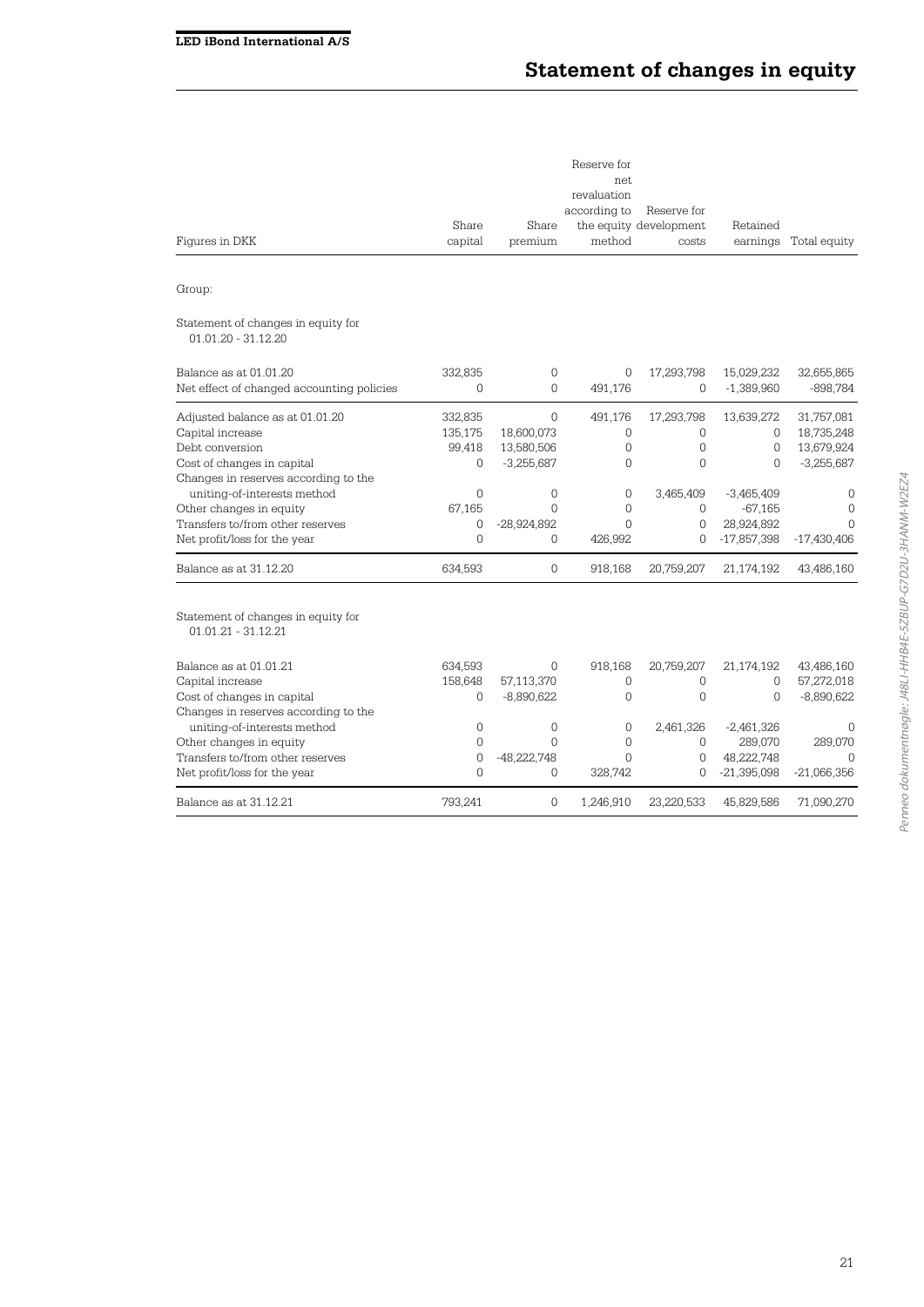# **Statement of changes in equity**

| Figures in DKK                                                                                                                                                                                      | Share<br>capital                                             | Share<br>premium                                                                           | Reserve for<br>net.<br>revaluation<br>according to<br>method               | Reserve for<br>the equity development<br>costs   | Retained<br>earnings                                                                 | Total equity                                                                                    |
|-----------------------------------------------------------------------------------------------------------------------------------------------------------------------------------------------------|--------------------------------------------------------------|--------------------------------------------------------------------------------------------|----------------------------------------------------------------------------|--------------------------------------------------|--------------------------------------------------------------------------------------|-------------------------------------------------------------------------------------------------|
| Parent:                                                                                                                                                                                             |                                                              |                                                                                            |                                                                            |                                                  |                                                                                      |                                                                                                 |
| Statement of changes in equity for<br>01.01.20 - 31.12.20                                                                                                                                           |                                                              |                                                                                            |                                                                            |                                                  |                                                                                      |                                                                                                 |
| Balance as at 01.01.20<br>Net effect of changed accounting policies                                                                                                                                 | 332,835<br>0                                                 | 0<br>$\Omega$                                                                              | 0<br>491,176                                                               | 3,121,664<br>0                                   | 79,830,584<br>$-52,019,178$                                                          | 83,285,083<br>$-51,528,002$                                                                     |
| Adjusted balance as at 01.01.20<br>Capital increase<br>Debt conversion<br>Cost of changes in capital<br>Other changes in equity<br>Transfers to/from other reserves<br>Net profit/loss for the year | 332,835<br>135,175<br>99,418<br>$\Omega$<br>67,165<br>0<br>0 | $\mathbf{0}$<br>18,600,073<br>13,580,506<br>$-3,255,687$<br>$-28,924,892$<br>$\Omega$<br>0 | 491,176<br>0<br>$\mathbf 0$<br>$\Omega$<br>$\Omega$<br>$\Omega$<br>426,992 | 3,121,664<br>0<br>0<br>0<br>0<br>500,401<br>0    | 27,811,406<br>$\Omega$<br>0<br>$\Omega$<br>28,857,727<br>$-500,401$<br>$-17,857,398$ | 31,757,081<br>18,735,248<br>13,679,924<br>$-3,255,687$<br>$\Omega$<br>$\Omega$<br>$-17,430,406$ |
| Balance as at 31,12,20                                                                                                                                                                              | 634,593                                                      | 0                                                                                          | 918,168                                                                    | 3,622,065                                        | 38,311,334                                                                           | 43,486,160                                                                                      |
| Statement of changes in equity for<br>$01.01.21 - 31.12.21$                                                                                                                                         |                                                              |                                                                                            |                                                                            |                                                  |                                                                                      |                                                                                                 |
| Balance as at 01.01.21<br>Capital increase<br>Cost of changes in capital<br>Transfers to/from other reserves<br>Net profit/loss for the year                                                        | 634,593<br>158.648<br>0<br>0<br>0                            | $\Omega$<br>57,113,370<br>$-8,601,552$<br>$-48,511,818$<br>0                               | 918.168<br>$\Omega$<br>$\Omega$<br>$\Omega$<br>328,742                     | 3,622,065<br>$\mathbf 0$<br>0<br>$-271,440$<br>0 | 38,311,334<br>$\Omega$<br>$\Omega$<br>48,783,258<br>$-21,395,098$                    | 43,486,160<br>57,272,018<br>$-8,601,552$<br>$\Omega$<br>$-21,066,356$                           |
| Balance as at 31.12.21                                                                                                                                                                              | 793,241                                                      | 0                                                                                          | 1,246,910                                                                  | 3,350,625                                        | 65,699,494                                                                           | 71,090,270                                                                                      |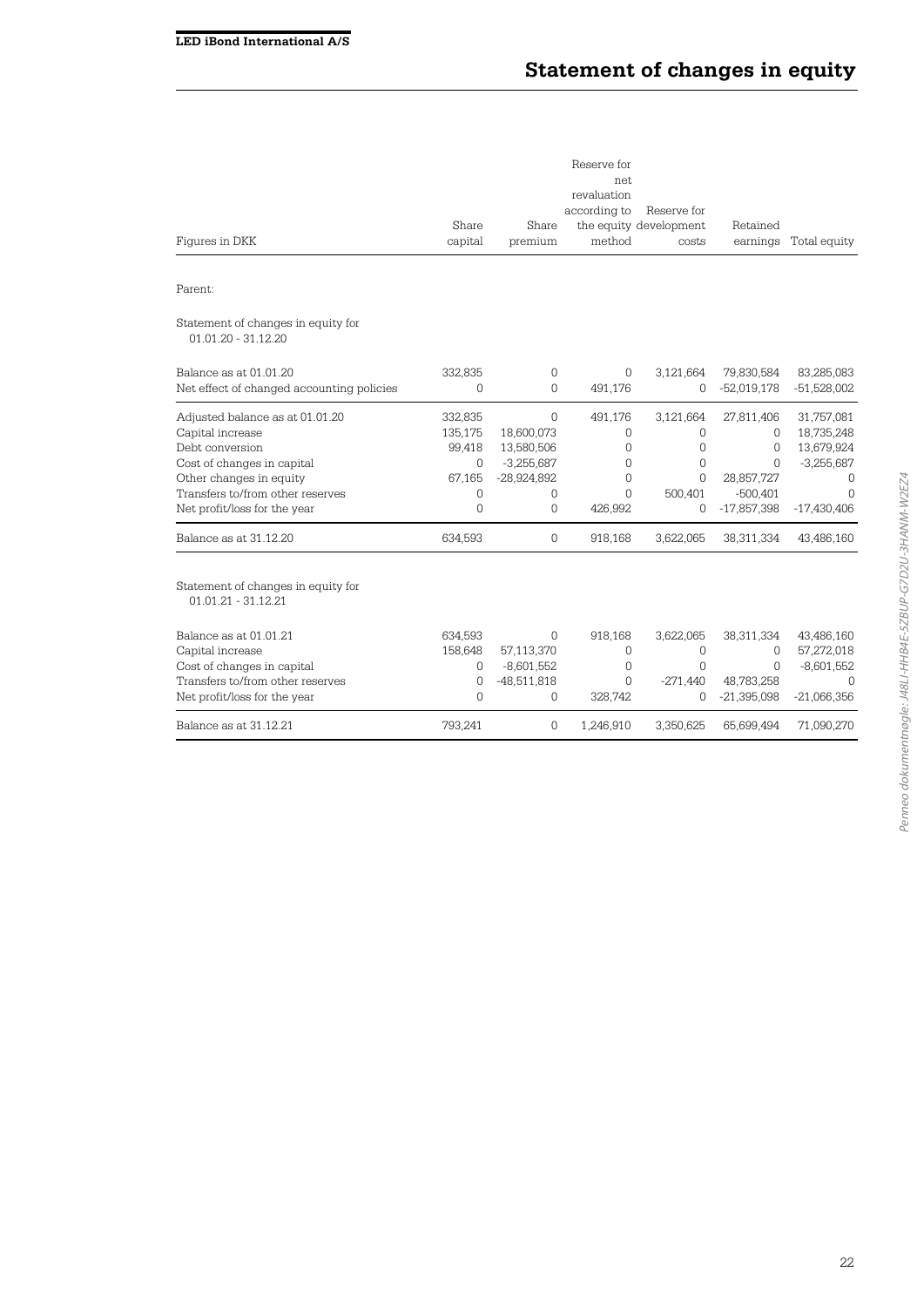|                                                |                                                            | Group              |               |  |
|------------------------------------------------|------------------------------------------------------------|--------------------|---------------|--|
| Note                                           |                                                            | 2021<br><b>DKK</b> | 2020<br>DKK   |  |
| Loss for the year                              |                                                            | $-21,066,356$      | $-17,430,000$ |  |
| 12 Adjustments                                 |                                                            | 7,470,626          | 9,294,000     |  |
| Change in working capital:                     |                                                            |                    |               |  |
| Inventories                                    |                                                            | -181,662           | 480,000       |  |
| Receivables                                    |                                                            | $-3,620,869$       | $-1,386,000$  |  |
| Trade payables                                 |                                                            | 1,737,958          | 1,450,000     |  |
|                                                | Other payables relating to operating activities            | 3,072,937          | 301,000       |  |
|                                                | Cash flows from operating activities before net financials | $-12,587,366$      | $-7,291,000$  |  |
| Interest income and similar income received    |                                                            | $-2,143,467$       | $-4,460,000$  |  |
| Interest expenses and similar expenses paid    |                                                            | 2,060,699          | 2,342,000     |  |
| Cash flows from operating activities           |                                                            | $-12,670,134$      | $-9,409,000$  |  |
| Purchase of intangible assets                  |                                                            | -11,853,392        | -10,083,000   |  |
| Purchase of property, plant and equipment      |                                                            | -174,933           | $-183,000$    |  |
| Purchase of subsidaries and operations         |                                                            | $-2,420,000$       | $-888,000$    |  |
| Cash flows from investing activities           |                                                            | $-14,448,325$      | $-11,154,000$ |  |
| Raising of additional capital                  |                                                            | 48,222,748         | 17,918,000    |  |
| Arrangement of payables to credit institutions |                                                            | $\Omega$           | 6,150,000     |  |
| Repayment of payables to credit institutions   |                                                            | $-5,230,989$       | 0             |  |
| <b>Cash flows from financing activities</b>    |                                                            | 42,991,759         | 24,068,000    |  |
| Total cash flows for the year                  |                                                            | 15,873,300         | 3,505,000     |  |
| Cash, beginning of year                        |                                                            | 9,861,000          | 6,356,000     |  |
| Cash, end of year                              |                                                            | 25,734,300         | 9,861,000     |  |
| Cash, end of year, comprises:                  |                                                            |                    |               |  |
| Cash                                           |                                                            | 25,738,270         | 9,861,000     |  |
| Short-term payables to credit institutions     |                                                            | $-3,970$           | 0             |  |
| Total                                          |                                                            | 25,734,300         | 9,861,000     |  |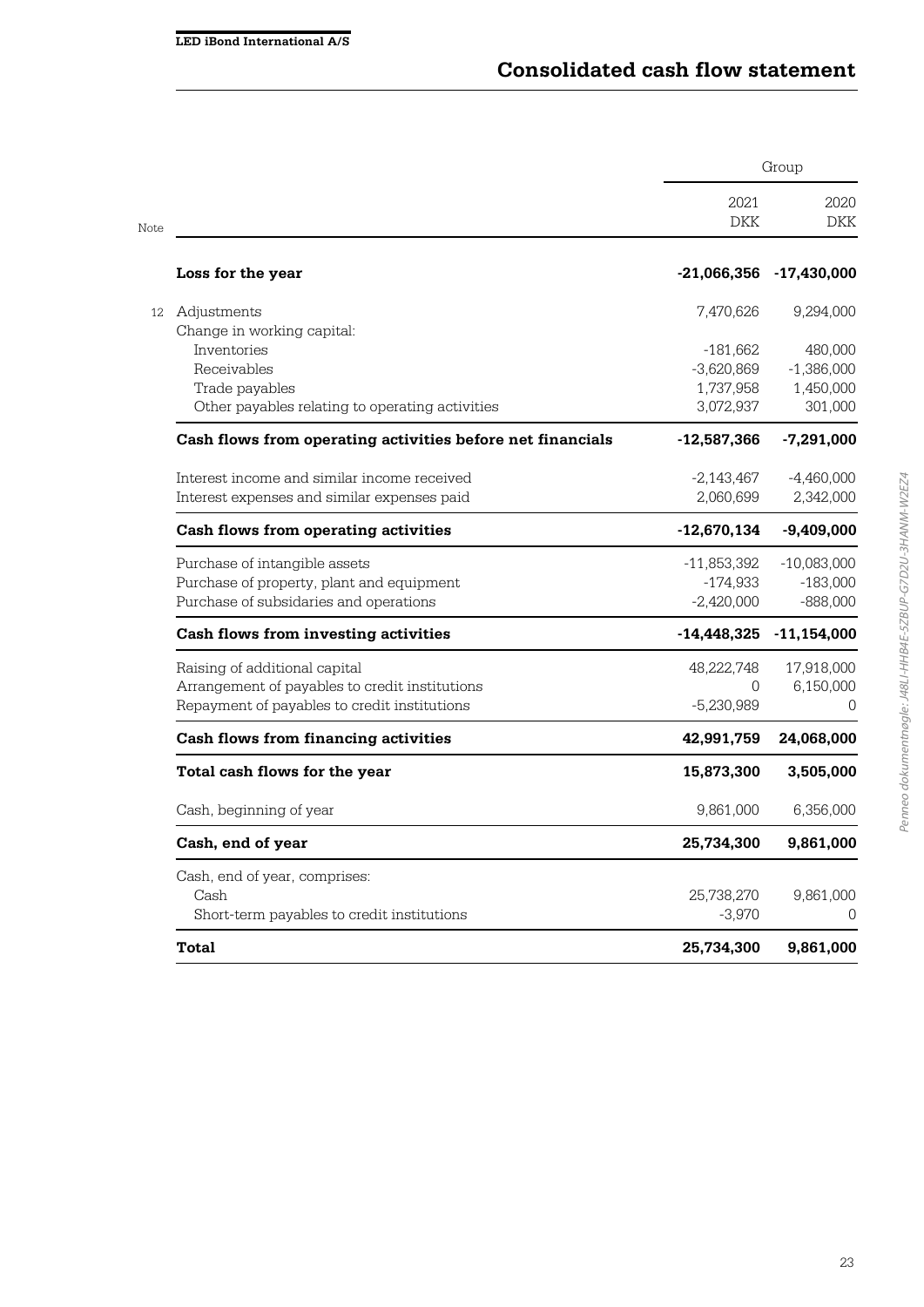#### **1. Uncertainty concerning recognition and measurement**

In the financial statements for 2021, it is important to note the following uncertainty as regards recognition and measurement as it has had a significant influence on the assets and liabilities recognised in the financial statements:

In determining the carrying amount of certain of the company's assets, estimates of how future events affect the value are required. Estimates that are material to the financial statements are made, when calculating depreciation and impairment of fixed assets.

The estimates used are based on assumptions that management considers reasonable but which are inherently uncertain and unpredictable. The assumptions may be incomplete or inaccurate and unexpected events or circumstances may occur. There are per definition a risk associated with the recognition of development projects and associated acquired rights (licenses). The value of the assets depends on: 1) that the company achieves sufficient success with the development of the technology and subsequent commercialization of the developed technologies, and 2) that the company can obtain the liquidity needed for the final development and commercialization.

The management has chosen to recognize externally incurred project costs as well as internally incurred labour costs as development projects as well as acquired rights in the balance sheet. The value of these assets is based on the management's expectations of the project's market potential and is thus linked to uncertainty as the value is dependent on the company's success in commercialization.

The management of the company has chosen to recognize the value of carried forward tax loss as part of the company's deffered tax asset in the balance sheet. The value of the deferred tax asset depends on the use of the carried forward tax loss and thus the company's future earnings. Consequently, there is a risk associated with the valuation of this asset, as future earnings might fail to live up to the management's expectations.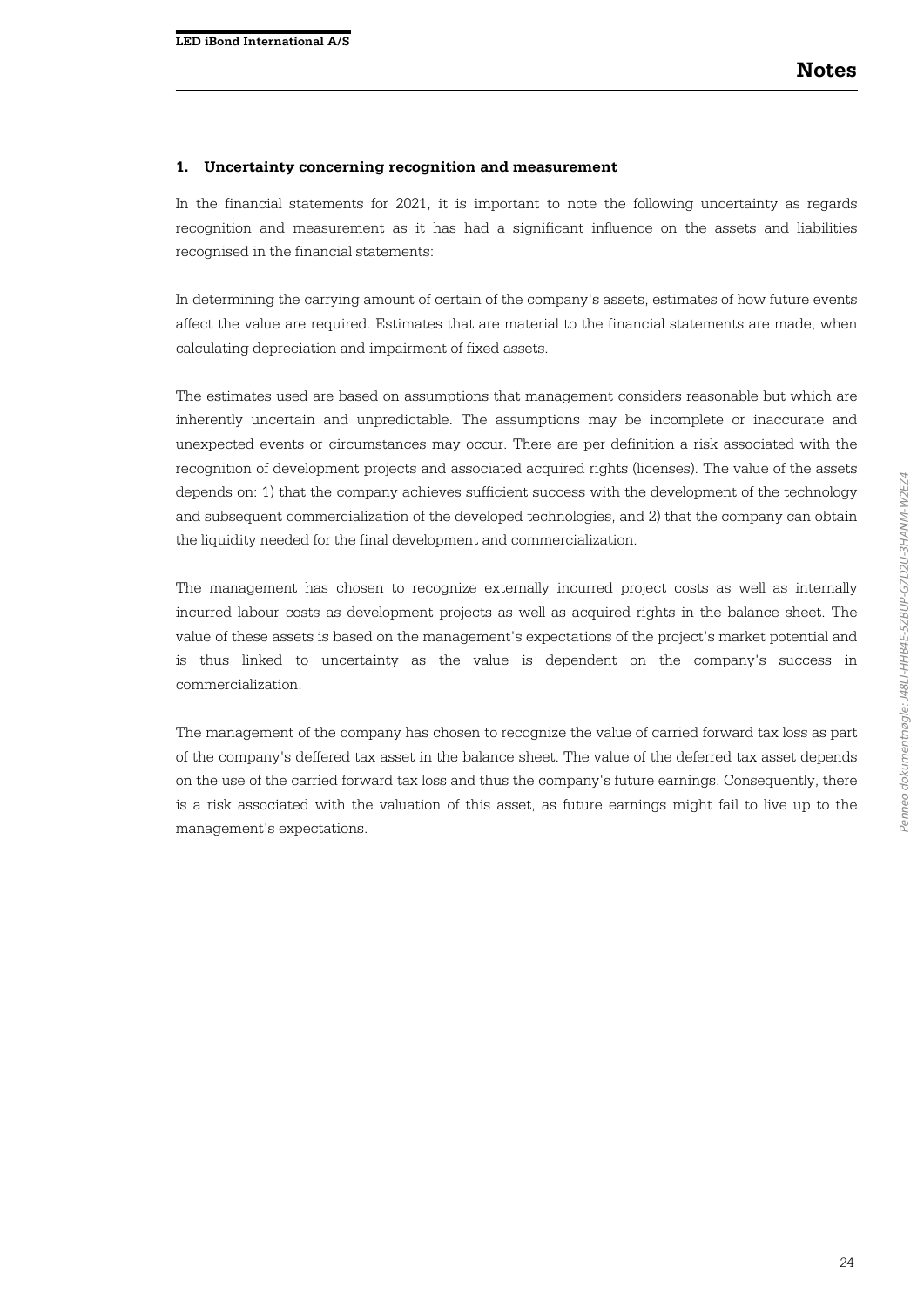# **2. Special items**

Special items are income and expenses that are special due to their size and nature. The following special items were recorded in the financial year:

|                                                     |                                           |             | Group        |             | Parent             |  |
|-----------------------------------------------------|-------------------------------------------|-------------|--------------|-------------|--------------------|--|
| Special items:                                      | Recognised in the<br>income statement in: | 2021<br>DKK | 2020<br>DKK  | 2021<br>DKK | 2020<br><b>DKK</b> |  |
| Cost relating to IPO Financial expenses<br>Covid-19 | Other operating                           | 0           | $-4,300,000$ | 0           | -755,392           |  |
| kompensation                                        | income                                    | 0           | 1,664,000    | 0           | $\Omega$           |  |
| Total                                               |                                           | 0           | $-2,636,000$ | 0           | -755,392           |  |

|                                                                                    | Group                                        |                                            |                                         | Parent                                 |
|------------------------------------------------------------------------------------|----------------------------------------------|--------------------------------------------|-----------------------------------------|----------------------------------------|
|                                                                                    | 2021<br>DKK                                  | 2020<br>DKK                                | 2021<br><b>DKK</b>                      | 2020<br>DKK                            |
| 3.<br><b>Staff costs</b>                                                           |                                              |                                            |                                         |                                        |
| Wages and salaries<br>Pensions<br>Other social security costs<br>Other staff costs | 14,668,316<br>1,214,574<br>73,180<br>288,005 | 10,657,090<br>881,373<br>51,784<br>106,578 | 3,738,410<br>160,075<br>8,805<br>10,501 | 2,415,853<br>116,667<br>6,816<br>9,863 |
| Total                                                                              | 16,244,075                                   | 11,696,825                                 | 3,917,791                               | 2,549,199                              |
| Average number of employees during the<br>year                                     | 23                                           | 15                                         | 4                                       | 2                                      |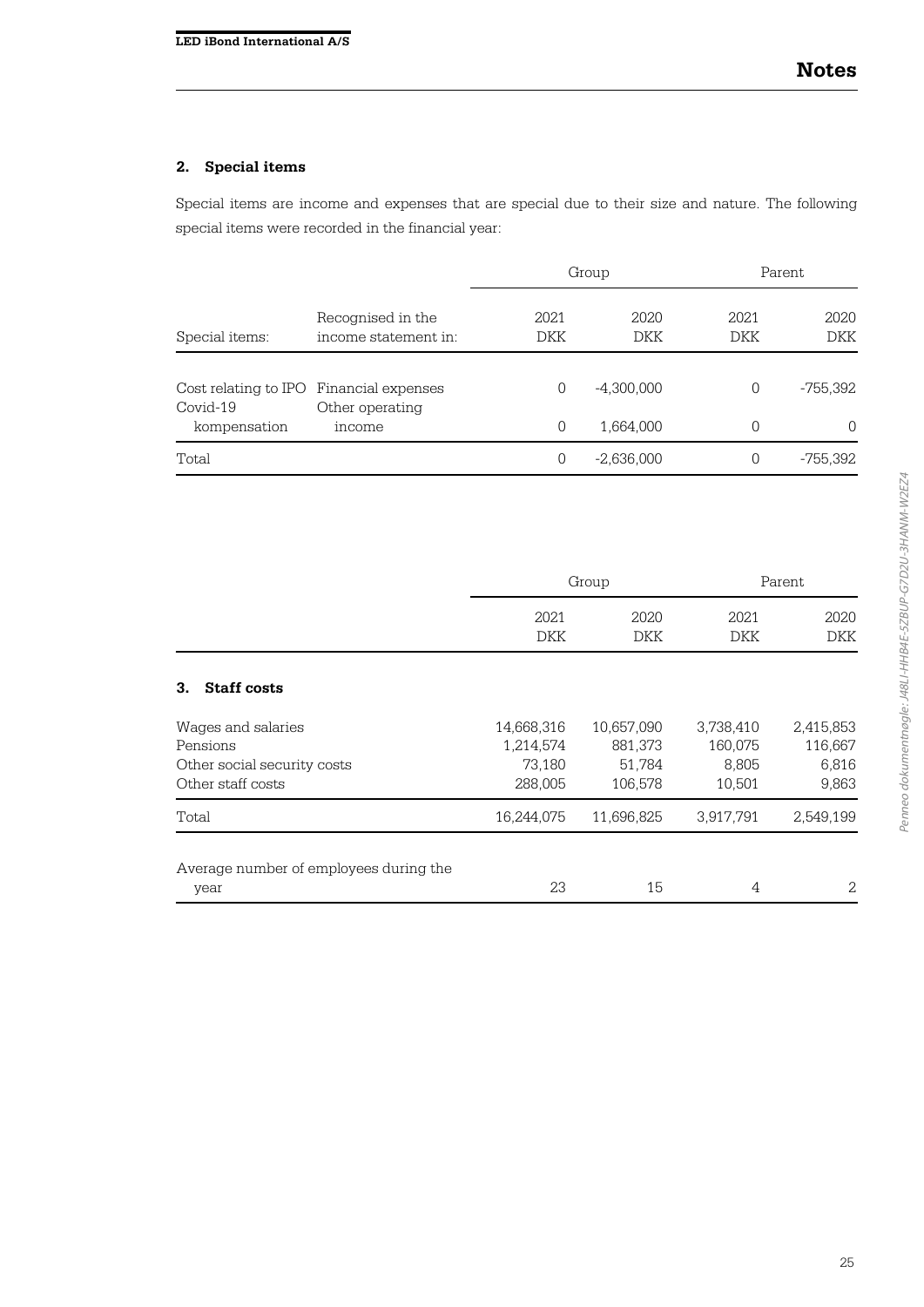|                                                              | Group              |                    |                    | Parent             |
|--------------------------------------------------------------|--------------------|--------------------|--------------------|--------------------|
|                                                              | 2021<br><b>DKK</b> | 2020<br><b>DKK</b> | 2021<br><b>DKK</b> | 2020<br><b>DKK</b> |
| Income from equity investments in group<br>4.<br>enterprises |                    |                    |                    |                    |
| Share of profit or loss of group enterprises                 | 0                  | 0                  | $-18,738,883$      | -17,352,267        |
| Total                                                        | 0                  | 0                  | $-18,738,883$      | $-17,352,267$      |
|                                                              |                    |                    |                    |                    |

| Income from equity investments in associated<br>5.<br>companies |   |   |         |         |  |  |
|-----------------------------------------------------------------|---|---|---------|---------|--|--|
| Share of profit or loss of associated<br>companies              | 0 | 0 | 328.742 | 426.992 |  |  |
| Total                                                           | 0 | 0 | 328.742 | 426.992 |  |  |
|                                                                 |   |   |         |         |  |  |

## **6. Financial income**

| Total                       |  | 2,323,714 2,556,357 |  |
|-----------------------------|--|---------------------|--|
| Interest, group enterprises |  | 2,323,714 2,556,357 |  |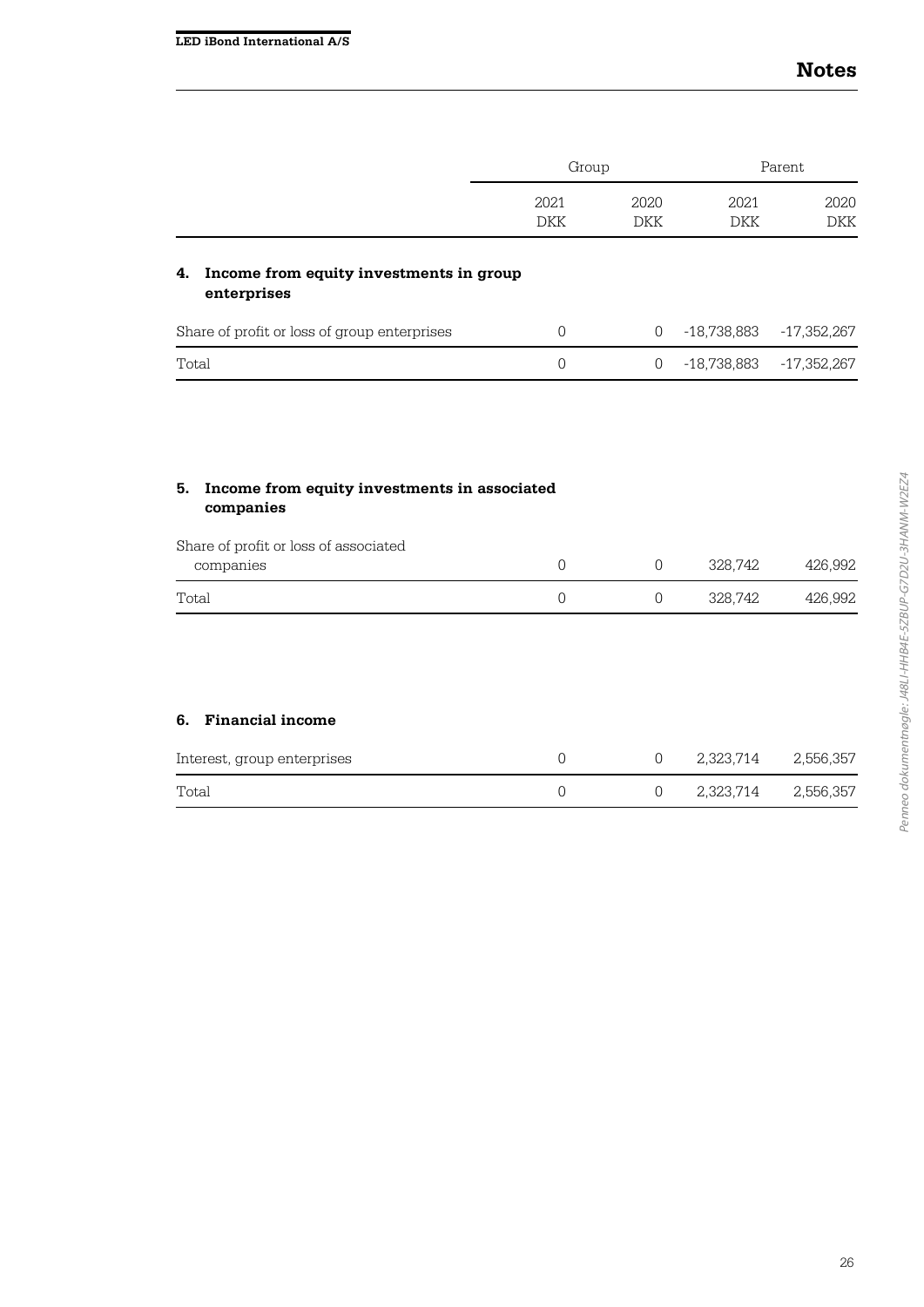# **7. Intangible assets**

|                                                  | Completed<br>development | Acquired            |              | Development<br>projects in |                     |
|--------------------------------------------------|--------------------------|---------------------|--------------|----------------------------|---------------------|
| Figures in DKK                                   | projects                 | rights              | Patents      | progress                   | Software            |
| Group:                                           |                          |                     |              |                            |                     |
| Cost as at 01.01.21                              | 44,380,530               | 5,015,803           | 3,612,501    | 10,540,690                 | 36,725              |
| Additions during the year                        | 0                        | 0                   | 560,720      | 12,241,505                 | 40,875              |
| Disposals during the year                        | 0                        | 0                   | 0            | $-989,708$                 | 0                   |
| Transfers during the year<br>to/from other items |                          | $\mathbf 0$         | 0            |                            | 0                   |
|                                                  | 2,422,218                |                     |              | $-2,422,218$               |                     |
| Cost as at 31.12.21                              | 46,802,748               | 5,015,803           | 4,173,221    | 19,370,269                 | 77,600              |
| Amortisation and<br>impairment losses            |                          |                     |              |                            |                     |
| as at 01.01.21                                   | $-27,369,678$            | $-2,504,744$        | $-1,847,065$ | 0                          | $-31,024$           |
| Amortisation during the year                     | $-9,033,398$             | $-501,580$          | $-382,628$   | 0                          | $-5,701$            |
| Amortisation and<br>impairment losses            |                          |                     |              |                            |                     |
| as at 31.12.21                                   | $-36,403,076$            | $-3,006,324$        | $-2,229,693$ | 0                          | $-36,725$           |
| Carrying amount                                  |                          |                     |              |                            |                     |
| as at 31.12.21                                   | 10,399,672               | 2,009,479           | 1,943,528    | 19,370,269                 | 40,875              |
| Parent:                                          |                          |                     |              |                            |                     |
| Cost as at 01.01.21                              | 9,340,873                | 0                   | 3,001,390    | 0                          | 0                   |
| Additions during the year                        | 1,260,000                | 0                   | 560,720      | 0                          | 0                   |
| Cost as at 31.12.21                              | 10,600,873               | 0                   | 3,562,110    | $\overline{0}$             | $\mathbf 0$         |
| Amortisation and<br>impairment losses            |                          |                     |              |                            |                     |
| as at 01.01.21                                   | $-4,697,174$             | 0                   | $-1,816,508$ | 0                          | $\mathbf 0$         |
| Amortisation during the year                     | $-1,608,000$             | 0                   | $-260,406$   | 0                          | $\Omega$            |
| Amortisation and<br>impairment losses            |                          |                     |              |                            |                     |
| as at 31.12.21                                   | $-6,305,174$             | $\boldsymbol{0}$    | $-2,076,914$ | 0                          | $\mathsf{O}\xspace$ |
| Carrying amount<br>as at 31.12.21                | 4,295,699                | $\mathsf{O}\xspace$ | 1,485,196    | $\boldsymbol{0}$           | $\mathbf 0$         |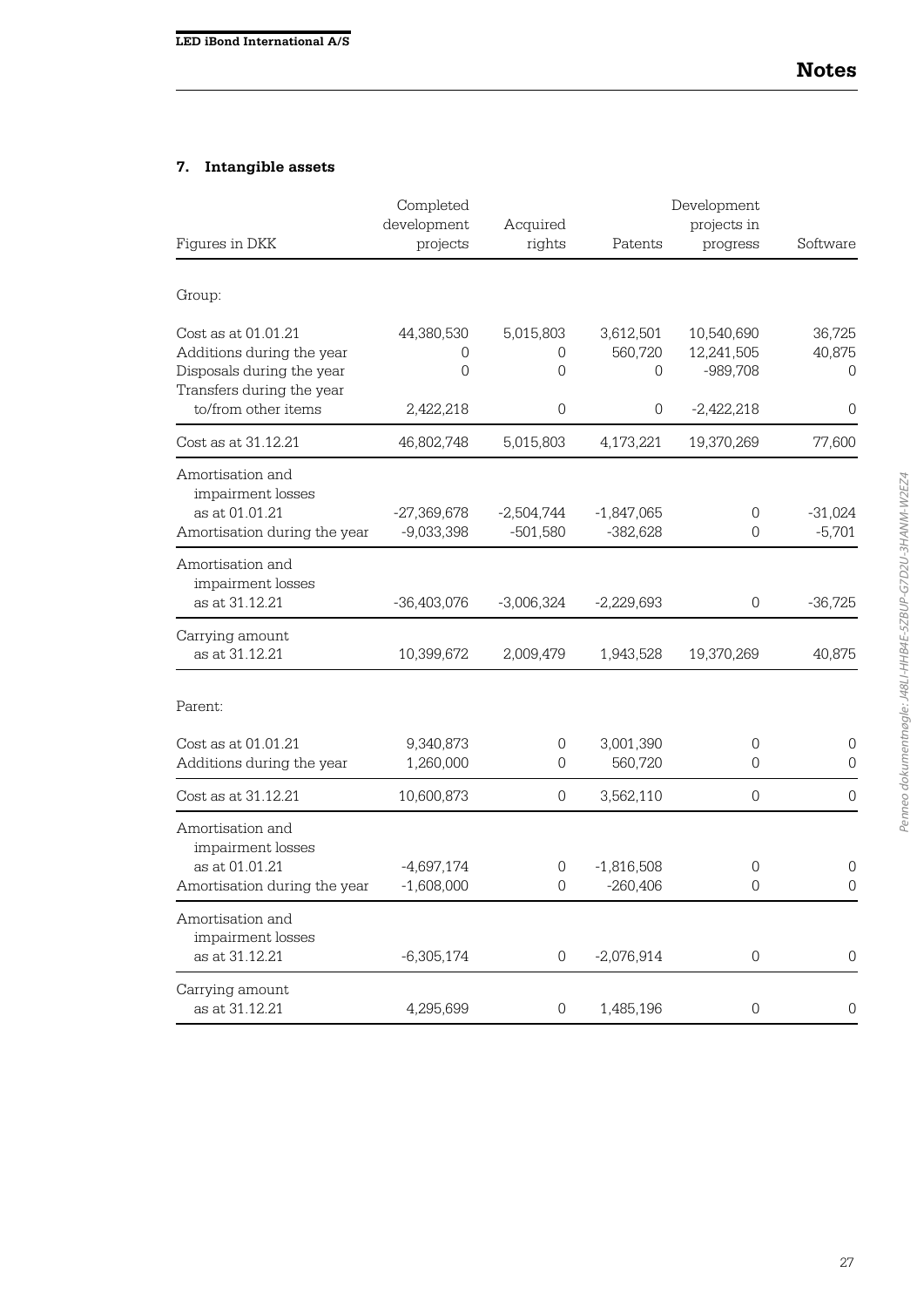# **8. Property, plant and equipment**

|                                    | Leasehold    |              | Other fixtures<br>Plant and and fittings, tools |
|------------------------------------|--------------|--------------|-------------------------------------------------|
| Figures in DKK                     | improvements | machinery    | and equipment                                   |
| Group:                             |              |              |                                                 |
| Cost as at 01.01.21                | 26,472       | 9,843,652    | 393,034                                         |
| Additions during the year          | 31,084       | 121,720      | 22,129                                          |
| Cost as at 31.12.21                | 57,556       | 9,965,372    | 415,163                                         |
| Depreciation and impairment losses |              |              |                                                 |
| as at 01.01.21                     | $-13,712$    | $-4,022,859$ | $-385,254$                                      |
| Depreciation during the year       | $-8,305$     | $-1,962,540$ | $-11,427$                                       |
| Depreciation and impairment losses |              |              |                                                 |
| as at 31.12.21                     | $-22,017$    | $-5,985,399$ | $-396,681$                                      |
| Carrying amount as at 31.12.21     | 35,539       | 3,979,973    | 18,482                                          |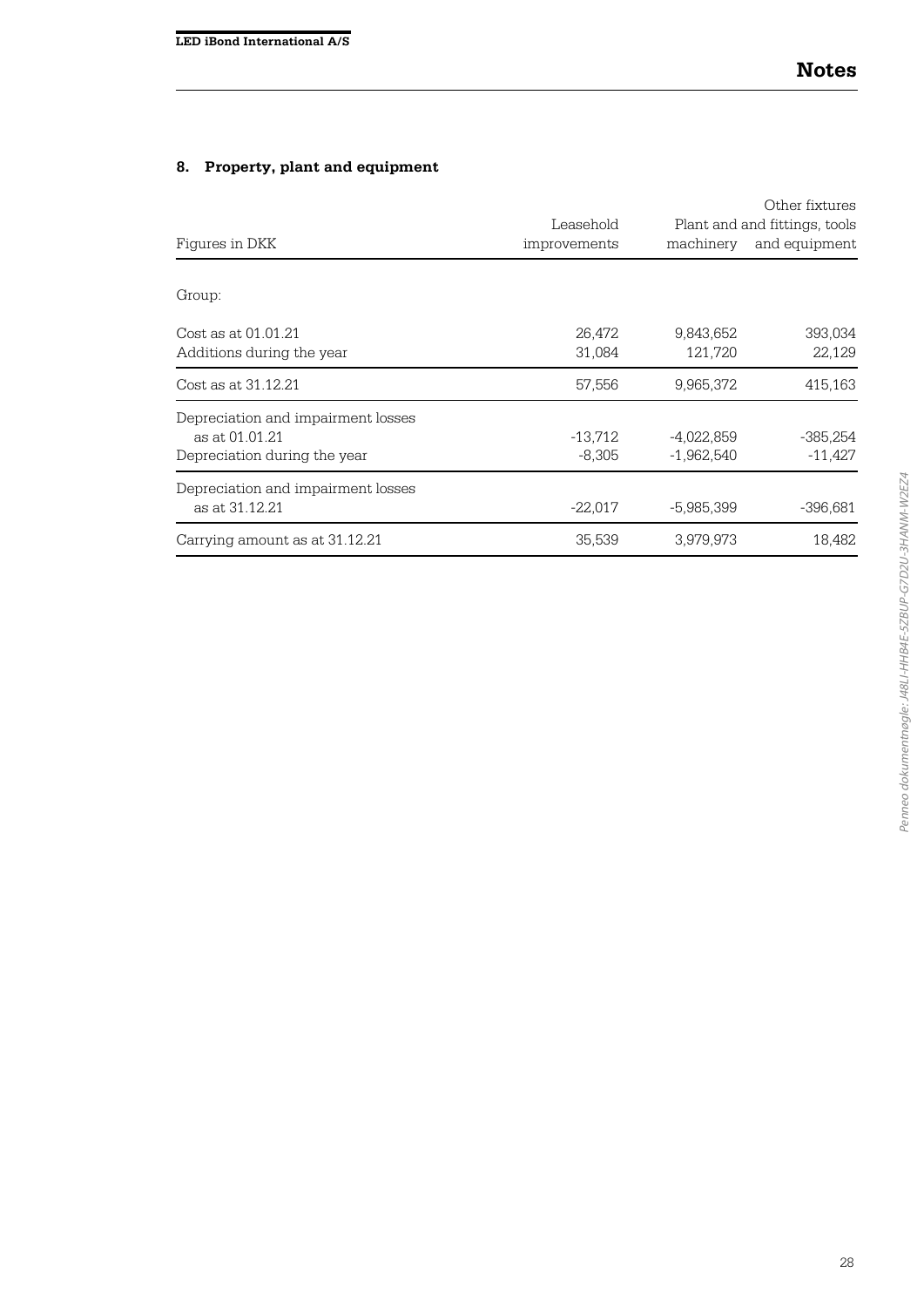# **9. Equity investments**

|                                                   |                | Equity invest- |
|---------------------------------------------------|----------------|----------------|
|                                                   | Equity invest- | ments in asso- |
|                                                   | ments in group | ciated         |
| Figures in DKK                                    | enterprises    | companies      |
| Cost as at 01.01.21                               | 0              | 863,002        |
| Additions during the year                         | 0              | 2,020,000      |
| Disposals during the year                         | 0              | $-611,000$     |
| Cost as at 31.12.21                               | 0              | 2,272,002      |
| Depreciation and impairment losses as at 01.01.21 | 0              | 918,168        |
| Net profit/loss from equity investments           | 0              | 328,742        |
| Depreciation and impairment losses as at 31.12.21 | $\mathbf 0$    | 1,246,910      |
| Carrying amount as at 31.12.21                    | 0              | 3,518,912      |
| Parent:                                           |                |                |
| Cost as at 01.01.21                               | 80,226,692     | 863,002        |
| Additions during the year                         | 21,011,000     | 2,020,000      |
| Disposals during the year                         | 0              | $-611,000$     |
| Cost as at 31.12.21                               | 101,237,692    | 2,272,002      |
| Depreciation and impairment losses as at 01.01.21 | $-69,361,569$  | 918,168        |
| Net profit/loss from equity investments           | $-18,738,883$  | 328,742        |
| Depreciation and impairment losses as at 31.12.21 | $-88,100,452$  | 1,246,910      |
| Carrying amount as at 31.12.21                    | 13,137,240     | 3,518,912      |
|                                                   |                | Ownership      |
| Name and registered office:                       |                | interest       |
| Subsidiaries:                                     |                |                |
| LED iBond A/S, Hørsholm                           |                | 100%           |
| LED iBond Spain SL, Spanien                       |                | 100%           |
| LED VirusKill A/S, Hørsholm                       |                | 100%           |
| Associated companies:                             |                |                |
| LED Livestock ApS, Odense                         |                | 41%            |
| LED Aviation A/S, Roskilde                        |                | 41%            |
| Baldr Light ApS, Hørsholm                         |                | 50%            |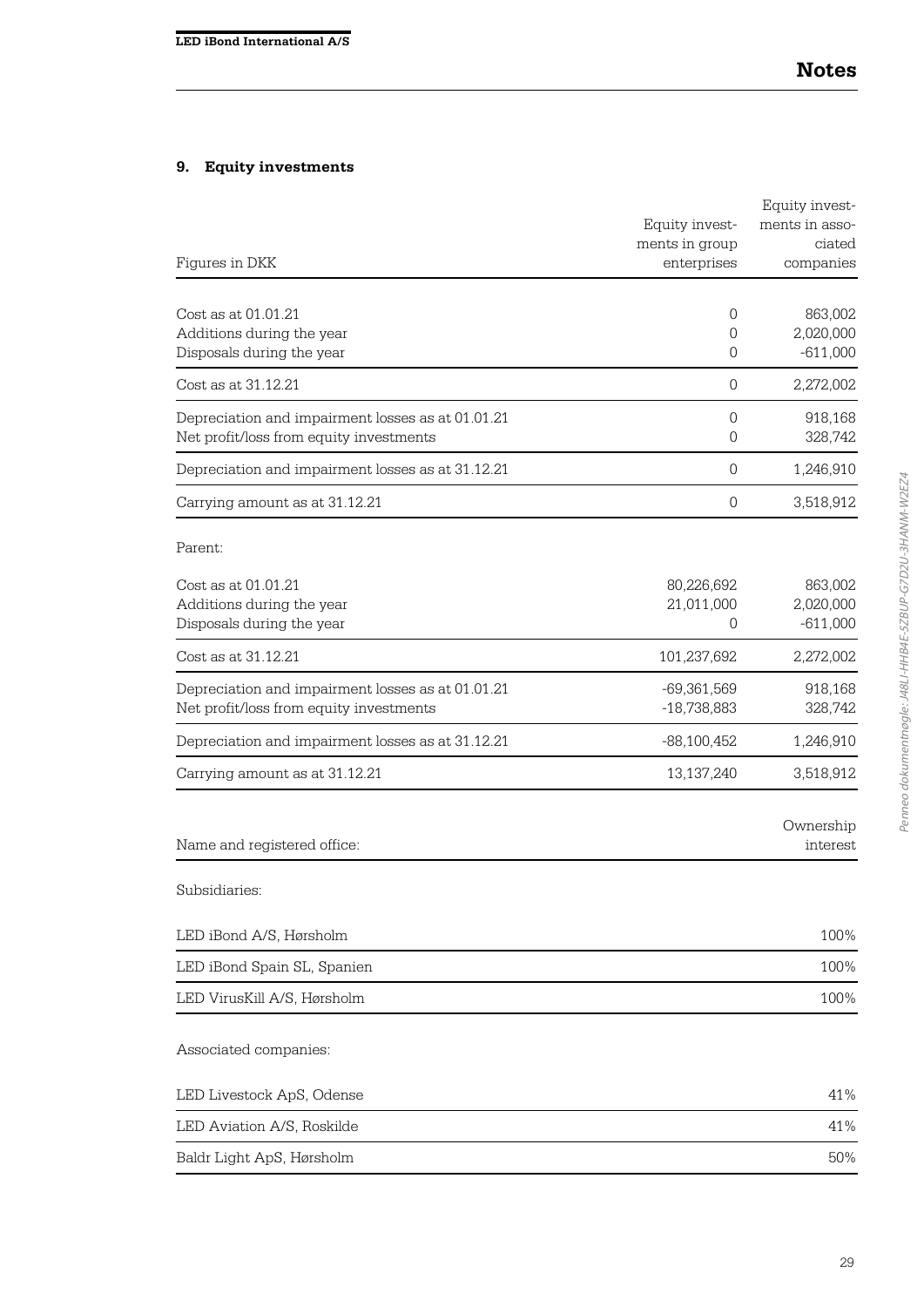### **10. Long-term payables**

|                                     |            | Outstanding  | Total       | Total       |  |
|-------------------------------------|------------|--------------|-------------|-------------|--|
|                                     | Repayment  | debt after 5 | payables at | payables at |  |
| Figures in DKK                      | first year | years        | 31.12.21    | 31.12.20    |  |
|                                     |            |              |             |             |  |
| Group:                              |            |              |             |             |  |
| Gældsbreve                          | 1,818,180  | 140,993      | 5,566,321   | 7,295,193   |  |
| Payables to credit institutions     | 0          | 0            | 0           | 4,650,000   |  |
| Other payables                      | 0          | 0            | 2,858,755   | 2,484,710   |  |
| Total                               | 1,818,180  | 140,993      | 8,425,076   | 14,429,903  |  |
| Parent:                             |            |              |             |             |  |
| Payables to participating interests | 0          | $\Omega$     | 2,302,576   | 2,295,193   |  |
| Other payables                      | 0          | 0            | 2,184,873   | 1,737,457   |  |
| Total                               | 0          | 0            | 4,487,449   | 4,032,650   |  |

# **11. Contingent liabilities**

Group:

#### *Lease commitments*

The group has concluded lease agreements with average lease payments of TDKK 37, a total of TDKK 545.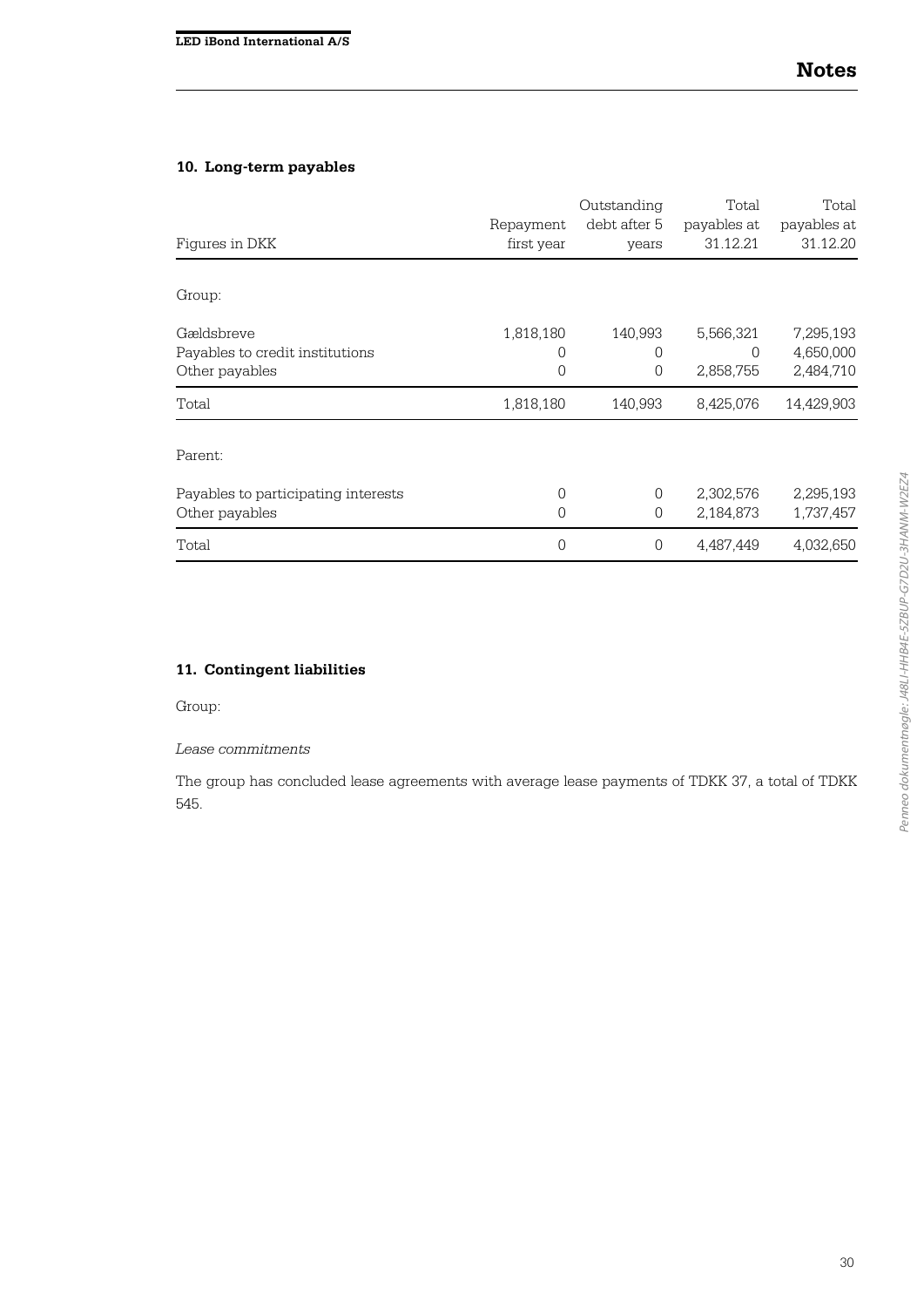|                                                                        | Group      |              |
|------------------------------------------------------------------------|------------|--------------|
|                                                                        | 2021       | 2020         |
|                                                                        | DKK        | <b>DKK</b>   |
| 12. Adjustments for the cash flow statement                            |            |              |
| Depreciation, amortisation and impairments losses of intangible assets |            |              |
| and property, plant and equipment                                      | 11.905.578 | 10.699.000   |
| Income from equity investments in associates                           | -328.742   | -427.000     |
| Financial expenses                                                     | 2,143,467  | 4.819.000    |
| Tax on profit or loss for the year                                     | -6,842,646 | $-5.797.000$ |
| Other adjustments                                                      | 592,969    | $\left($     |
| Total                                                                  | 7.470.626  | 9.294.000    |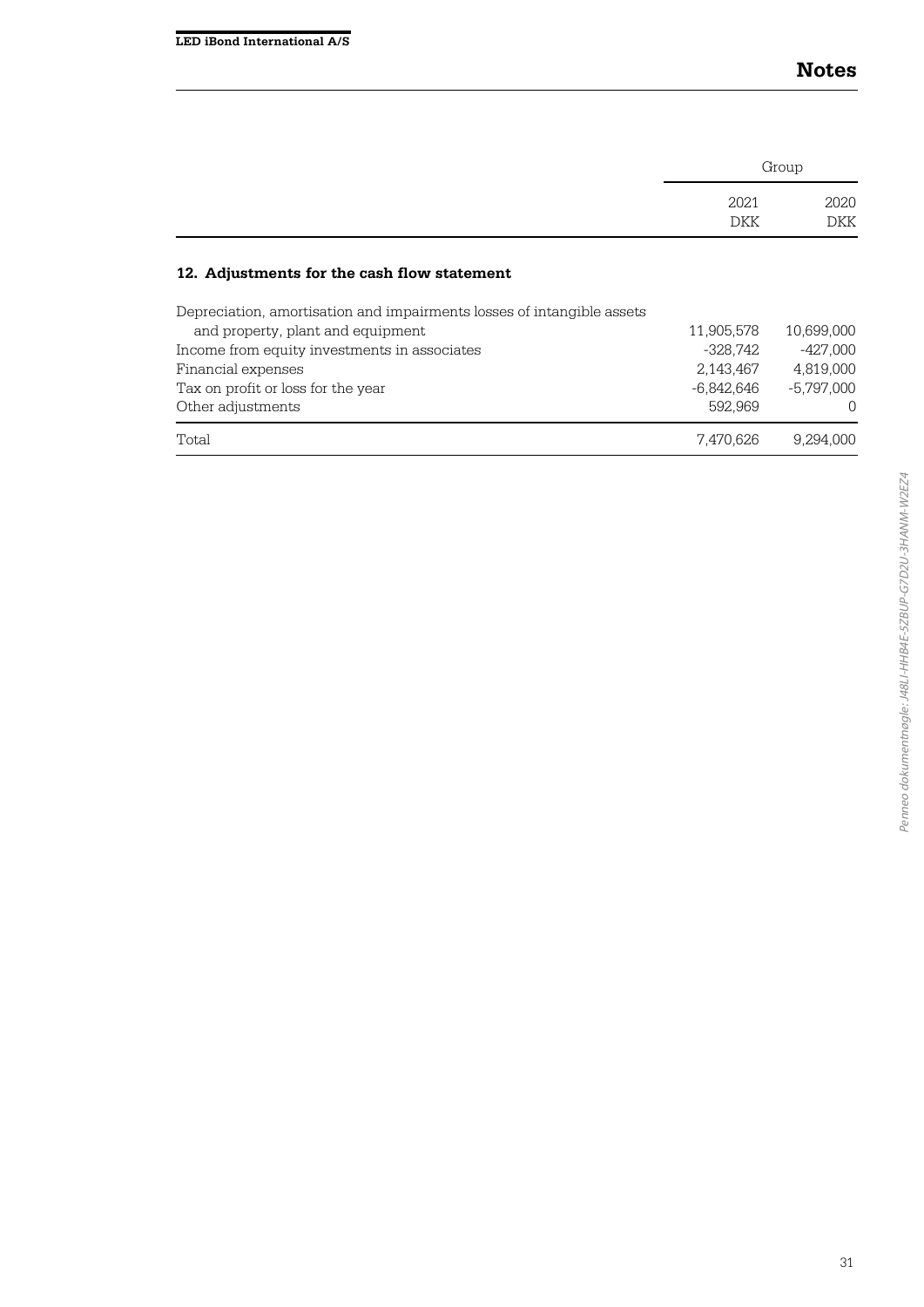#### **13. Accounting policies**

#### **GENERAL**

The annual report is presented in accordance with the provisions of the Danish Financial Statements Act (Årsregnskabsloven) for groups and enterprises in reporting class B with application of provisions for a higher reporting class.

The accounting policies of the parent have changed which is stated in the 'Change in accounting policies' section.

#### **Change in accounting policies**

The company has changed its accounting policies in the following areas:

#### Changes of classification

In previous years the company has not presented 'work performed for own account and capitalised under assets' in a seperat line in the income statement according to the Danish Financial Statements Act but as a deduction in staff costs. This is in this annual report corrected together with the presentation of comparative figures. After this change in presentation staff costs in 2020 has gone from DKK 6,262,662 to DKK 11,696,825 for the group. For the parent the change in presentation of staff costs in 2020 has gone from DKK 1,064,536 to DKK 2,549,199. Result and equity are not affected.

In previous years the group has presented development projects under assets in one, and not presented in seperate lines for "Completed development projects" and "Development projects in progress"according to the Danish Financial Statements Act. This is in this annual report changed together with the presentation of comparative figures. After this change in presentation Completed development projects in 2020 have been reduced from DKK 26,614,368 to DKK 16,073,678. Result for the year and equity are not affected.

#### Grants

In previous years grants have been recognized in the income statement, when the grant was recieved and not amortized together with the cost of the assets relating to the grant. In the annual report this reduces the result for the year 2020 with DKK 234,780 and the equity 31.12.20 with DKK 1,591,824.

#### Equity investments in subsidiaries and associated companies

Previously, Equity investments in subsidiaries and associated companies were measured at cost. In future Equity investments in subsidiaries and associated companies are measured according to the equity method. For the group the change in accounting policy has had a positive impact of DKK 328,742 on the net profit/loss for the year. As at 31.12.21, equity is increased by DKK 1,246,910 and the balance sheet total is increased by DKK 1,246,910. For the parent the change in accounting policy has a negative impact of DKK 18,041,210 on the net profit or loss for the year. As at 31.12.21, equity is decreased by DKK 66,745,424 and the balance sheet total is decreased by DKK 66,745,424.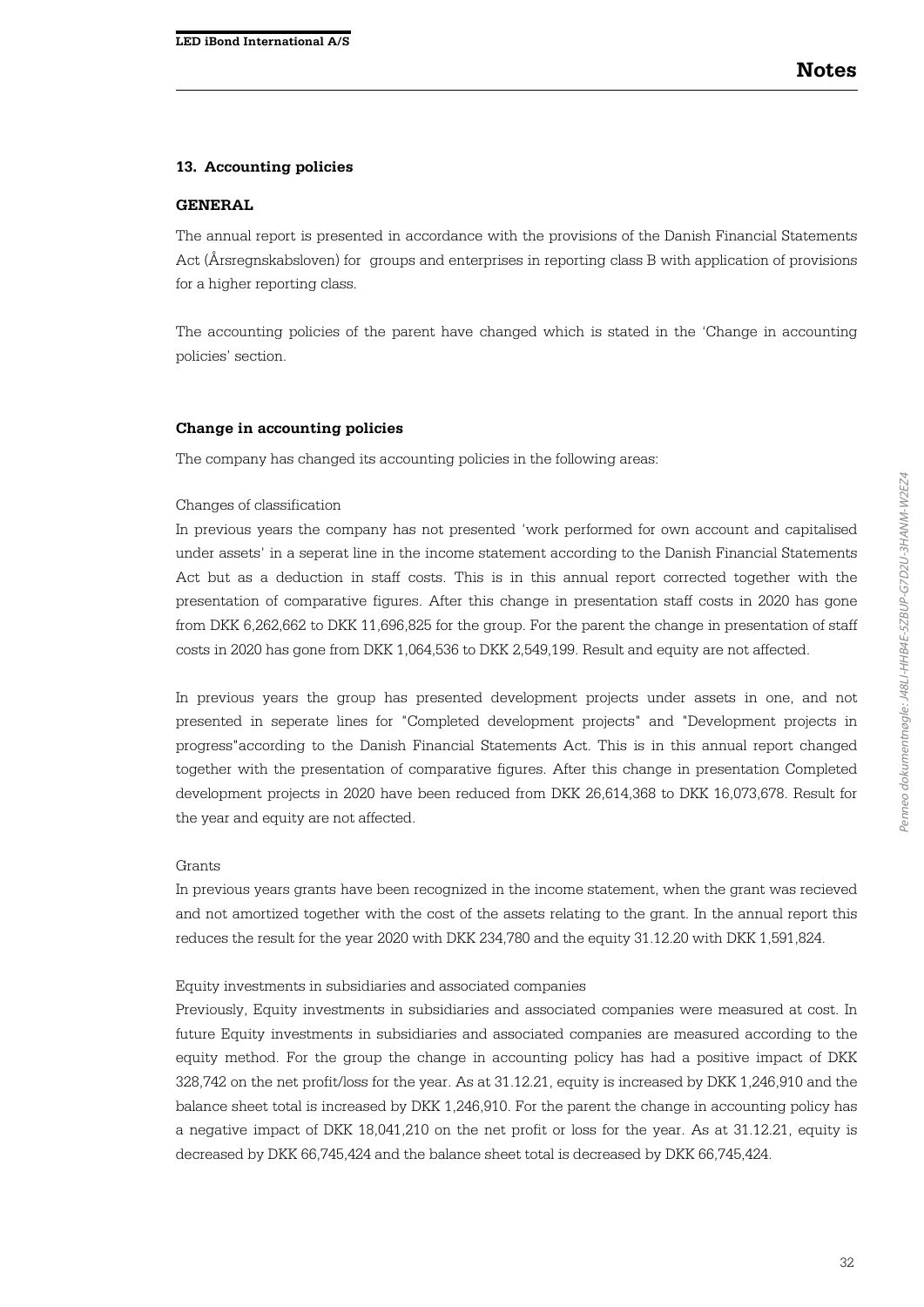Except for the areas mentioned above, the accounting policies have been applied consistently with the previous year.

#### **Basis of recognition and measurement**

Income is recognised in the income statement as earned, including value adjustments of financial assets and liabilities. All expenses, including depreciation, amortisation, impairment losses and writedowns, are also recognised in the income statement.

Assets are recognised in the balance sheet when it is probable that future economic benefits will flow to the company, and the value of such assets can be measured reliably. Liabilities are recognised in the balance sheet when it is probable that future economic benefits will flow from the company, and the value of such liabilities can be measured reliably. On initial recognition, assets and liabilities are measured at cost. Subsequently, assets and liabilities are measured as described for each item below.

On recognition and measurement, account is taken of foreseeable losses and risks arising before the date at which the annual report is presented and proving or disproving matters arising on or before the balance sheet date.

#### **CONSOLIDATED FINANCIAL STATEMENTS**

The consolidated financial statements comprise the parent and its subsidiaries in which the parent directly or indirectly holds more than 50% of the voting rights or by way of agreements exercises control. Enterprises in which the group holds participating interests, between 20% and 50% of the voting rights and in which it has significant interest but not control, are considered associates.

All financial statements used for consolidation are prepared in accordance with the accounting policies of the group.

The consolidated financial statements consolidate the financial statements of the parent and its subsidiaries by adding together items of a uniform nature, eliminating intercompany income and expenditure, equity investments, intercompany balances and dividends as well as gains and losses resulting from transactions between the consolidated enterprises to the extent that the underlying assets and liabilities are not realised.

#### **CURRENCY**

The annual report is presented in Danish kroner (DKK).

On recognition of independent foreign entities, the income statements are translated at the exchange rates applicable at the transaction date or approximate average exchange rates. The balance sheet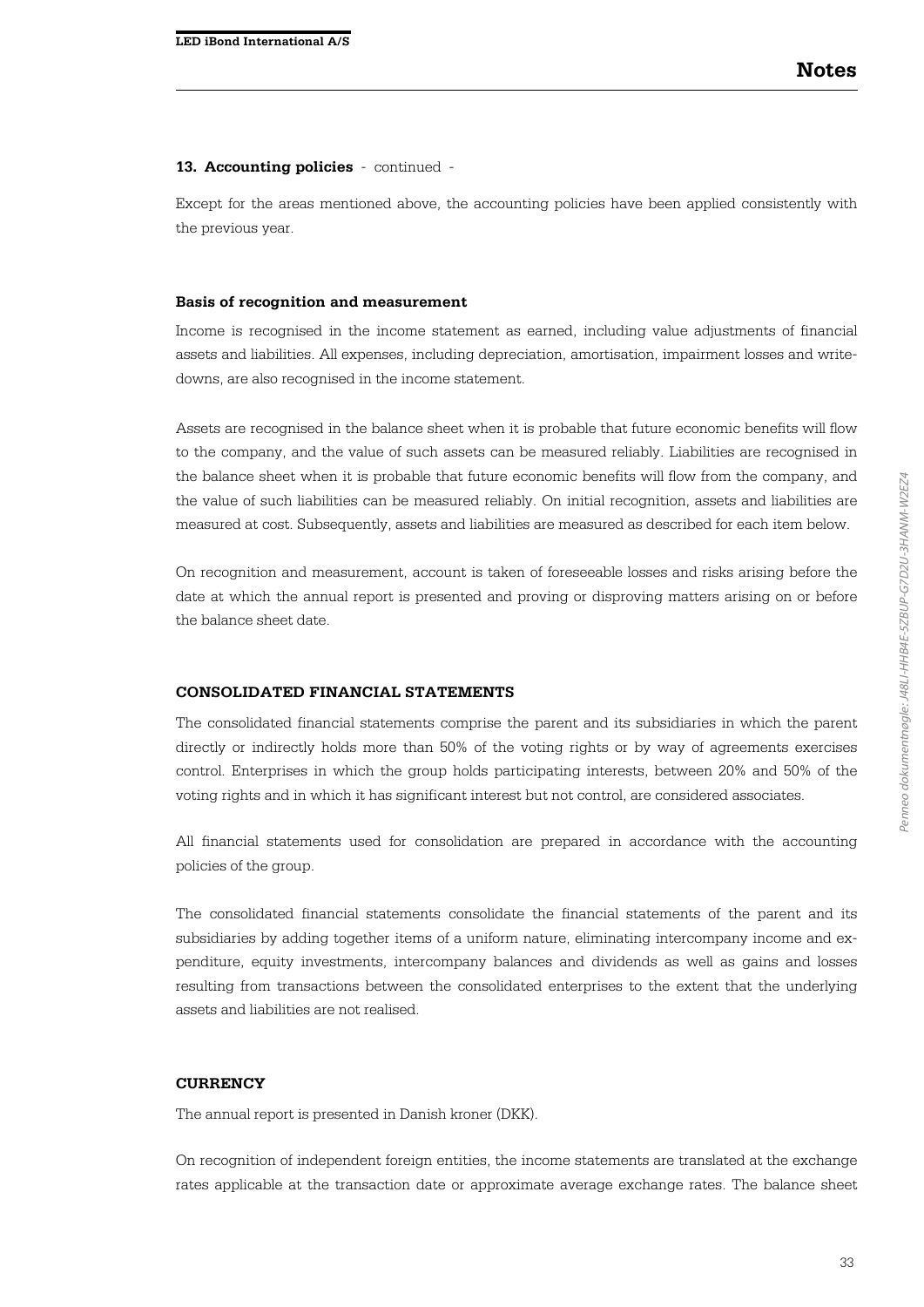items are translated using the exchange rates applicable at the balance sheet date. Foreign currency translation adjustments arising from the translation of equity at the beginning of the year using the exchange rates applicable at the balance sheet date and from the translation of income statements from average exchange rates to the exchange rates applicable at the balance sheet date are recognised directly in equity under the reserve for net revaluation according to the equity method in respect of investments measured according to the equity method, and otherwise under the foreign currency translation reserve.

Translation adjustments of intercompany balances with independent foreign entities, measured using the equity method and where the balance is considered to be part of the overall investment, are recognised directly in equity under the foreign currency translation reserve. On the divestment of foreign entities, accumulated exchange differences are recognised in the income statement.

#### **LEASES**

Lease payments relating to operating leases are recognised in the income statement on a straight-line basis over the lease term.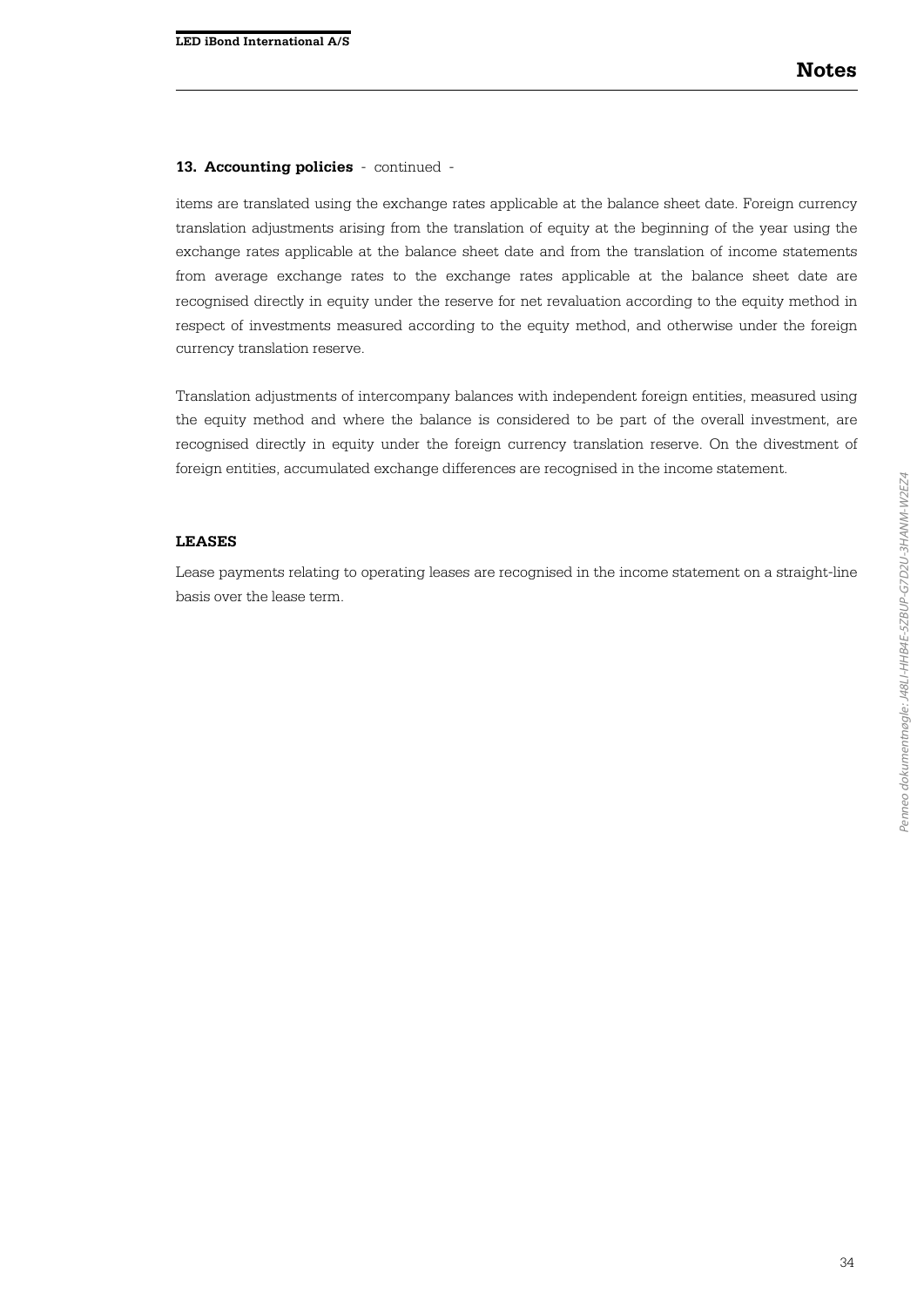#### **INCOME STATEMENT**

#### **Gross profit**

Gross profit comprises revenue, change in inventories of finished goods and work in progress, work performed for own account and capitalised, other operating income, raw materials and consumables and cost of sales and other external expenses.

#### **Revenue**

The enterprise will be applying IAS 11 and IAS 18 as its basis of interpretation for the recognition of revenue.

Revenue is recognised in the income statement if delivery and passing of risk to the buyer have taken place before the end of the year and if the income can be determined reliably and inflow is anticipated. Recognition of revenue is exclusive of VAT and taxes and less any discounts relating directly to sales.

#### **Change in inventories of finished goods and work in progress.**

Change in inventories of finished goods and work in progress comprises adjustments in inventories of finished goods and work in progress for the year, including write-downs of inventories of finished goods and work in progress to the extent that these do not exceed normal write-downs.

#### **Work performed for own account and capitalised**

Work performed for own account and capitalised comprises cost of sales, wages and salaries and other internal expenses incurred during the year and included in the cost of self-constructed or selfproduced intangible assets and property, plant and equipment.

#### **Other operating income**

Other operating income comprises income of a secondary nature in relation to the enterprise's activities, including rental income, negative goodwill and gains on the sale of intangible assets and property, plant and equipment.

#### **Costs of raw materials and consumables**

Costs of raw materials and consumables comprise raw materials and consumables used for the year as well as any changes in inventories, including any inventory wastage.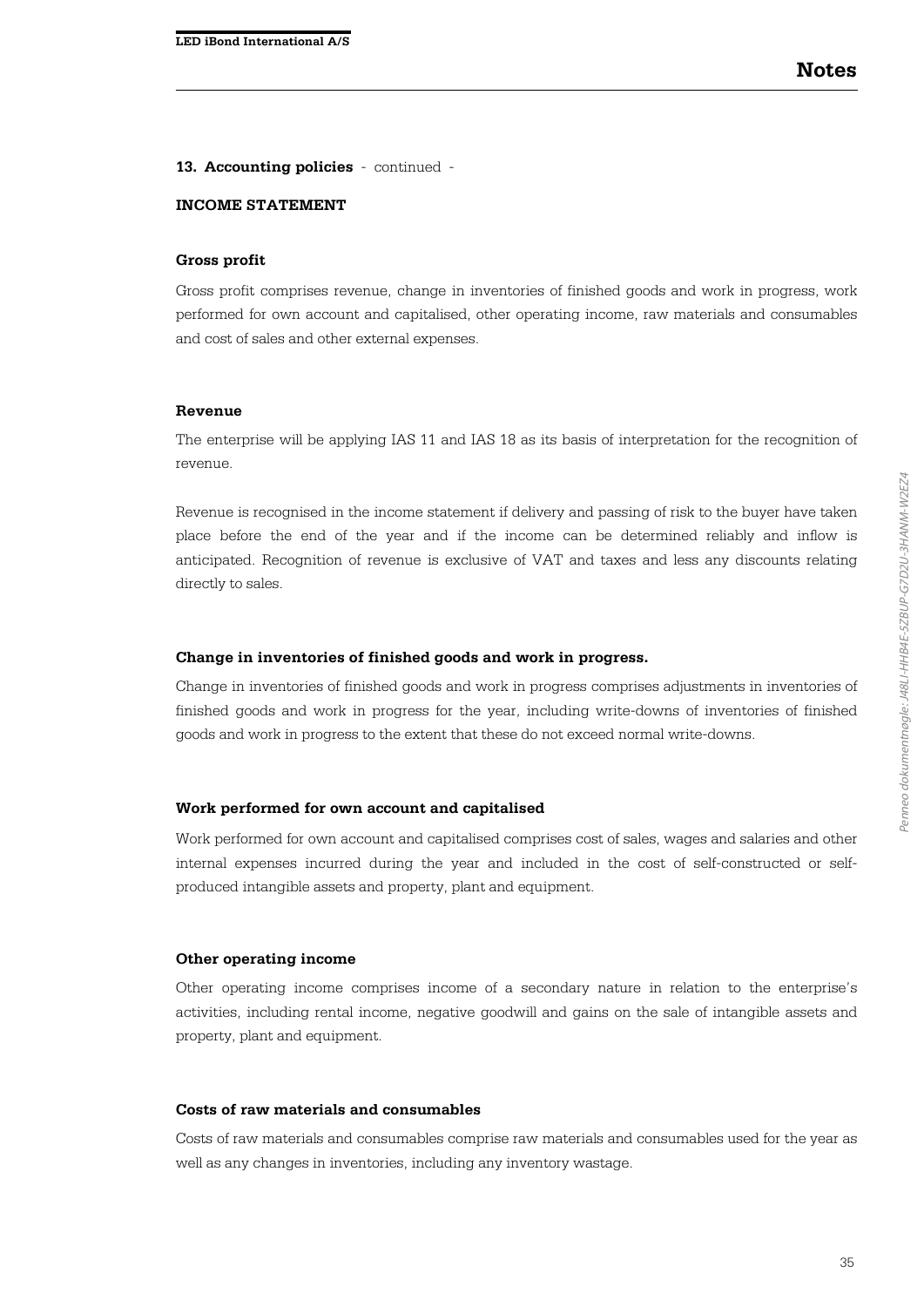Write-downs of inventories of raw materials and consumables are also recognised under raw materials and consumables to the extent that these do not exceed normal write-downs.

#### **Cost of sales**

Cost of sales comprises cost of sales for the year measured at cost plus any changes in inventories, including write-downs to the extent that these do not exceed normal write-downs.

#### **Other external expenses**

Other external expenses comprise costs relating to, sales and advertising and administration, premises.

#### **Staff costs**

Staff costs comprise wages and salaries as well as other staff-related costs.

#### **Depreciation, amortisation and impairment losses**

The depreciation and amortisation of intangible assets and property, plant and equipment aim at systematic depreciation and amortisation over the expected useful lives of the assets. Assets are depreciated and amortised according to the straight-line method based on the following expected useful lives and residual values:

|                                                         | lives.   | Useful Residual<br>value,<br>years per cent |
|---------------------------------------------------------|----------|---------------------------------------------|
| Completed development projects                          | $5 - 10$ | $\Omega$                                    |
| Acquired rights                                         | $5 - 10$ | $\Omega$                                    |
| Leasehold improvements                                  | $3 - 10$ | $\Omega$                                    |
| Plant and machinery                                     | $3 - 10$ | $\Omega$                                    |
| Other plant, fixtures and fittings, tools and equipment | $3 - 10$ | $\Omega$                                    |

The basis of depreciation and amortisation is the cost of the asset less the expected residual value at the end of the useful life. Moreover, the basis of depreciation and amortisation is reduced by any impairment losses. The useful life and residual value are determined when the asset is ready for use and reassessed annually.

Intangible assets and property, plant and equipment are impaired in accordance with the accounting policies referred to in the 'Impairment losses on fixed assets' section.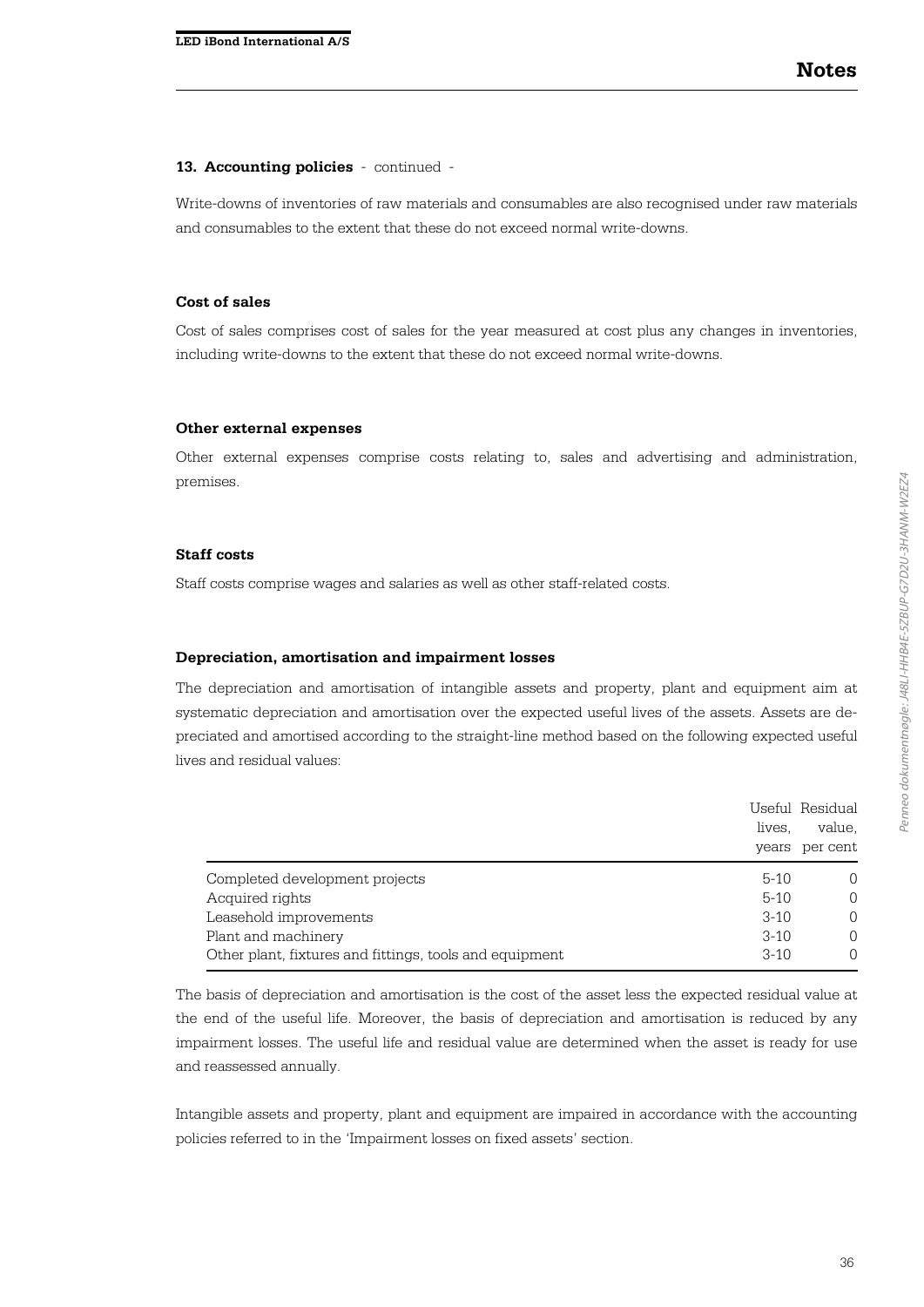#### **Income from equity investments in group entreprises and associated companies**

For equity investments in equity investments in associated companies and in the parent also equity investments in subsidiaries that are measured using the equity method, the share of the enterprises' profit or loss is recognised in the income statement after elimination of unrealised intercompany profits and losses and less any goodwill amortisation and impairment losses. For associated companies only the proportionate share of intercompany gains and losses is eliminated.

Income from equity investments in equity investments in subsidiaries and associates also comprises gains and losses on the sale of equity investments.

#### **Other net financials**

Interest income and interest expenses etc. are recognised in other net financials.

#### **Tax on profit/loss for the year**

The current and deferred tax for the year is recognised in the income statement as tax on the profit/loss for the year with the portion attributable to the profit/loss for the year, and directly in equity with the portion attributable to amounts recognised directly in equity.

The company is jointly taxed with Danish consolidated enterprises. The parent is the administration company for the joint taxation and thus settles all income tax payments with the tax authorities.

In connection with the settlement of joint taxation contributions, the current Danish income tax is allocated between the jointly taxed enterprises in proportion to their taxable incomes. This means that enterprises with a tax loss receive joint taxation contributions from enterprises which have been able to use this loss to reduce their own taxable profit.

#### **BALANCE SHEET**

#### **Intangible assets**

*Completed development projects and development projects in progress*

Development projects are recognised in the balance sheet where the project aims at developing a specific product or a specific process, intended to be produced or used, respectively, by the company in its production process. On initial recognition, development projects are measured at cost. Cost comprises the purchase price plus expenses resulting directly from the purchase, including wages and salaries directly attributable to the development projects until the asset is ready for use. Interest on loans arranged to finance development projects in the development period is not included in the cost. Other development projects and development costs are recognised in the income statement in the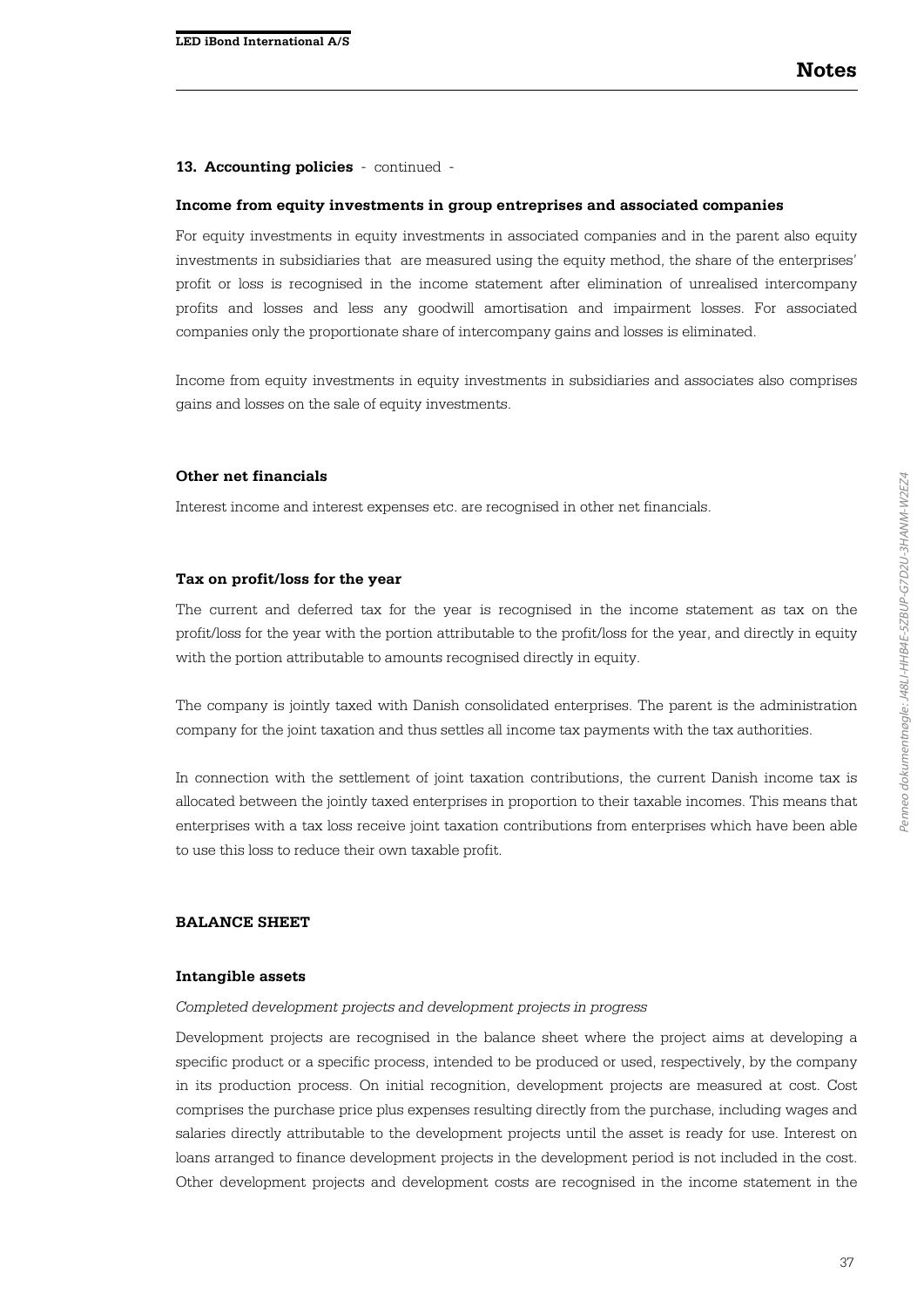year in which they are incurred.

Development projects in progress are transferred to completed development projects when the asset is ready for use.

Development projects are subsequently measured in the balance sheet at cost less accumulated amortisation and impairment losses.

Completed development projects are amortised using the straight-line method based on useful lives, which are stated in the 'Depreciation, amortisation and impairment losses' section.

#### *Acquired rights*

Aquired rights are measured in the balance sheet at cost less accumulated amortisation and impairment losses.

Acquired rights are amortised using the straight-line method based on useful lives, which are stated in the 'Depreciation, amortisation and impairment losses' section.

#### *Gains or losses on the disposal of intangible assets*

Gains or losses on the disposal of intangible assets are determined as the difference between the selling price, if any, less selling costs and the carrying amount at the date of disposal.

#### **Property, plant and equipment**

Property, plant and equipment comprise leasehold improvements, plant and machinery as well as other fixtures and fittings, tools and equipment.

Property, plant and equipment are measured in the balance sheet at cost less accumulated depreciation and impairment losses.

Cost comprises the purchase price and expenses resulting directly from the purchase until the asset is ready for use. Interest on loans arranged to finance production is not included in the cost.

Property, plant and equipment are depreciated using the straight-line method based on useful lives and residual values, which are stated in the 'Depreciation, amortisation and impairment losses' section.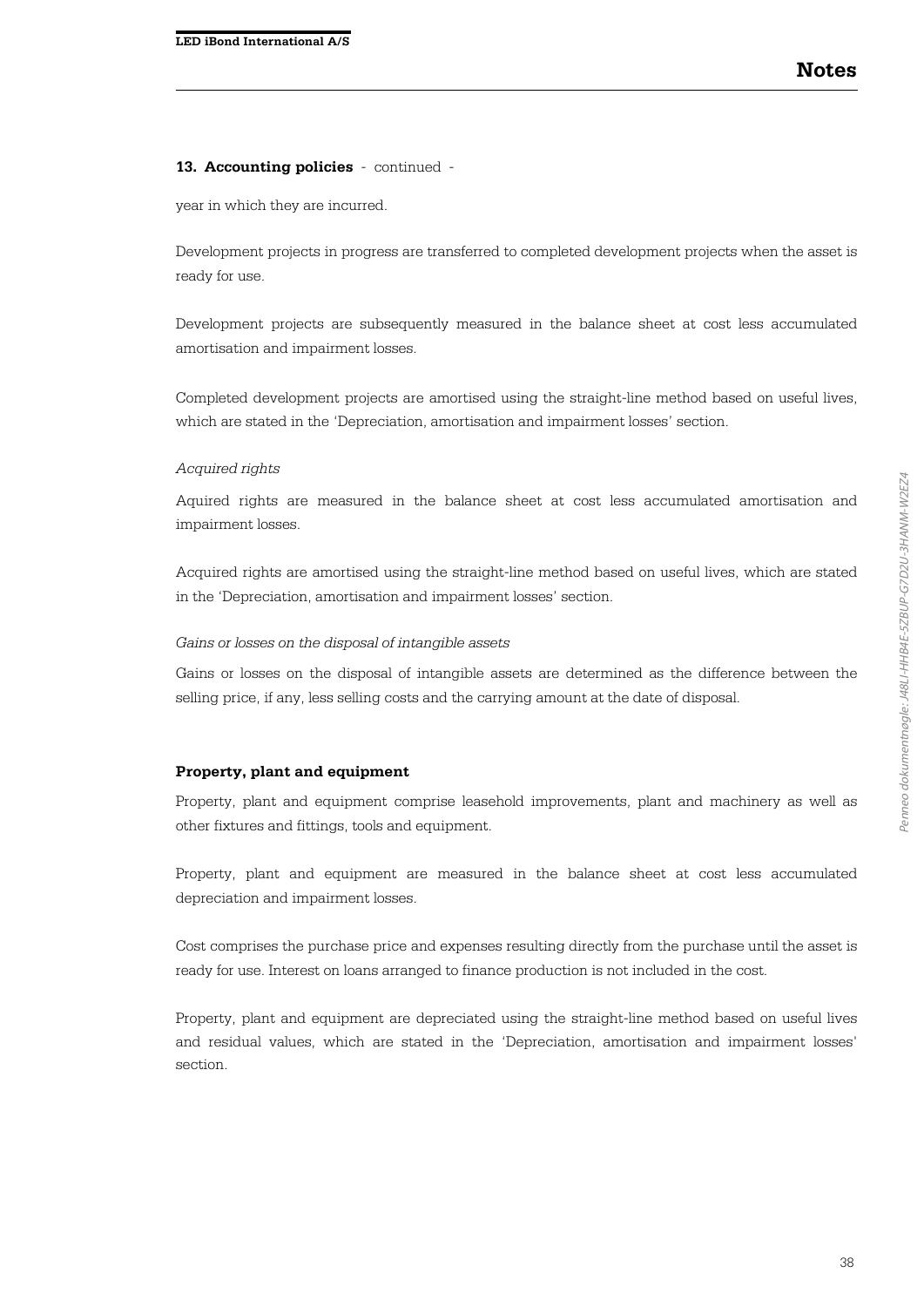Gains and losses on the disposal of property, plant and equipment are determined as the difference between the selling price, if any, less selling costs and the carrying amount at the date of disposal less any costs of disposal.

#### **Equity investments in group entreprises and associated companies**

#### *Equity investments in group enterprises*

Equity investments in subsidiaries are recognised and measured according to the equity method in the balance sheet of the parent. For equity investments in subsidiaries, the equity method is considered a consolidation method, and reference is made to the 'Equity method' section for further details.

#### *Equity investments in associated companies*

In the balance sheet, equity investments in associates are recognised and measured according to the equity method. For equity investments in associated companies, the equity method is considered a measurement method, and reference is made to the 'Equity method' section for further details.

#### *Equity method*

On initial recognition, equity investments measured according to the equity method are measured at cost. Transaction costs directly attributable to the acquisition are recognised in the cost of equity investments. However, transaction costs on the acquisition of subsidiaries are recognised in the income statement at the date incurred.

On subsequent recognition and measurement of equity investments according to the equity method, equity investments are measured at the proportionate share of the enterprises' equity value, determined according to the accounting policies of the parent, adjusted for the remaining value of goodwill and gains and losses on transactions with the enterprises in question. Equity investments, where information for recognition according to the equity method is not known, are measured at cost.

#### *Gains or losses on disposal of equity investments*

Gains or losses on disposal of equity investments are determined as the difference between the disposal consideration and the carrying amount of net assets at the time of sale, including nonamortised goodwill, as well as the expected costs of divestment or discontinuation. Gains and losses are recognised in the income statement under income from equity investments.

#### **Impairment losses on fixed assets**

The carrying amount of fixed assets which are not measured at fair value is assessed annually for indications of impairment over and above what is reflected in depreciation and amortisation.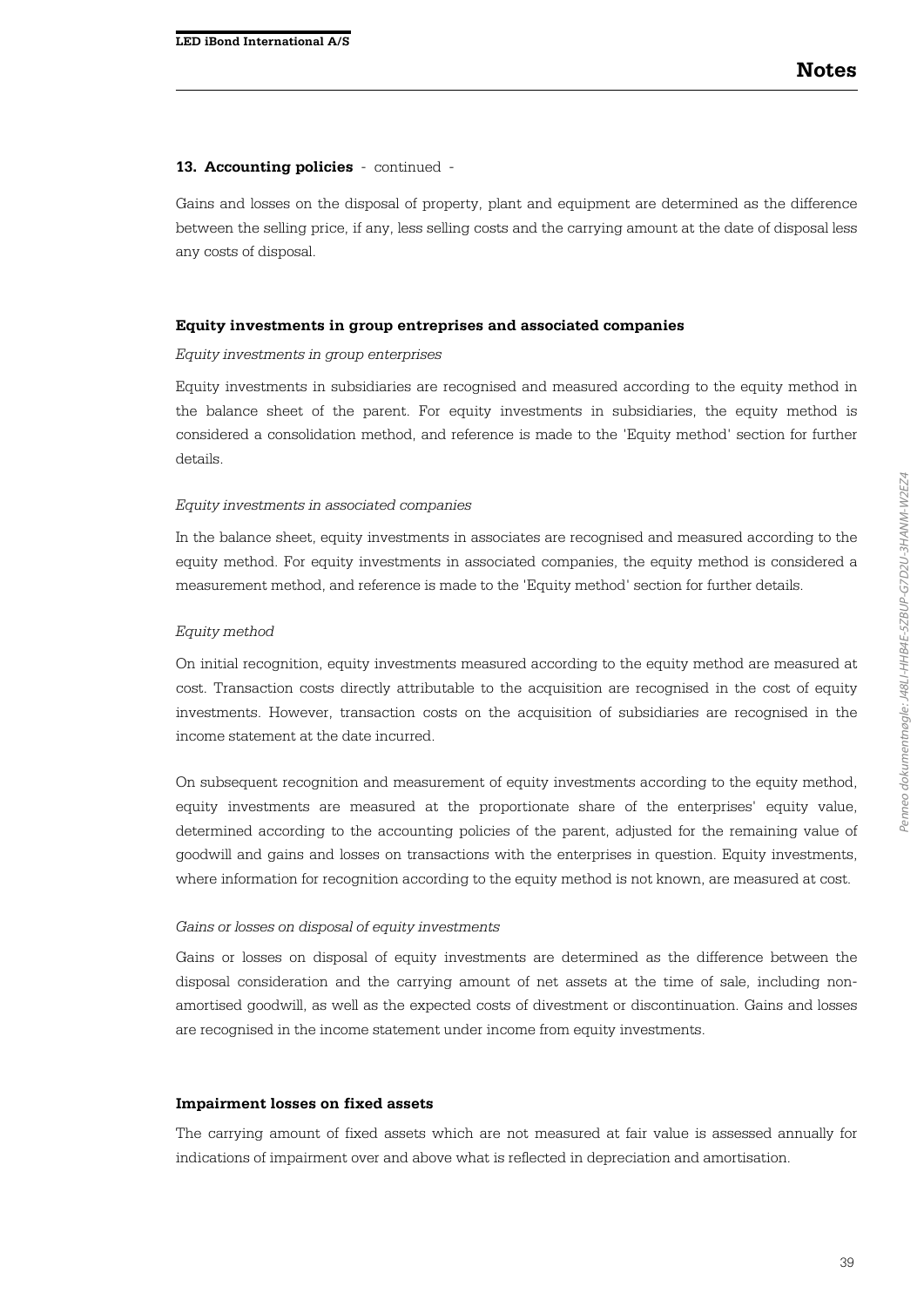If the company's realised return on an asset or a group of assets is lower than expected, this is considered an indication of impairment.

If there are indications of impairment, an impairment test is conducted of individual assets or groups of assets.

The assets or groups of assets are impaired to the lower of recoverable amount and carrying amount.

The higher of net selling price and value in use is used as the recoverable amount. The value in use is determined as the present value of expected net cash flows from the use of the asset or group of assets as well as expected net cash flows from the sale of the asset or group of assets after the expiry of their useful lives.

Impairment losses are reversed when the reasons for the impairment no longer exist.

#### **Inventories**

Inventories are measured at cost calculated according to the FIFO-method. Inventories are written down to the lower of cost and net realisable value.

The cost of raw materials and consumables as well as goods for resale is determined as purchase prices plus expenses resulting directly from the purchase.

The net realisable value of inventories is determined as the selling price less costs of completion and costs necessary to make the sale and is determined taking into account marketability, obsolescence and the expected development in the selling price.

#### **Receivables**

Receivables are measured at amortised cost, which usually corresponds to the nominal value, less write-downs for bad debts.

Write-downs for bad debts are determined based on an individual assessment of each receivable if there is no objective evidence of individual impairment of a receivable.

Deposits recognised under assets comprise deposits paid to the lessor under leases entered into by the company.

#### **Prepayments**

Prepayments recognised under assets comprise costs incurred in respect of subsequent financial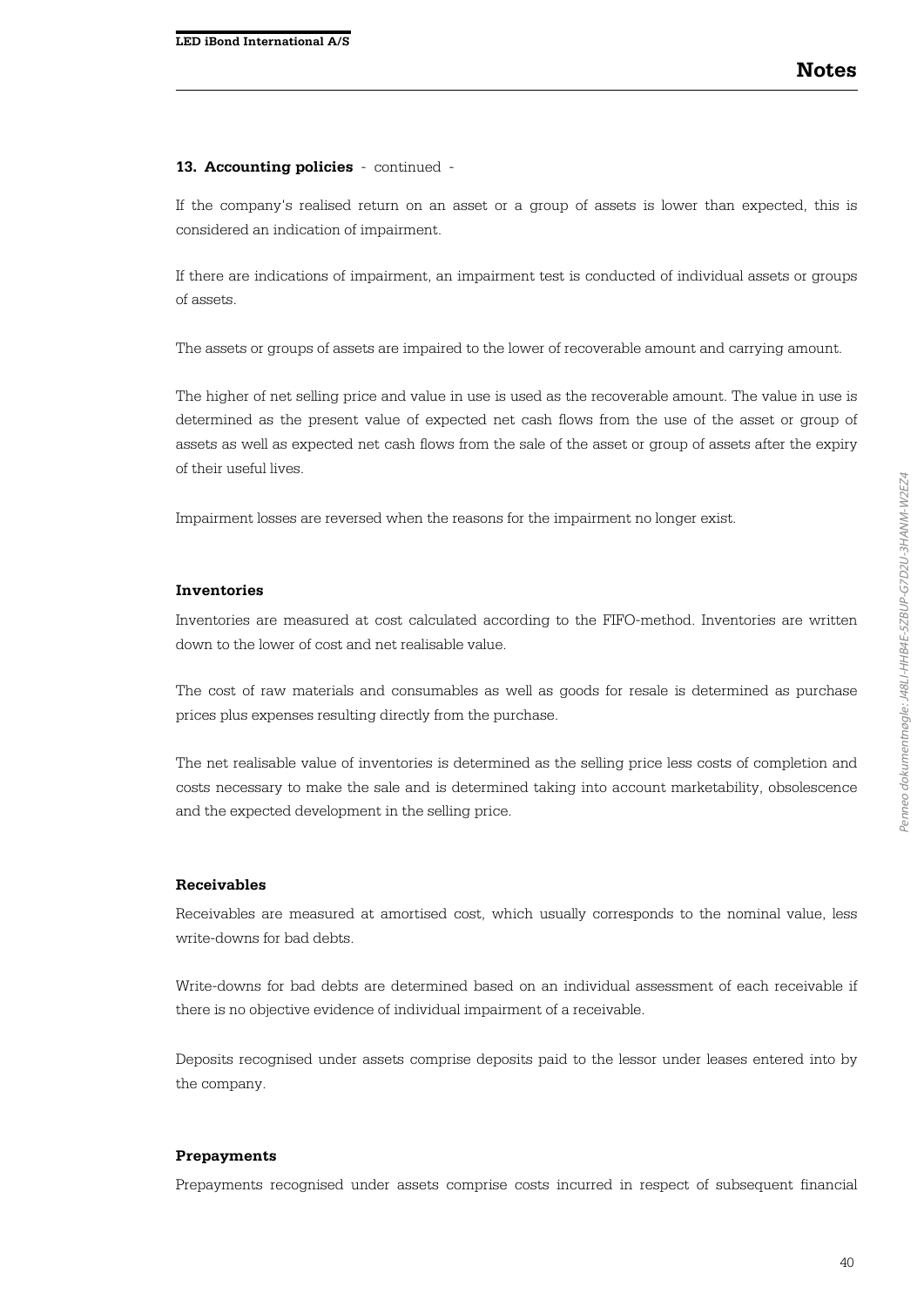years.

#### **Cash**

Cash includes deposits in bank accounts as well as operating cash.

#### **Equity**

The net revaluation of equity investments measured according to the equity method is recognized in the financial statements of the parent in the net revaluation reserve in equity according to the equity method to the extent that the carrying amount exceeds the cost.

An amount equivalent to internally generated development costs in the balance sheet is recognised in the financial statements of the parent in equity under reserve for development costs. The reserve is measured less deferred tax and reduced by amortisation and impairment losses on the asset. If impairment losses on development costs are subsequently reversed, the reserve will be restored with a corresponding amount. The reserve is dissolved when the development costs are no longer recognized in the balance sheet, and the remaining amount will be transferred to retained earnings.

Grants received from the parent are recognised directly in equity under retained earnings, as the grants are treated as capital contributions.

#### **Current and deferred tax**

Current tax payable and receivable is recognised in the balance sheet as tax computed on the basis of the taxable income for the year, adjusted for tax paid on account.

Joint taxation contributions payable and receivable are recognised as income tax under receivables or payables in the balance sheet.

Deferred tax liabilities and tax assets are recognised on the basis of all temporary differences between the carrying amounts and tax bases of assets and liabilities. However, deferred tax is not recognised on temporary differences relating to goodwill which is non-amortisable for tax purposes and other items where temporary differences, except for acquisitions, have arisen at the date of acquisition without affecting the net profit or loss for the year or the taxable income. In cases where the tax value can be determined according to different taxation rules, deferred tax is measured on the basis of management's intended use of the asset or settlement of the liability.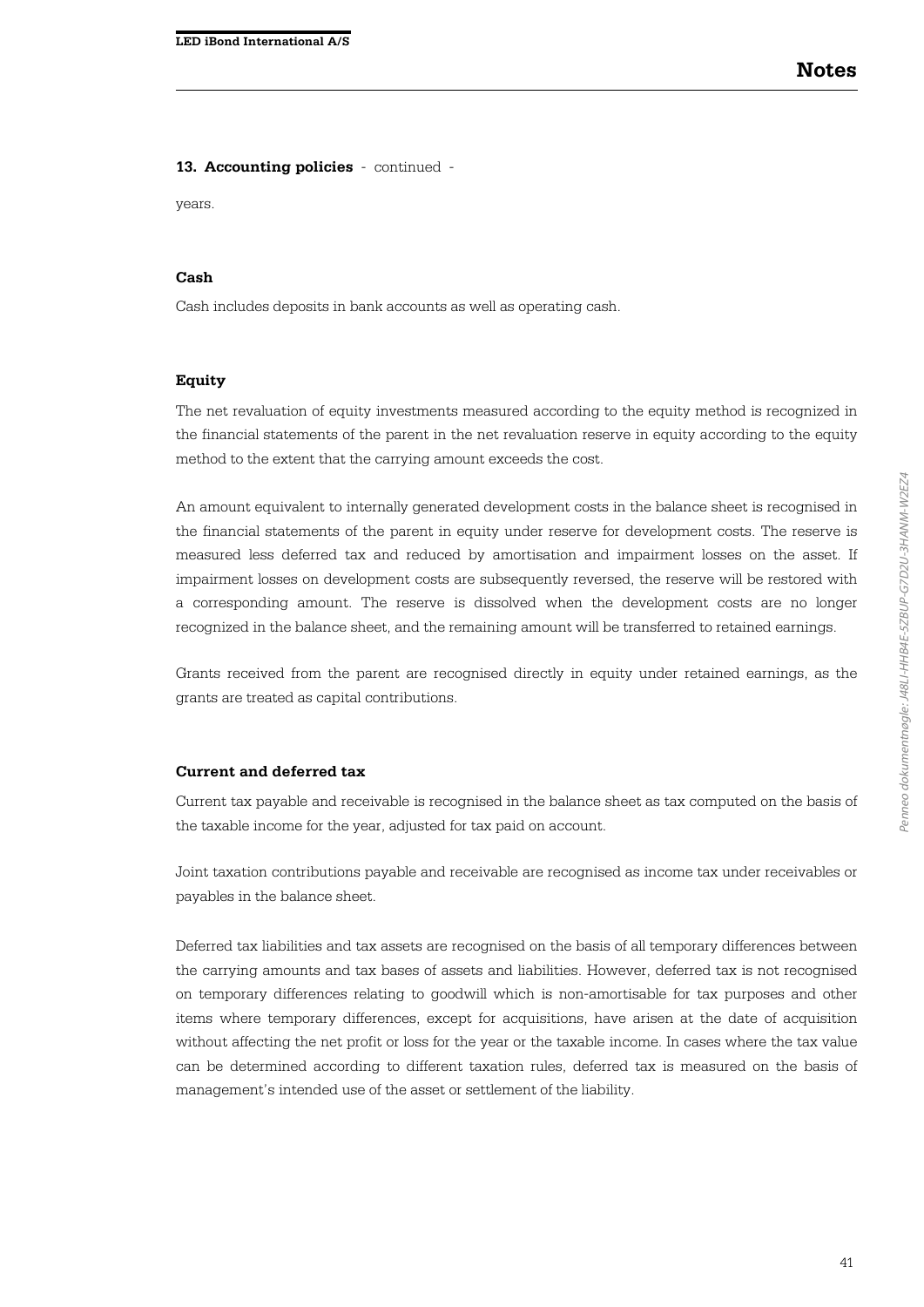Deferred tax assets are recognised, following an assessment, at the expected realisable value through offsetting against deferred tax liabilities within the same tax jurisdiction or elimination in tax on future earnings.

Deferred tax is measured on the basis of the tax rules and at the tax rates in the respective countries which, according to the legislation in force at the balance sheet date, will be applicable when the deferred tax is expected to crystallise as current tax.

#### **Payables**

Convertible debt instruments are issued on terms that entitle the lender to convert the loan into equity interests in the company.

Long-term payables are measured at cost at the time of contracting such liabilities (raising of the loan). The payables are subsequently measured at amortised cost where capital losses and loan expenses are recognised in the income statement as a financial expense over the term of the payable on the basis of the calculated effective interest rate in force at the time of contracting the liability.

Short-term payables are measured at amortised cost, normally corresponding to the nominal value of such payables.

#### **Deferred income**

Deferred income under liabilities comprises payments received in respect of income in subsequent financial years.

#### **CASH FLOW STATEMENT**

The cash flow statement is prepared using the indirect method, showing cash flows from operating, investing and financing activities as well as cash and cash equivalents at the beginning and end of the year.

Cash flows from operating activities comprise the net profit or loss for the year, adjusted for non-cash operating items, income tax paid and changes in working capital.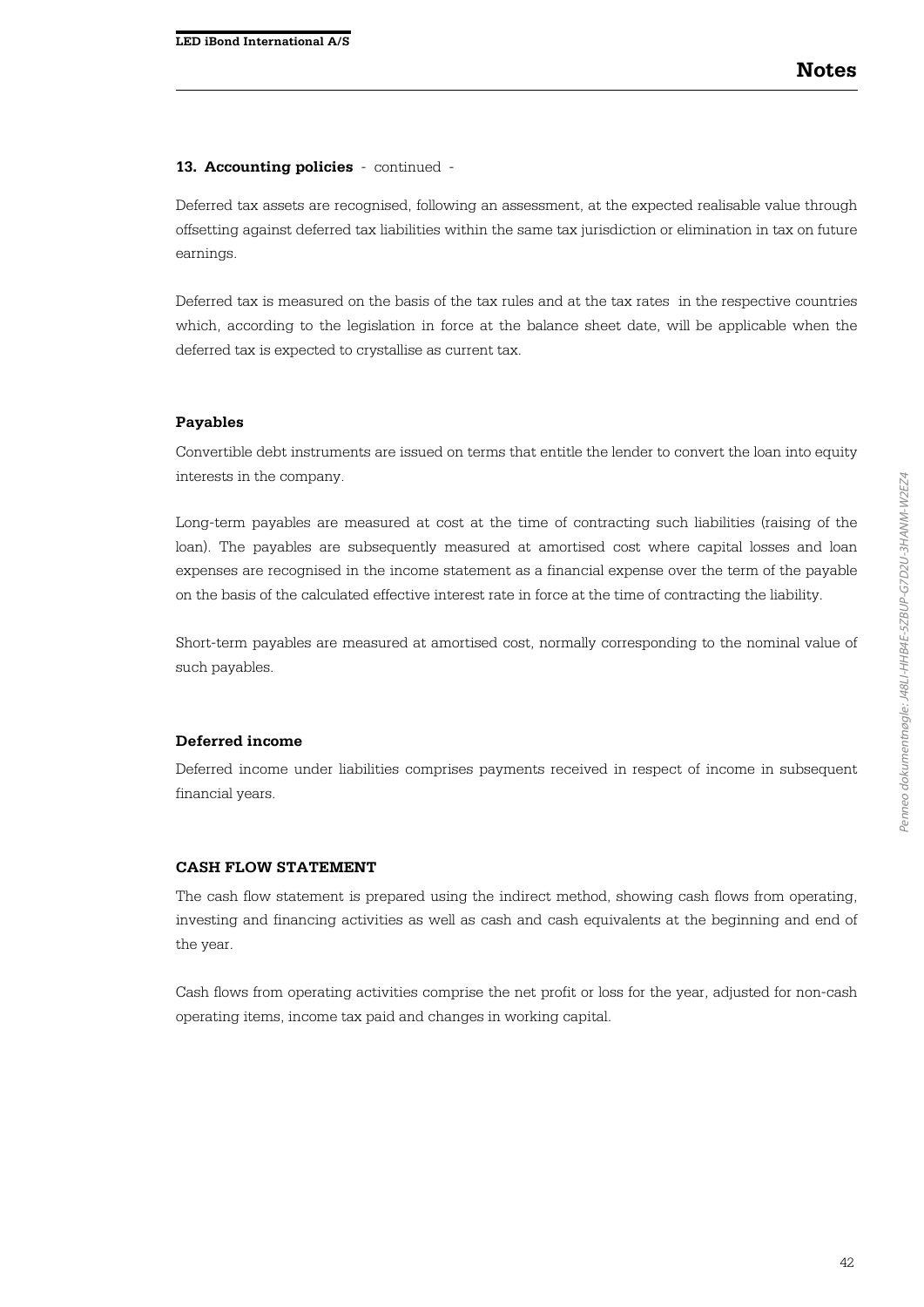Cash flows from investing activities comprise payments in connection with the acquisition and divestment of companies and financial assets as well as the purchase, development, improvement and sale of intangible assets and property, plant and equipment.

Cash flows from financing activities comprise changes in the parent's share capital and associated costs and financing from and dividends paid to shareholders as well as the arrangement and repayment of long-term payables.

Cash and cash equivalents at the beginning and end of the year comprise cash.